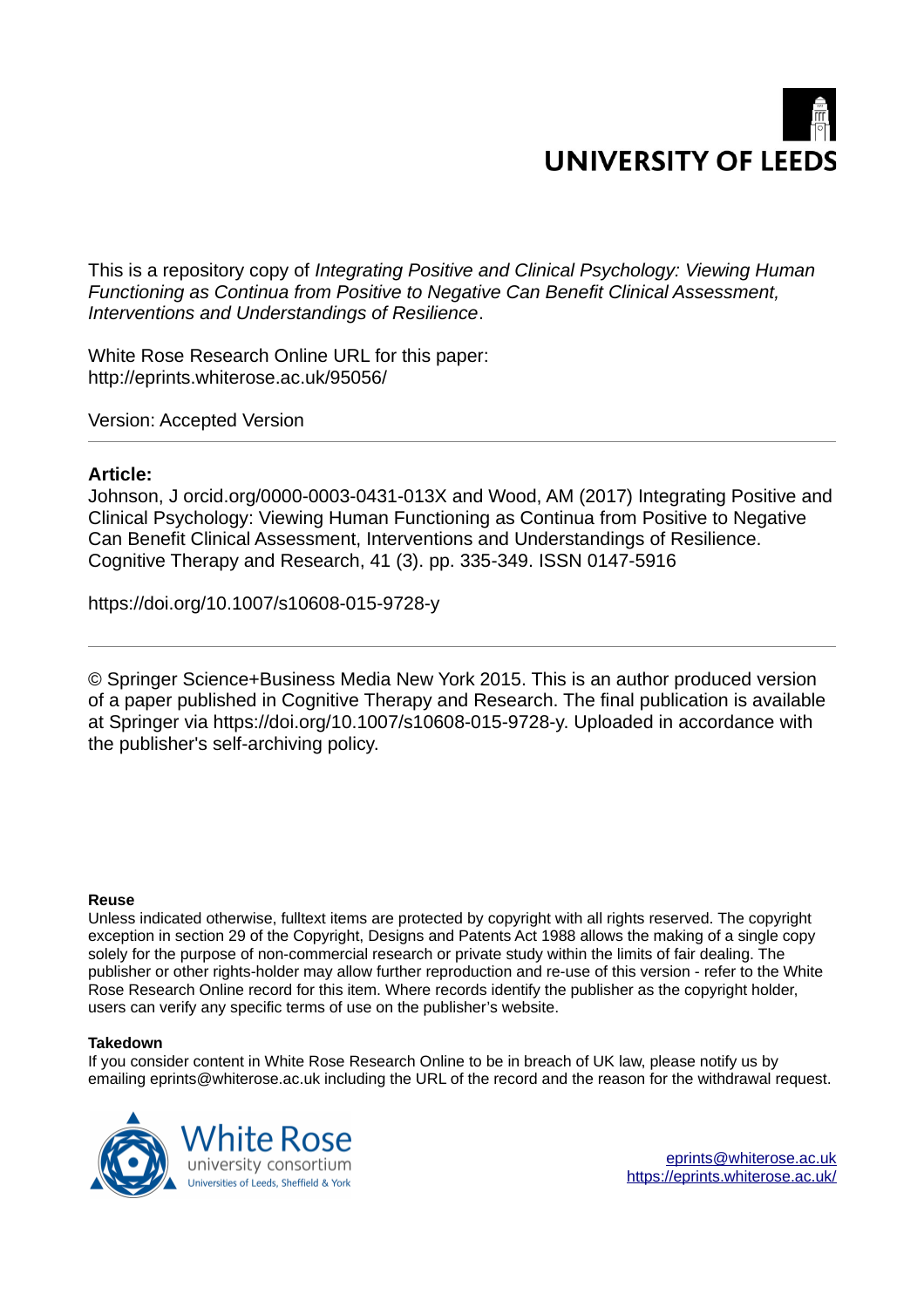# **Integrating Positive and Clinical Psychology: Viewing Human Functioning as Continua from Positive to Negative Can Benefit Clinical Assessment, Interventions and Understandings of Resilience**

## **Judith Johnson and Alex M. Wood**

#### **Abstract**

In this review we argue in favour of further integration between the disciplines of positive and clinical psychology. We argue that most of the constructs studied by both positive and clinical psychology exist on continua ranging from positive to negative (e.g., gratitude to ingratitude, anxiety to calmness) and so it is meaningless to speak of one or other field studying the "positive" or the "negative". However, we highlight historical and cultural factors which have led positive and clinical psychologies to focus on different constructs; thus the difference between the fields is more due to the constructs of study rather than their being inherently "positive" or "negative". We argue that there is much benefit to clinical psychology of considering positive psychology constructs because; (a) constructs studied by positive psychology researchers can independently predict wellbeing when accounting for traditional clinical factors, both cross-sectionally and prospectively, (2) the constructs studied by positive psychologists can interact with risk factors to predict outcomes, thereby conferring resilience, (3) interventions that aim to increase movement towards the positive pole of well-being can be used encourage movement away from the negative pole, either in isolation or alongside traditional clinical interventions, and (4) research from positive psychology can support clinical psychology as it seeks to adapt therapies developed in Western nations to other cultures.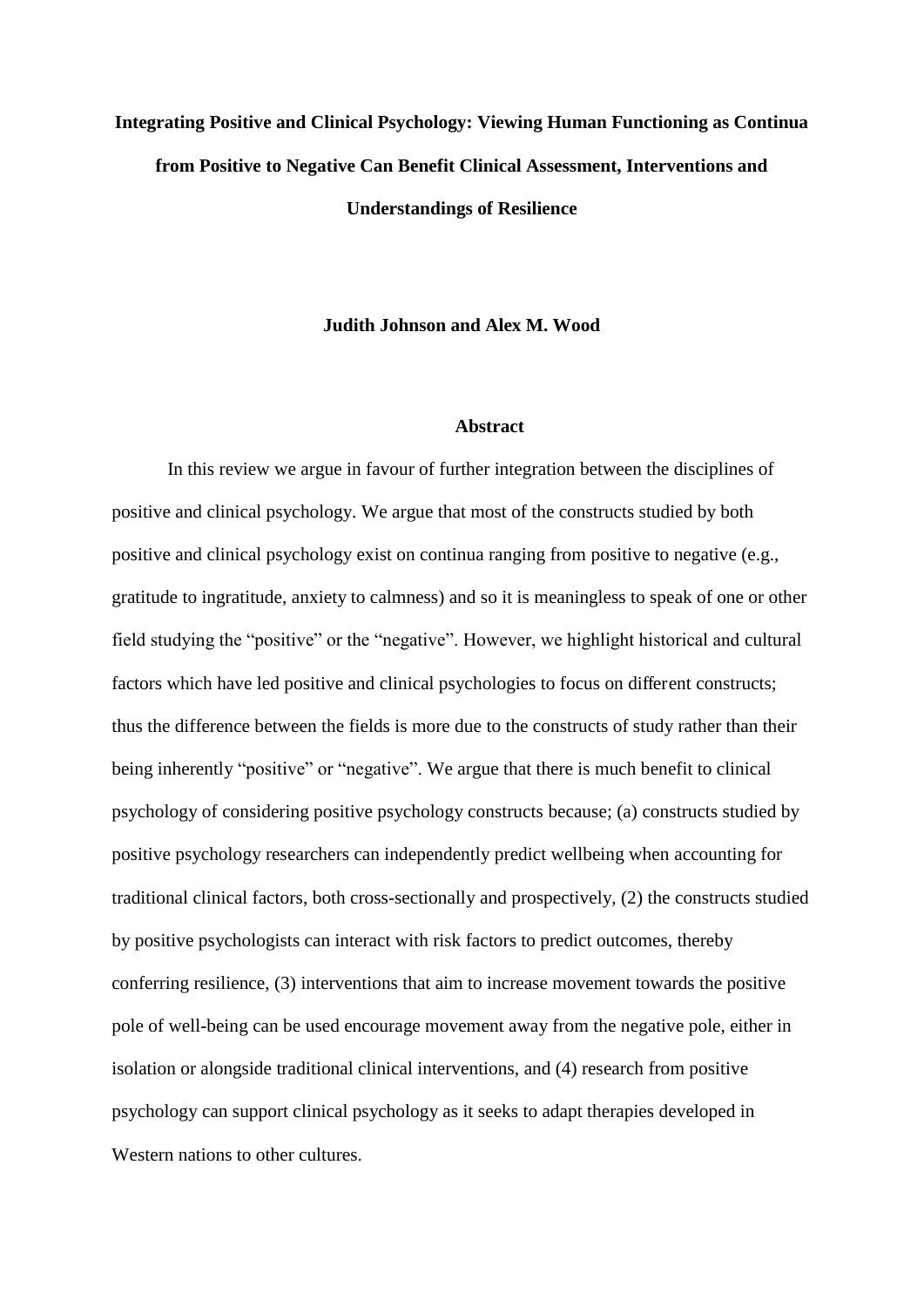# **Integrating Positive and Clinical Psychology: Viewing Human Functioning as Continua from Positive to Negative Can Benefit Clinical Assessment, Interventions and Understandings of Resilience**

There has been an artificial separation in the research literature between positive psychological research and clinical psychology. Both disciplines aim to enhance wellbeing, with positive psychology researchers aiming to investigate those factors which support flourishing and clinical psychology researchers aiming to focus on the reduction of distress. However, despite a clear alliance in these aims, there has been minimal work focused on integrating findings from these two literatures. In the present article, we argue that the large body of research conducted by positive psychological researchers represents an untapped resource for clinical psychologists, which could support clinical assessment and interventions with individuals with diagnosable disorders in practice.

A fundamental argument in favour of integrating these two literatures has been the simple observation that all positive or negative factors have an inverse (Johnson, Wood, Gooding, Taylor, & Tarrier, 2011b; Joseph & Wood, 2010; Wood & Tarrier, 2010). For example, traits that are highlighted as core to positive psychology (in the VIA classification of Peterson & Seligman, 2004) include humility, fairness, integrity, kindness, openmindedness, and (one assumes high) social intelligence. However, these traits represent continuums with their opposites being respectively arrogance, unfairness, mendacity, unkindness, closed mindedness, and low social intelligence. Indeed, the scales that measure these traits commonly include an equal balance of items that represent one pole and reversed coded items that represent the other (e.g., fairness and unfairness). The labelling of these traits as positive is completely arbitrary, and one could just as easily code the scales in the other directions and legitimately call them by their "negative" opposite names. Indeed, was the zeitgeist such that publication motivations were still to exclusively look at "negative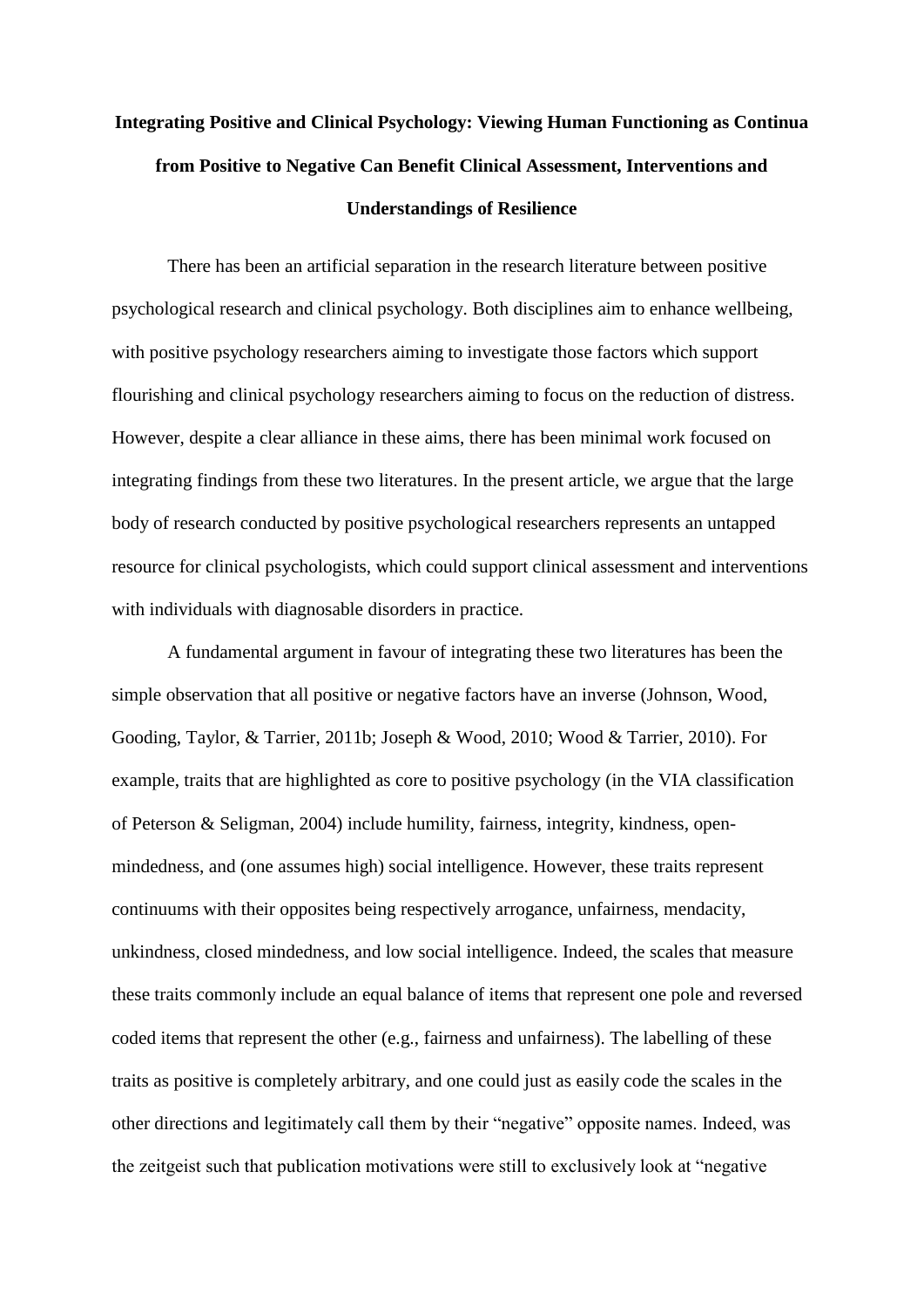topics", presumably this is what would be happening. Similarly, many constructs studied within clinical psychology equally exist on continuums from positive to negative. That is, the process of diagnosis involves ascertaining whether perceived problematic constructs such as depression, anxiety, or insomnia are present or absent, and if they are deemed present, whether they can be regarded as mild, moderate or severe. However, these constructs have counterparts; for example, depression lies on a continuum with happiness, anxiety lies on a continuum with calmness, and insomnia lies on a sleep continuum, with the other end represented by easy, regular sleep patterns.

As such, the great majority of human functioning factors can be regarded as constituting a spectrum from negative to positive, and any research into either the 'positive' or the 'negative' will have implications for the opposite pole (Johnson et al., 2011b). The failure of researchers to recognise this bipolarity of psychological factors can be viewed as a conceptual 'blind spot' which has underpinned the divide between these two literatures. This simple observation that positive and clinical psychologists are both studying constructs that are on continua from positive to negative (and, thus, by definition cannot speak only to one or the other) has largely gone unnoticed by people within both communities. This has led to strange claims as, for example, by Westerhof and Keyes's (2010) who propose a "two continua model" (p. 110) of mental health and mental distress. To show this, they factor analysed two sets of questions: First, those on such topics as self-acceptance, purpose in life, autonomy and other measures associated with positive psychology (Ryff & Keyes, 1995). Second, traditional clinical psychology measures such as depression and anxiety. In keeping with earlier work (Linley et al., 2009) they find that the two constitute separate factors; this, as with their earlier work, is a highly valuable contribution as it suggests that the two aspects of living are separable and thus worth looking at jointly (one is not subsumed into the other). However, they erred by labelling the "positive psychology measures" as positive, the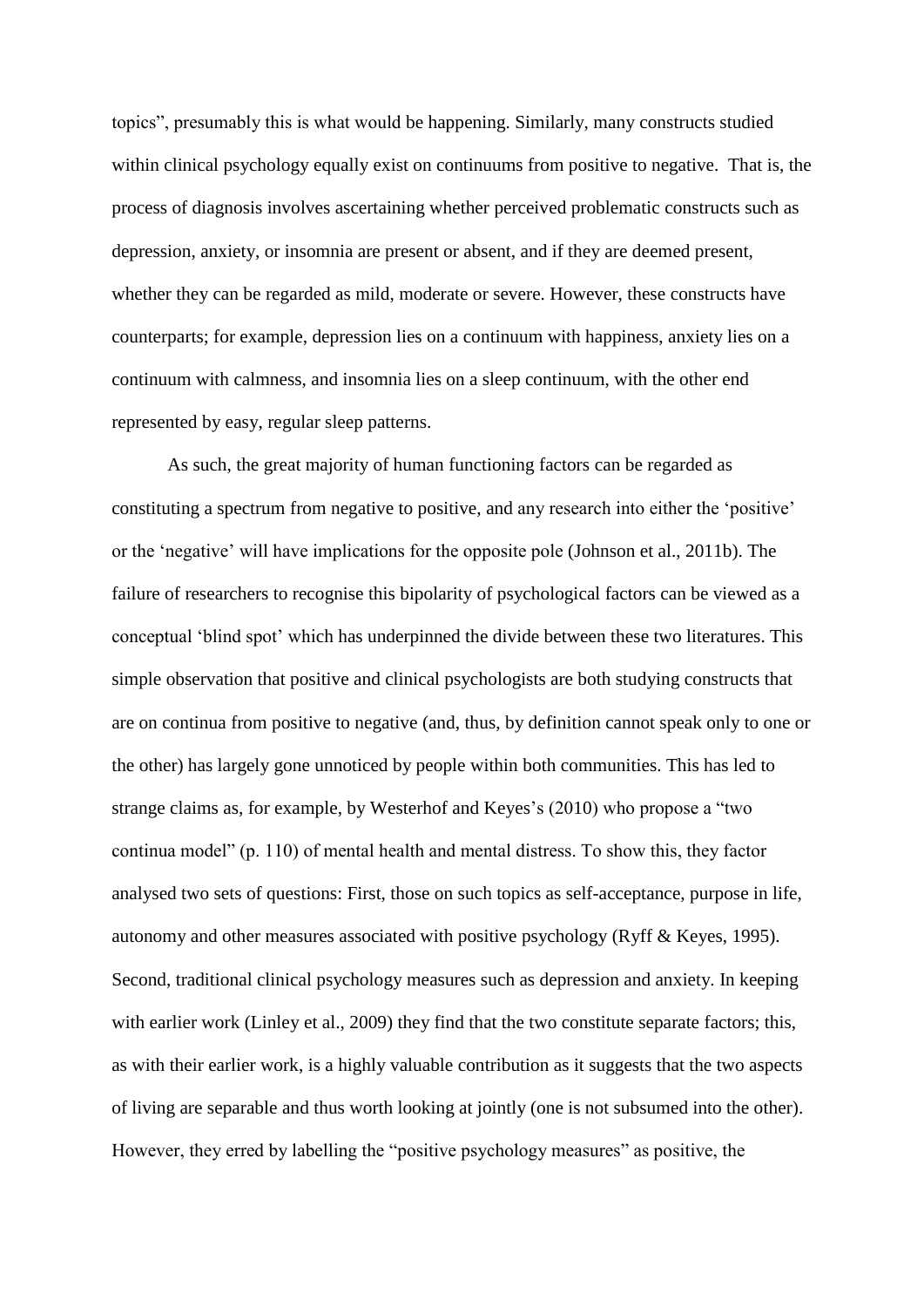"clinical psychology measures" as negative, and concluding from their results that positive and negative functioning are on different continua. Clearly, the "positive psychology measures" have both positive and negative poles (e.g., self-rejection to self-acceptance; purposeless in life to purposefulness in life; subjugation to autonomy etc.). Equally, depression is continuous with happiness and anxiety with calmness (Joseph and Wood, 2010). They fall for treating the direction in which the scales are labelled as arbitrary indications as to whether they are positive or negative, and the tradition from which they have emerged to also indicate such, and thus arbitrarily label them as positive or negative in nature, and then incorrectly conclude from the factor analytical evidence that the positive and negative are separate continua. What the results actually show is that there are two (highly correlated) types of well-being, both of which ranges from positive to negative.

We (Johnson et al., 2011b; Johnson, in press; Joseph and Wood, 2010; Wood and Tarrier, 2010; Wood, Taylor, and Joseph, 2010) have previously argued that this is a key reason why positive and clinical psychology needs to be integrated, and indeed why it is not logical not to do so. In this paper we develop this argument much further, clearing up conceptual inconsistencies, and considering the implications for clinical psychology.

# **The Foci of Study of Positive and Clinical Psychologists**

Two misperceptions may arise from the observation that all factors fall on a continuum from positive to negative. First, one may assume that we do not need to study positive factors (or positive psychology) as these are simply the inverse of the more widely studied negative factors (conversely, one may argue we do not need to study the negative, nor have clinical psychology). If this argument means that ultimately we should aim to have a truly integrative psychology, which focuses equally on the positive and the negative, then we would be completely in agreement – indeed, this definition is the hallmark of what we term 'Positive Clinical Psychology' (Wood and Tarrier, 2010). However, if this argument means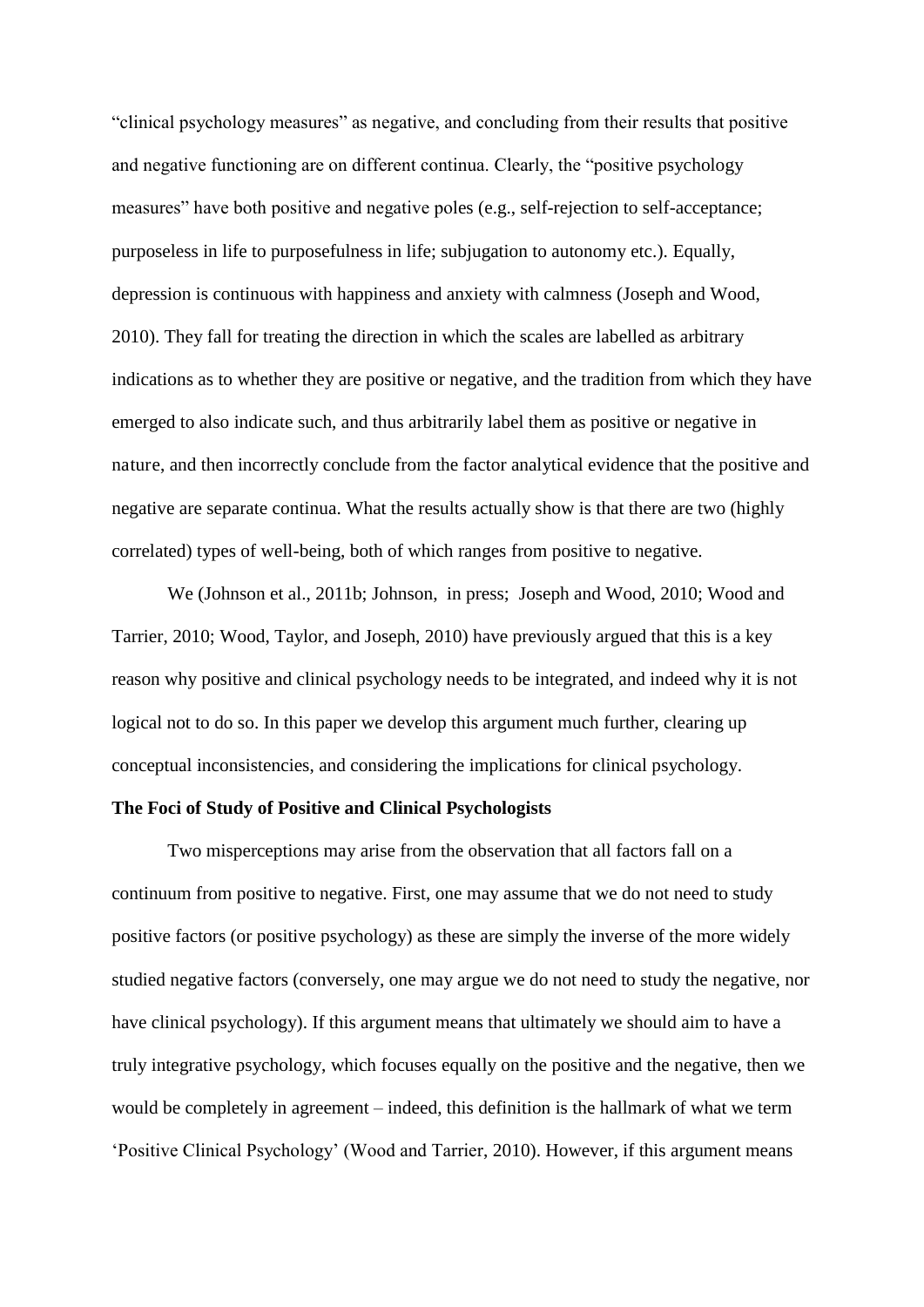to say that we can ignore either positive or clinical psychology research right now, then it misses the point: Whilst both fields may study constructs which are on continua from positive to negative; the fields have tended to study different constructs. Our (Linley et al., 2009) and Westerhof and Key's (2010) show this with some variables. While Clinical psychology research has tended to focus on disorder and the most prevalent and consistent predictors of this (e.g., demographic, mood and cognitive variables), positive psychology researchers have focused more on discovering new forms of individual differences, in order to understand better how to support human flourishing. For example, work in positive psychology has focused on personality variables such as gratitude (Wood, Froh, & Geraghty, 2010), forgiveness (McCullough, 2000), courage (Woodard & Pury, 2007), generosity (Dunn, Aknin, & Norton, 2008), and optimism (Scheier & Carver, 1985), which are qualitatively distinct from the often demographic, cognitive and affect- related variables studied by clinical psychologists.

This observation addresses the second misperception that arises, namely that if constructs are on continua from positive to negative, then one cannot then make the common claim within positive psychology that the absence of "positive" constructs protects the onset of "negative" constructs. For example, can one say that the "positive" construct of gratitude protects from the "negative" construct of depression? Strictly one cannot, as gratitude is continuous with ingratitude and depression is continuous with positive functioning (Wood, Taylor, and Joseph, 2010) so neither can be termed as positive or negative. However, as positive and clinical psychologists have studied qualitatively different constructs, one can argue that the constructs that positive psychologists have studied can have substantial incremental validity in predicting clinical outcomes, not because either is "positive or negative" but rather because they are understudied. Gratitude, for example, has much to contribute to clinical psychology (Wood et al., 2010), not because it is "positive" (being on a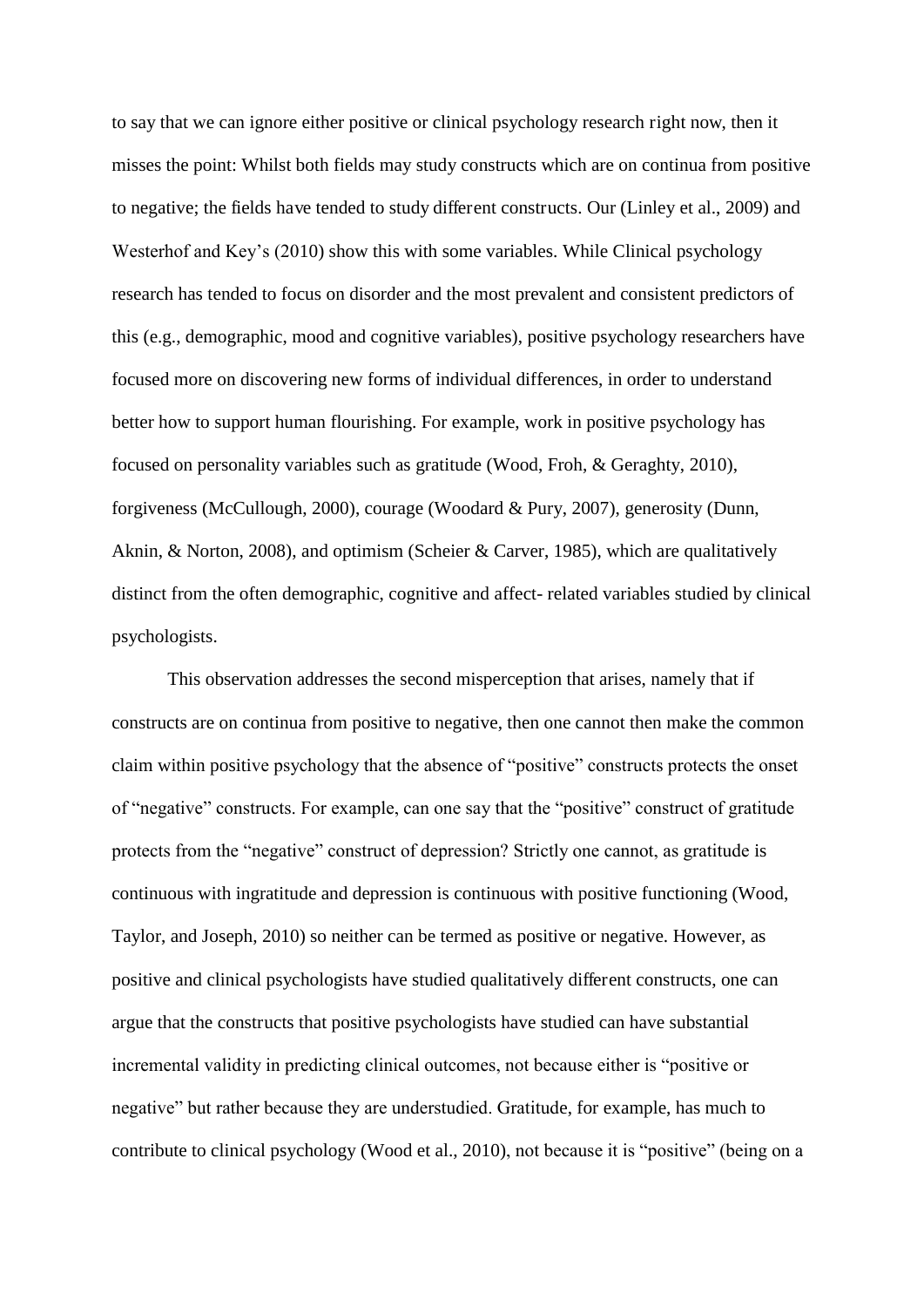continuum with ingratitude), but rather because it is distinct from the variables generally studied in clinical psychology, and it is a major and previously ignored longitudinal predictor of clinical functioning.

The reason for the divergence in the foci of clinical and positive psychology may lie in the differing motivations of these clinical and positive researchers. Clinical psychology is first and foremost an applied psychological discipline, the roots of which lie in assessing and addressing negative deviations from 'normality' (McReynolds, 1987; Taylor, 2000). In the present day, the work of most clinical psychologists involves making meaning and sense of psychological problems; looking for patterns in cognition, emotion and behaviour, and carefully identifying recurring themes from a range of concerns, difficulties, and experiences that have been reported. Often, clients feel overwhelmed by the various difficulties they are facing, and the role of clinical psychologist is to help them make sense of this, to draw out a 'story' from their experiences. Researching clinical psychologists search for those treatment interventions that can be used in different individuals reporting similar symptoms with the same reliable hope of a positive outcome. This work has led to the development of disorderspecific models which clinicians can refer to, to guide their work with individual clients (Tarrier & Johnson, 2015). In short, the task of the clinical psychologist is to see simplicity in complexity; to find the heart of a problem, and to work with the client to solve it. Instead, Researchers focusing on positive psychology, on the other hand, are often not involved in clinical practice. Their task is to better identify those individual differences that can predict the ways in which people will behave and respond over time, and to varying different stressors. Where interventions are designed and tested, they are more often focused on the general population; and rather than correcting deviations from normality, their goal is to enhance the likelihood of positive outcomes (or conversely, to reduce the likelihood of negative outcomes).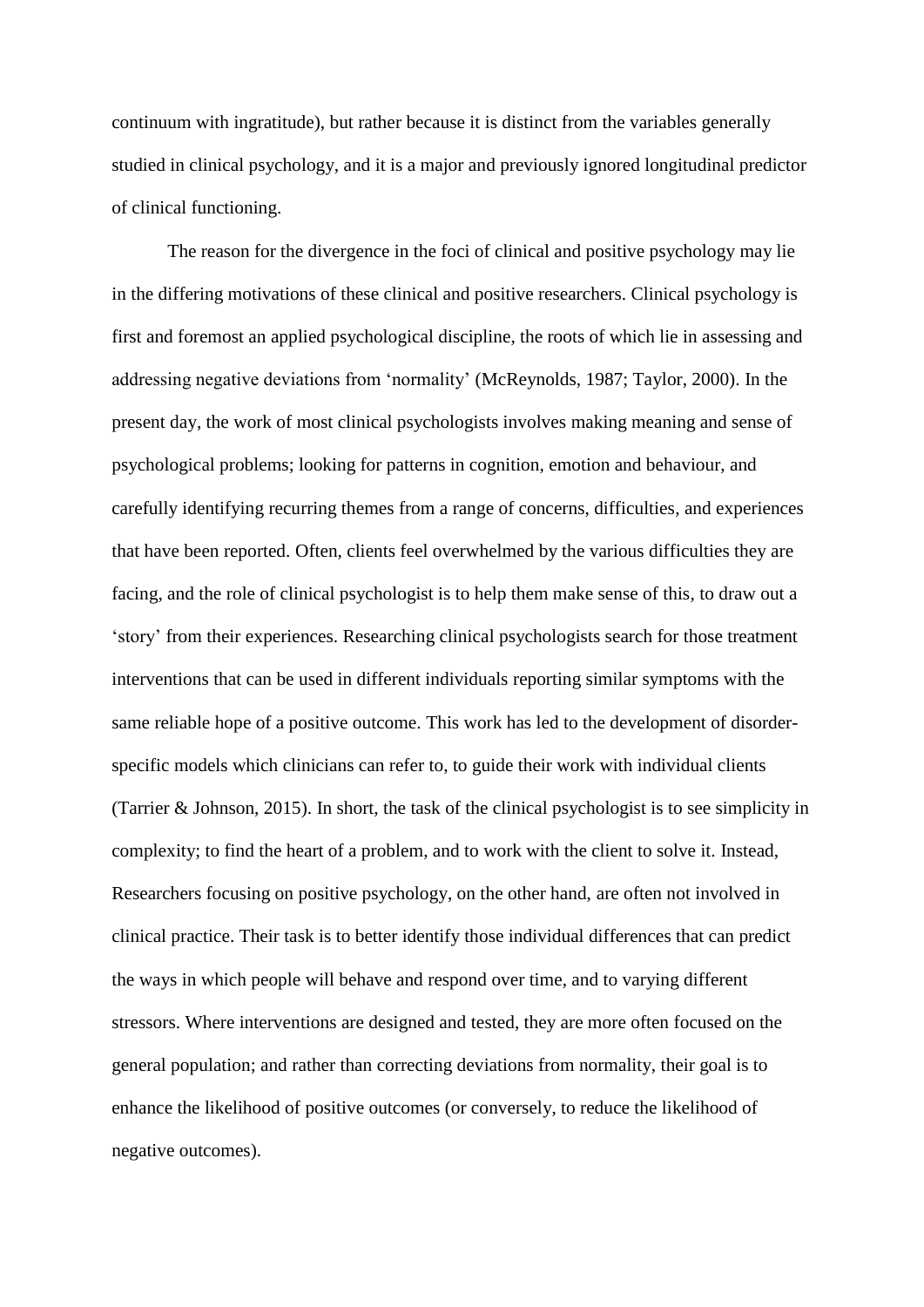These differing motivations also point to an underlying divergence in the assumptions and perspectives of these two disciplines. The perspective of clinical psychology is that most individuals are healthy, which leads the focus to be on helping those people who are considered to be 'unhealthy' to improve so that they are within a 'normal range'. Positive psychology, on the other hand, takes a spectrum focus, and assumes that large groups of individuals who may be considered to be within a 'normal range' could achieve better wellbeing than they are currently experiencing. As these assumptions are simply differing perspectives on the same situation, it is not possible to state that either of these are correct or incorrect (Maddux, 2008). However, in support of the positive psychology view point, is an overwhelming body of evidence suggesting that those individuals who might be considered within the normal range – that is, not in services, on medication or in therapy for mental health problems, and in employment – report symptoms of psychological disorder. For example, over 30% of consultant doctors demonstrate evidence of psychiatric morbidity (Taylor, Graham, Potts, Richards, & Ramirez, 2005), and 26% of both veterinarians (Bartram, Yadegarfar, & Baldwin, 2009) and teachers (Travers & Cooper, 1993) report diagnosable rates of anxiety, depression or both. Even – as is the case for most people – when people are score highly on measures of well-being such as life satisfaction (Myers, 2000), positive psychologists argue that these people can be helped more to live life to the full and "flourish".

In the present article, we aim to outline the ways in positive psychological research can enhance knowledge, understanding, and practice in clinical psychology, leading to an integration of these two literatures, or a 'Positive Clinical Psychology' (Wood and Tarrier, 2010). Building on the work on previous researchers in this area (Maddux, 2008; Vázquez, 2013; Wood & Tarrier, 2010), we will suggest that (1) factors studied by positive psychology researchers can independently predict wellbeing when accounting for traditional negative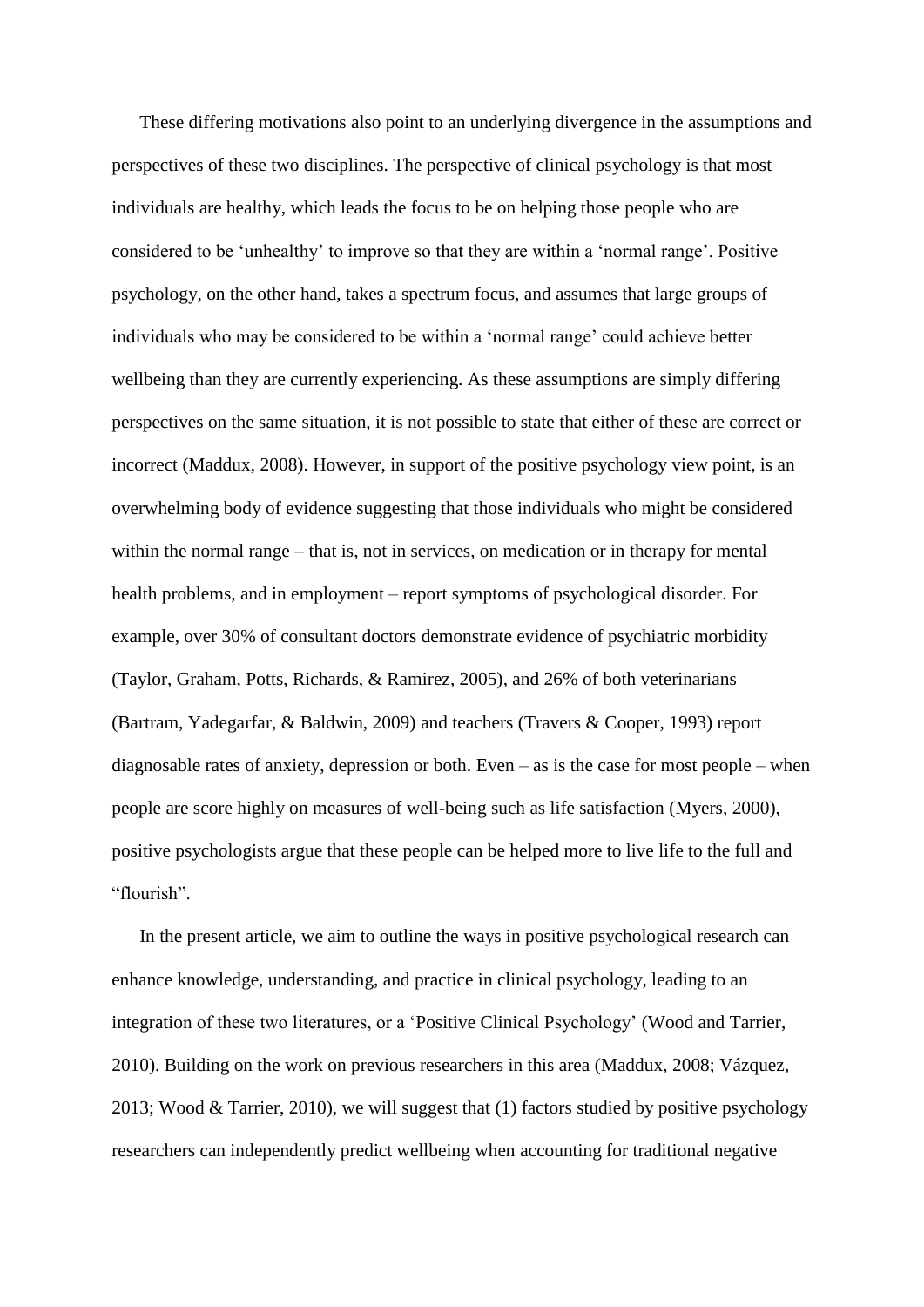factors, and do this prospectively, (2) the factors studied by positive psychologists can interact with risk factors to predict outcomes, thereby conferring resilience, (3) interventions that aim to increase movement towards the positive pole of well-being can be used encourage movement away from the negative pole, either in isolation or alongside traditional clinical interventions to enhance the outcomes of treatment as usual, and (4) research from positive psychology can support clinical psychology as it seeks to adapt therapies developed in Western nations to other cultures. Finally, we will consider areas where there is increasing integration between clinical psychology and positive psychology, and what the outcomes of this work have been.

# **Factors Studied in Positive Psychology Research Prospectively, Independently Predict Symptoms of Psychological Disorder**

In much clinical research into psychological disorder, the predictors studied have been restricted to cognitive, emotional and demographic factors such as intellectual ability, moodrelated variables, income and marital status. Although it is usually the negative end of these constructs which are focused upon (e.g., deficits in intellectual ability, or elevated depression), these are not inherently negative constructs (e.g., the opposite end of these continua are proficient intellectual ability, and happiness, respectively). If one sees the constructs in such ways, then one may ask why clinical psychologists have focused on these particular domains of positive to negative functioning and not the many another continuous individual differences that characterise people. The answer is that these are the kind of continua on which if one is low one is most likely to end up seeking services. Perhaps there is something inherent in these particular continua that makes being low on them especially intolerable; evolutionary evidence, for example, suggests that we might be hardwired to experience the symptoms of psychological disorder in situations which would have been threatening in the evolutionary past (Taylor, Gooding, Wood, & Tarrier, 2011). An example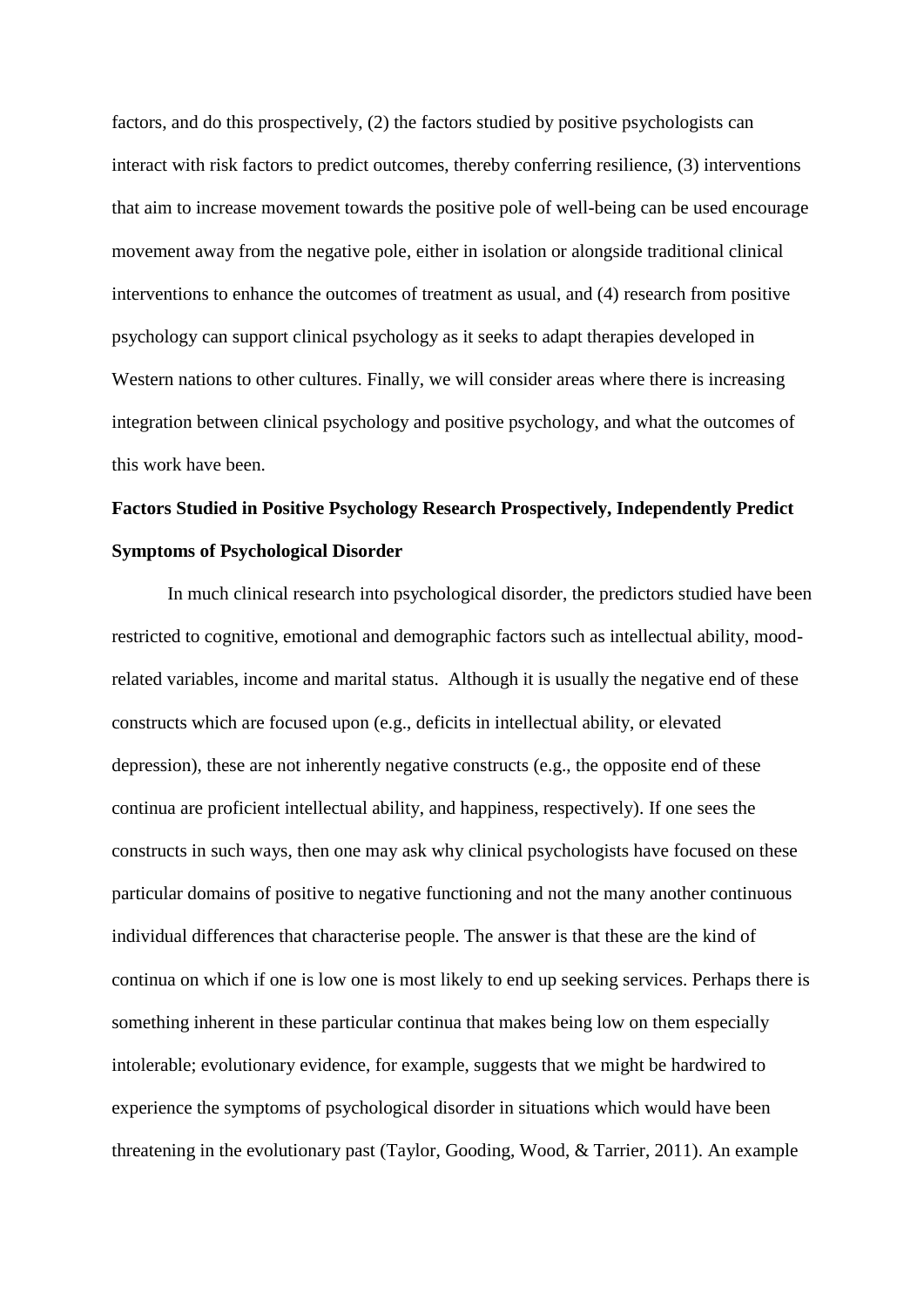of this is the withdrawal, hypervigilance, depressed affect, etc. that results from perceiving that one is of low social rank (Griffiths, Wood, Maltby, Taylor, & Tai, 2014; Taylor et al., 2010; Taylor, Gooding, Wood, Johnson, & Tarrier, 2011); necessary, perhaps, when the pack may set against one if different actions were taken, but wholly perverse when triggered by being of low income in today's society (Daly, Boyce & Wood, in press; Wood, Boyce, Moore, & Brown, 2012). However, whilst we may have some evolutionary propensity to react more to being low on some constructs than others, the extent to which this reaction occurs and is seen as intolerable (by the individual concerned, or by those providing or resourcing the treatment) depends in part on what society itself sees as intolerable and indeed treatable. In classical Greece and Rome, for example, influenced by Aristotle (2011), and later Stoic developments (Epictetus, 2008), the key concern of many was not emotional, but rather virtuous functioning. Moreover, this was seen as "treatable", in that many of the classical philosophy schools (e.g., Cynicism, Epicureanism, Stoicism) tried to teach overcoming practical problems with life, often with writing exercises and a form of group therapy (Robertson, 2013). More recent work within positive psychology has similarly aimed at using therapeutic techniques to move people up the various continuums associated with virtue (Parks & Schueller, 2014). The point is that if one sees the constructs with which clinical psychologists concern themselves as not inherently positive or negative, but rather continua of functioning, one has to question why these and not other continua were selected; and further, whether some of the other continua not normally studied should be a focus of clinical psychology.

Empirically, many of the continua (we stress, again, from positive to negative) that positive psychologists study have incremental validity in predicting disorder above and beyond what is commonly studied with clinical psychology. For example, in a cohort of 5,666 adults aged 51-56, Kelly, Wood and Mansell (2013) found that tenacity and flexibility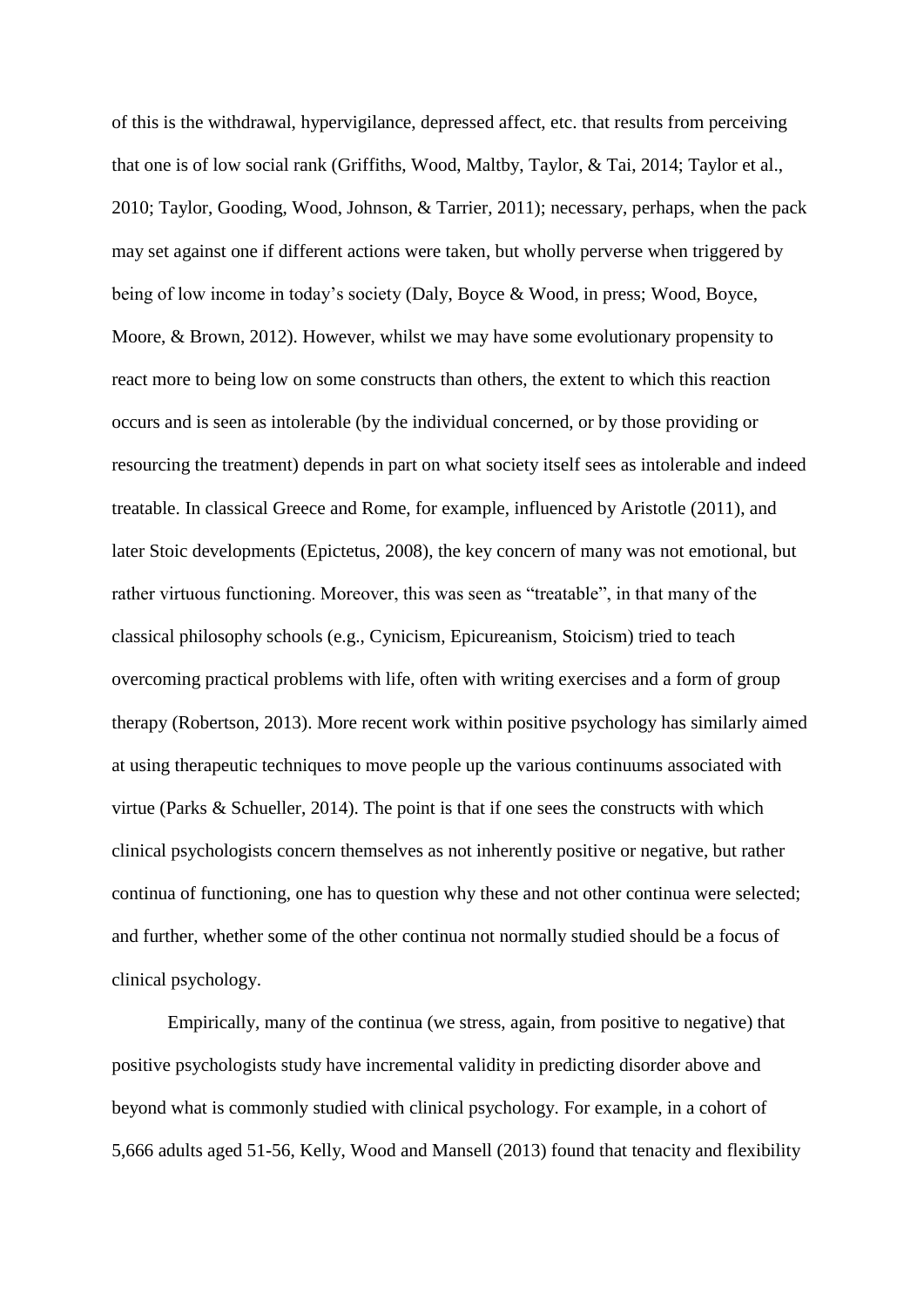at baseline predicted depression symptoms measured 10 years later, such that individuals low in tenacity or flexibility had a higher risk of increases in depression symptoms, and people low in both these traits had a particularly high risk. In a study of the same cohort, Wood and Joseph (2010) found that individuals low on existential measures of well-being (self acceptance, autonomy, purpose in life, positive relationships with others, environmental mastery, and personal growth) were over seven times more likely to meet the cut-off for clinical depression at ten year follow-up. Similarly, other longitudinal studies have found evidence for the protective effects of optimism (Brissette, Scheier, & Carver, 2002; Giltay, Zitman, & Kromhout, 2006) and gratitude has emerged in recent years as one of the most clinically relevant traits (Wood, Froh, & Geraghty, 2010). For example, our work shows that gratitude – the habitual noticing and appreciating of the positive in the world (Wood, Maltby, Stewart, & Joseph, 2008) - is related to well-being above and beyond the 30 facets of the Big Five model (Wood, Joseph, & Maltby, 2008), which include anxiety, depression, impulsivity, emotional vulnerability, and stress (the neuroticism traits, a common focus within abnormal psychology). Gratitude relates to more positive coping strategies (broadly characterisable as more approach and less avoidance coping, combined with greater use of social support (Wood, Joseph, & Maltby, 2009), which partially mediate the relationship between gratitude and (lower) stress. During a life transition, gratitude is related to the development of less depression (Wood, Maltby, Gillett, Linley, & Joseph, 2008), and gratitude relates to less clinically impaired sleep (in both cases beyond neuroticism) (Wood, Joseph, Lloyd, & Atkins, 2009). Finally, whilst gratitude in part arises from prior distributions of rewards (Wood, Brown, & Maltby, 2011), low levels of gratitude are associated with negative schematic processing of social events (seeing aid as less valuable, less costly to the benefactor, and intended with ulterior motives; Wood, Maltby, Stewart, Linley, & Joseph, 2008). Thus this trait, which emerged initially under the rubric of positive psychology, has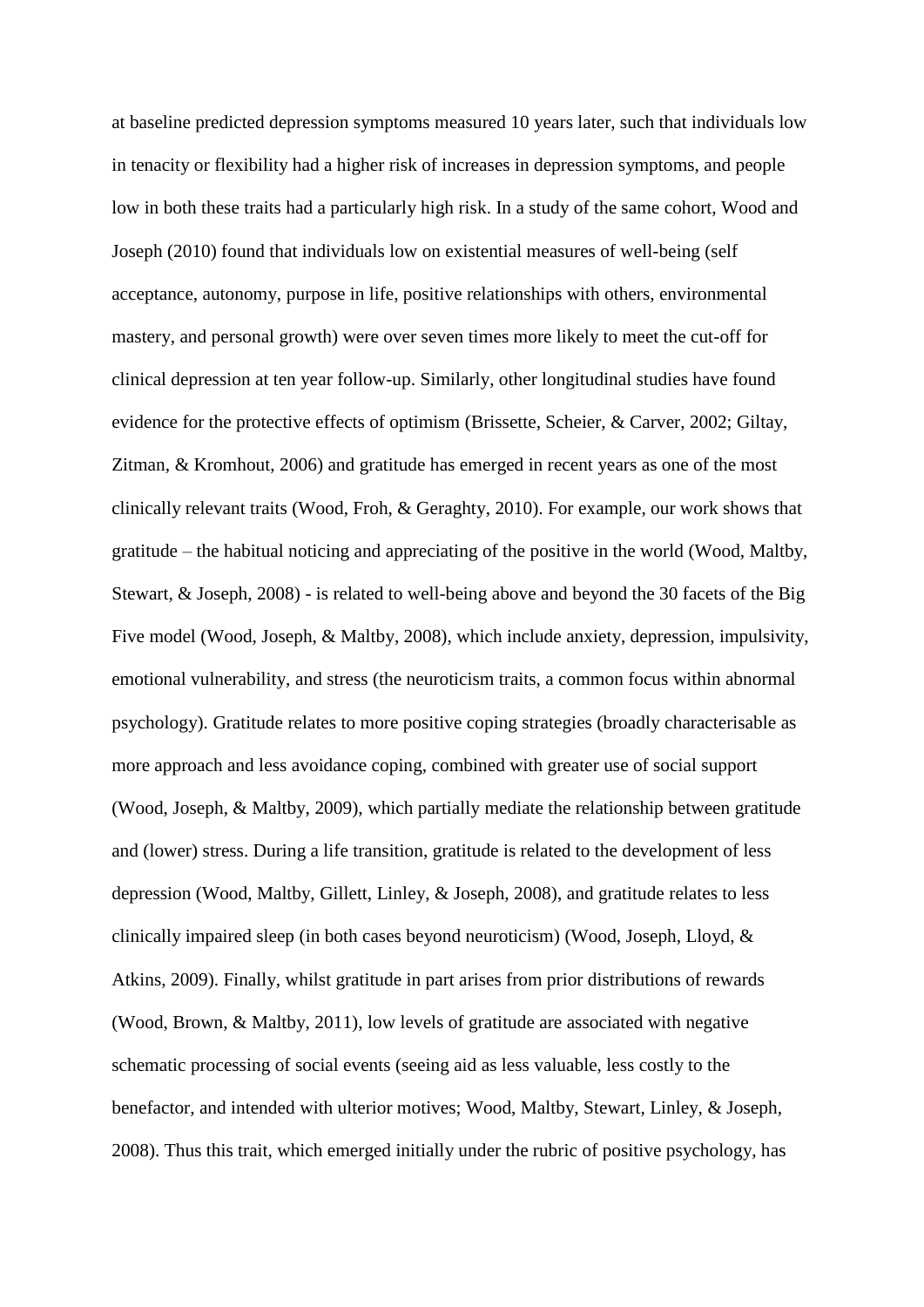emerged as a key incremental predictor of clinically relevant outcomes. The point is not, as commonly considered, that these constructs are somehow positive (other than in the minds of positive psychologists), as loosely, tenacity is bipolar with giving-up tendencies, flexibility with rigidity, self-acceptance with self-rejection, autonomy with subjugation, purpose in life with meaninglessness, environmental mastery with defeat, personal growth with psychological stagnation, optimism with pessimism, and gratitude with ingratitude. Rather these represent different types of constructs than those commonly studied within clinical psychology and these constructs are shown to provide strong incremental validity for the very outcomes that are of most interest to people in the field.

Importantly, the prospective nature of these studies indicates a causal role for these variables in the aetiology of disorder. However, of equal importance is evidence that these factors appear to constitute an independent risk factor for clinical functioning; they are not simply a repetition of commonly recognised risk factors. In their cohort study, Wood and Joseph (2010) found that even when they controlled for negative functioning, previous depression, economic, demographic, and physical heath variables, individuals scoring low on the six factors of positive wellbeing were still more than twice as likely to reach criteria for depression at follow-up. Consistent with this, in their study of dispositional optimism amongst older men, Giltay et al. (2006) found that the association between higher optimism and lower subsequent depression remained, even controlling for the recognised predictors of age, cardiovascular disease, self-rated health, level of education, and level of physical activity. Research into depression amongst non-depressed, recovered-depressed and currently depressed individuals found that a tendency to 'dampen', or reduce the impact of positive emotion are uniquely associated with symptoms of anhedonic depression, even after controlling for anxious arousal and general distress (Werner-Seidler, Banks, Dunn, & Moulds, 2013). The evidence from these studies may be particularly relevant for clinicians,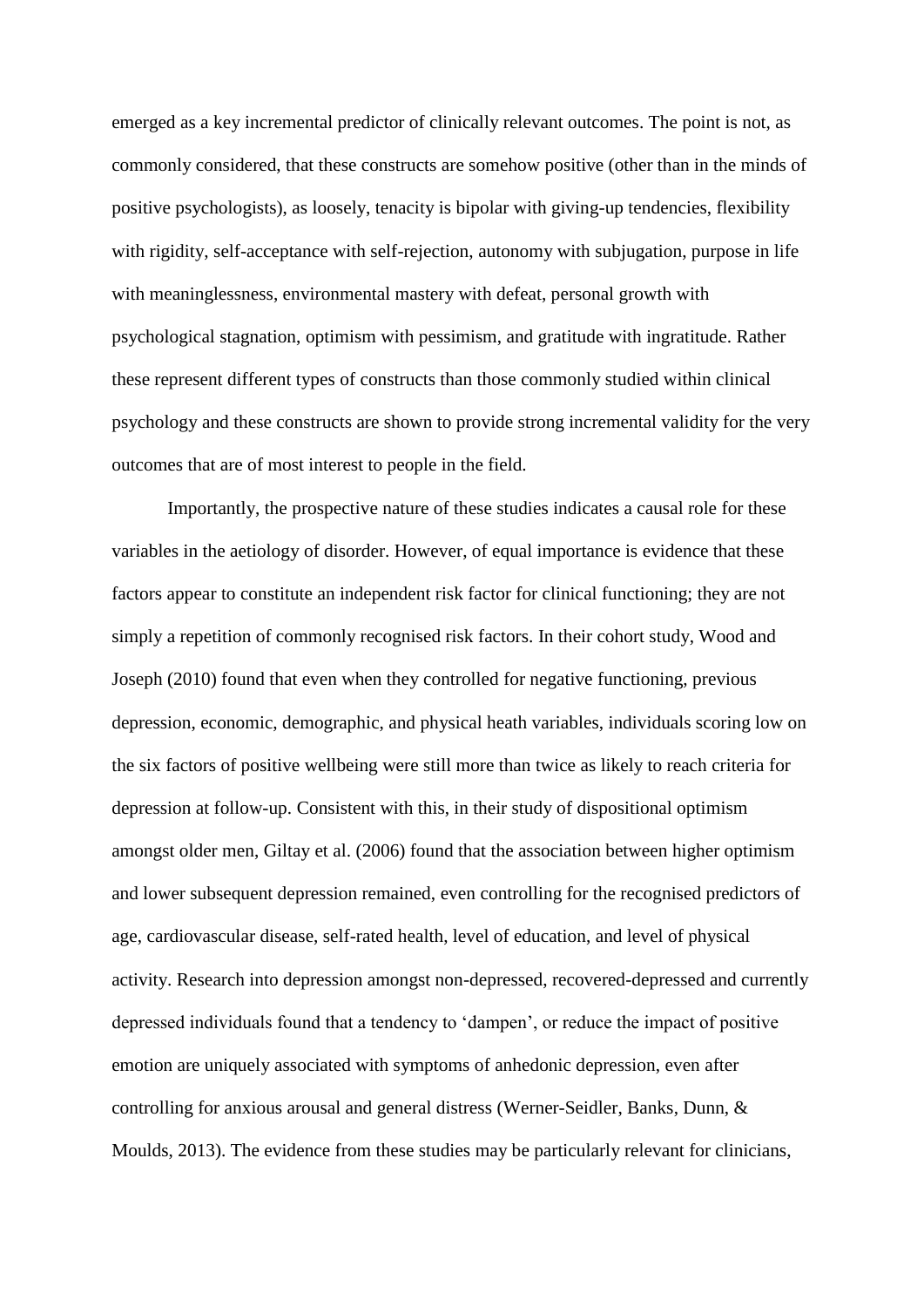who are often working within time constraints and unwilling to burden clients with unnecessary assessment questions. This research suggests, however, that these factors, which have been typically studied by positive psychologists, provide information that could predict subsequent changes in a client's symptomatology, in a way that could not be predicted by traditional factors alone.

# **Resilience: Factors Studied by Positive Psychology Researchers Buffer the Impact of Risk**

A compelling argument in favour of incorporating positive psychology research into traditional clinical psychology is the consistent observation that factors studied by positive psychologists can confer resilience against known risk factors for disorders. Resilience has long been a popular topic, but the concept of resilience, and how it should be understood, has often been poorly defined. A wide variety of terms have been used interchangeably when referring to resilience or resilience factors, such as hardiness, mental toughness and 'protective factors'. Furthermore, a wide range of methods have been used to investigate resilience. Whilst resilience has been commonly viewed as factors that enable continued strength in the face of stressors, it has often been investigated as a direct associate of the outcome variable of interest. That is, researchers have examined whether a proposed 'positive' resilience variable occurs with a reduced likelihood of a poor outcome. This fails to acknowledge a key part of the definition of resilience: Stress. Without incorporating the presence of stress into the analysis, it is not possible to know whether the proposed resilience variable is protecting individuals from stress, or whether it simply occurs with lower levels of stress. Further, as all positive variables are negative when inversed, it could be argued that these individuals are merely at lower risk.

In order to overcome these limitations, Johnson and colleagues (2010a, 2011a, in press) have introduced the Bi-dimensional Framework for the investigation of resilience. This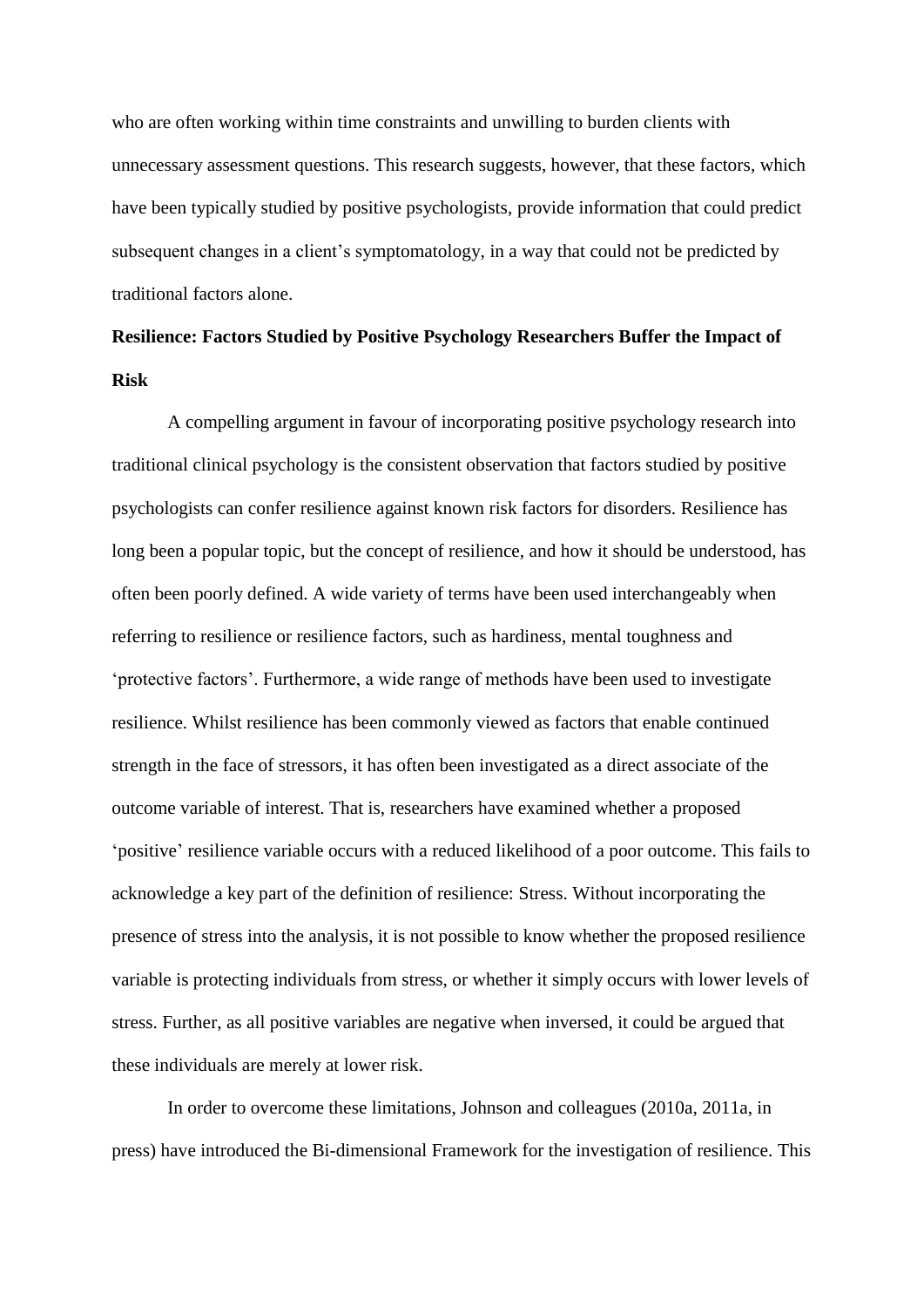framework is not focused upon offering a definition of what leads a person to be resilient, as such, but instead outlines criteria by which to test proposed resilience variables. Three criteria are proposed. The first of these states that resilience must be viewed as a representing a separate dimension to risk, which moderates or buffers the likelihood that risk will lead to negative outcomes. The second criterion suggests that both risk and resilience should be viewed as bipolar dimensions – continua running between positive and negative poles- with risk factors having an inverse which is positive and protective, and resilience factors having an inverse which is negative, amplifying the impact of risk. For this reason, concepts of resilience should not simplify it to constituting only positive factors, but should recognise that resilience is a spectrum with both positive and negative poles. Third, the framework suggests that where the research is focused at the level of the individual (as is most positive and clinical psychological research), then resilience should be understood as psychological constructs. Whilst external or social factors may contribute towards, or damage an individual's resilience, ultimately concepts of psychological resilience are most often referring to a quality of the individual or unit, and the framework seeks to enable research findings which reflect this.

These criteria are designed to support researchers who want to test whether particular variables confer resilience, and using it ensures that the research will establish whether the variable is a construct which buffers the risk of undesirable outcomes in the face of stress. According to the framework, resilience is a factor which can be established by the presence of fewer negative/more positive outcomes in response to stressors and risk factors. The framework itself does not seek to identify any particular resilience variables, but instead offers a route by which to find them. In addition to offering a way to design new studies of resilience, it also provides a common framework for interpreting existing research. By defining resilience by methodology rather than the interchangeable terms used by researchers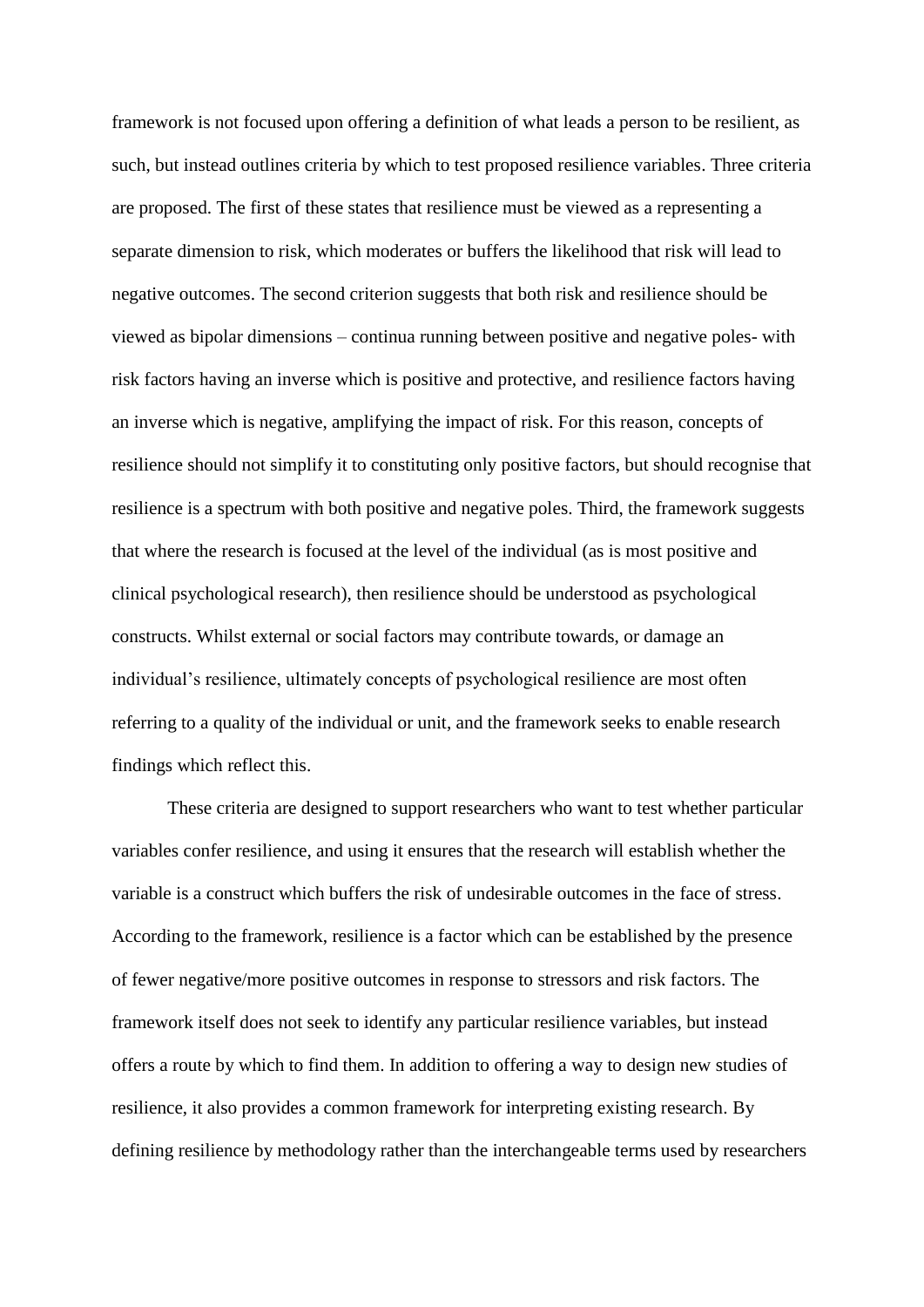(e.g., 'resilience', 'hardiness'), the use of the framework enables a wide variety of studies to be interpreted, including those which may not have considered themselves as resilience research. This allows for the collation and systematic review of resilience factors against particular negative outcomes. That is, a researcher can simply search for all studies of interactions between (a) a risk factor and (b) a psychological construct in relation to the outcome of interest, which may be a clinical disorder or problematic behaviour. As clinical psychologists often work in specialised clinics focused on specific disorders or sets of disorders (e.g., for clients with personality disorders and self-harm, depression and anxiety, eating disorders or PTSD), reviews of this nature may have strong clinical utility.

The Bi-dimensional Framework was developed in the context of suicide research. It has since been used to guide research demonstrating a buffering effect of more positive selfappraisals on the relationship between stressful life events and suicidality in clinical and non clinical groups (Johnson, Gooding, Wood, & Tarrier, 2010a; Johnson et al., 2010b). It has also guided research demonstrating a buffering effect of low levels of reappraisal (a cognitive coping strategy) on negative emotional response to failure (Johnson et al., 2011a) and a moderating impact of low levels of shame on the association between life stress and paranoia in higher-risk young adults (Johnson et al., 2014). In addition to guiding the design of original research, it has been used to guide a review of all suicide resilience factors (Johnson et al., 2011a). At the time this was conducted, a search for 'resilience' and 'suicide' or 'suicidality' drew around four hits, none of which had examined the proposed resilience factors as a buffer of risk. However, when resilience was instead defined by the criteria outlined by the framework, 77 studies were identified, which suggested a consistent buffering role for positive attributional style, higher levels of agency and lower levels of perfectionism and hopelessness. The majority of studies had not self-identified as investigating 'resilience',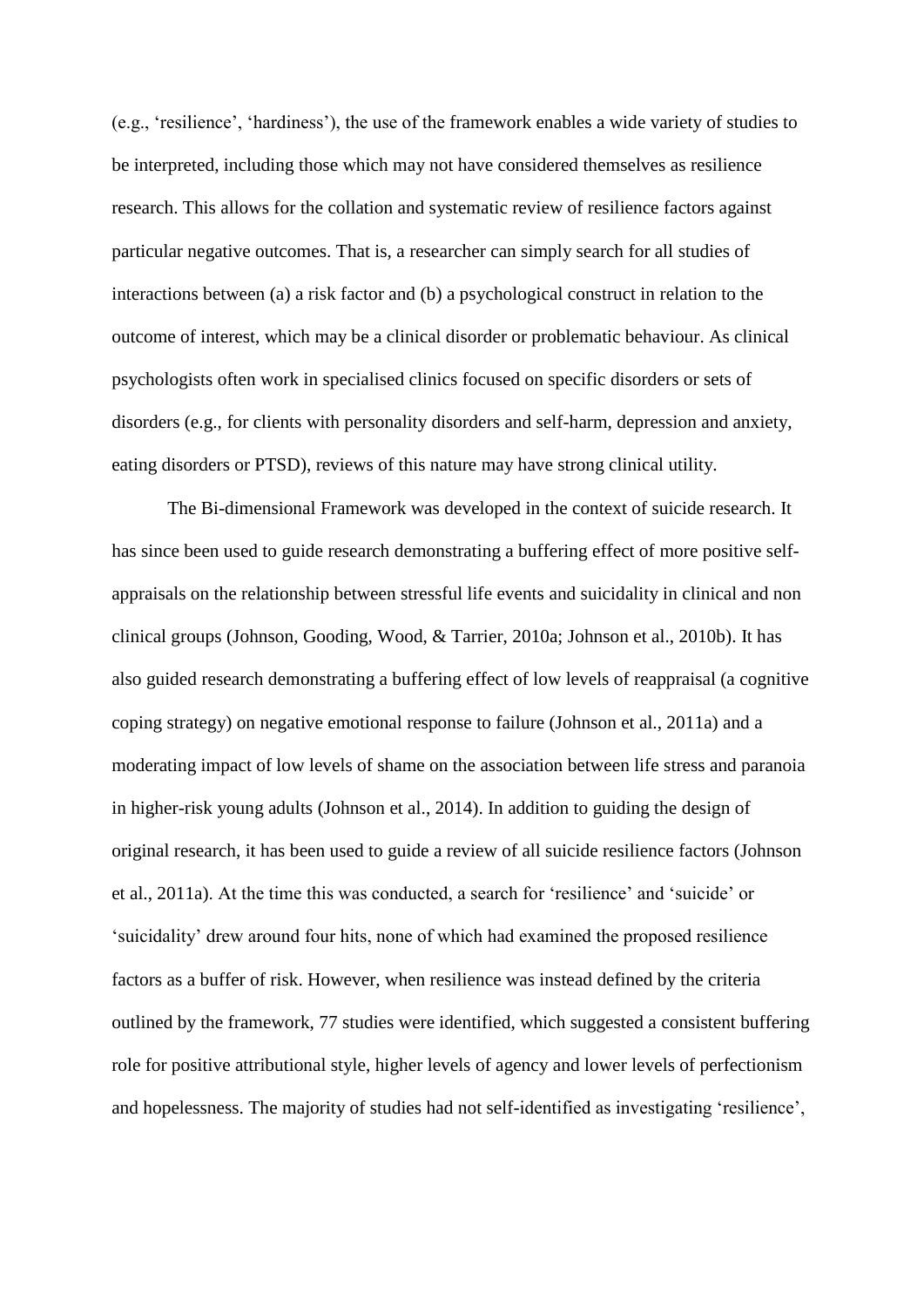demonstrating the importance of identifying resilience studies based on methodology rather than terminology.

Although it was developed in the context of suicide research, the Bi-dimensional Framework can be applied to resilience research in relation to any outcome of interest, and may be a particularly useful tool for understanding how factors studied by positive psychological researchers can enhance understanding in clinical psychology. Positive psychology factors have been studied in relation to a wide range of clinical outcomes, and recent years have seen a growing interest in interactions between factors studied by positive psychologists and stressors in predicting outcomes. Research into gratitude has found that it can mitigate the risk of financial strain leading to depressive symptoms amongst older adults (Krause, 2009), and for those who are depressed, it can buffer the association between increasing depressive symptoms and suicidal ideation (Kleiman, Adams, Kashdan, & Riskind, 2013). Similarly, optimism has been found to confer resilience against the development of anxiety in the face of illness burden amongst older adults (Hirsch, Walker, Chang, & Lyness, 2012), and to buffer the likelihood that both chronic and acute life stressors will increase depressive symptoms amongst disadvantaged women (Grote, Bledsoe, Larkin, Lemay, & Brown, 2007). Trait hope has been found to buffer against the association between stressful life events and depression when measured cross-sectionally (Visser, Loess, Jeglic, & Hirsch, 2013) and daily stressors and negative affect in a diary study (Ong, Edwards, & Bergeman, 2006). Authenticity (Wood et al., 2008) has also been studied as a resilience factor, and has been found to buffer the association between low social support and depressive symptoms in adolescent females (Theran, 2010).

**Resilience in clinical practice.** The concept of resilience is popular in clinical psychology practice, but as with research, it has been poorly defined. Generally it has been viewed as simply 'positive' factors (e.g., strong social support, a good job) which are added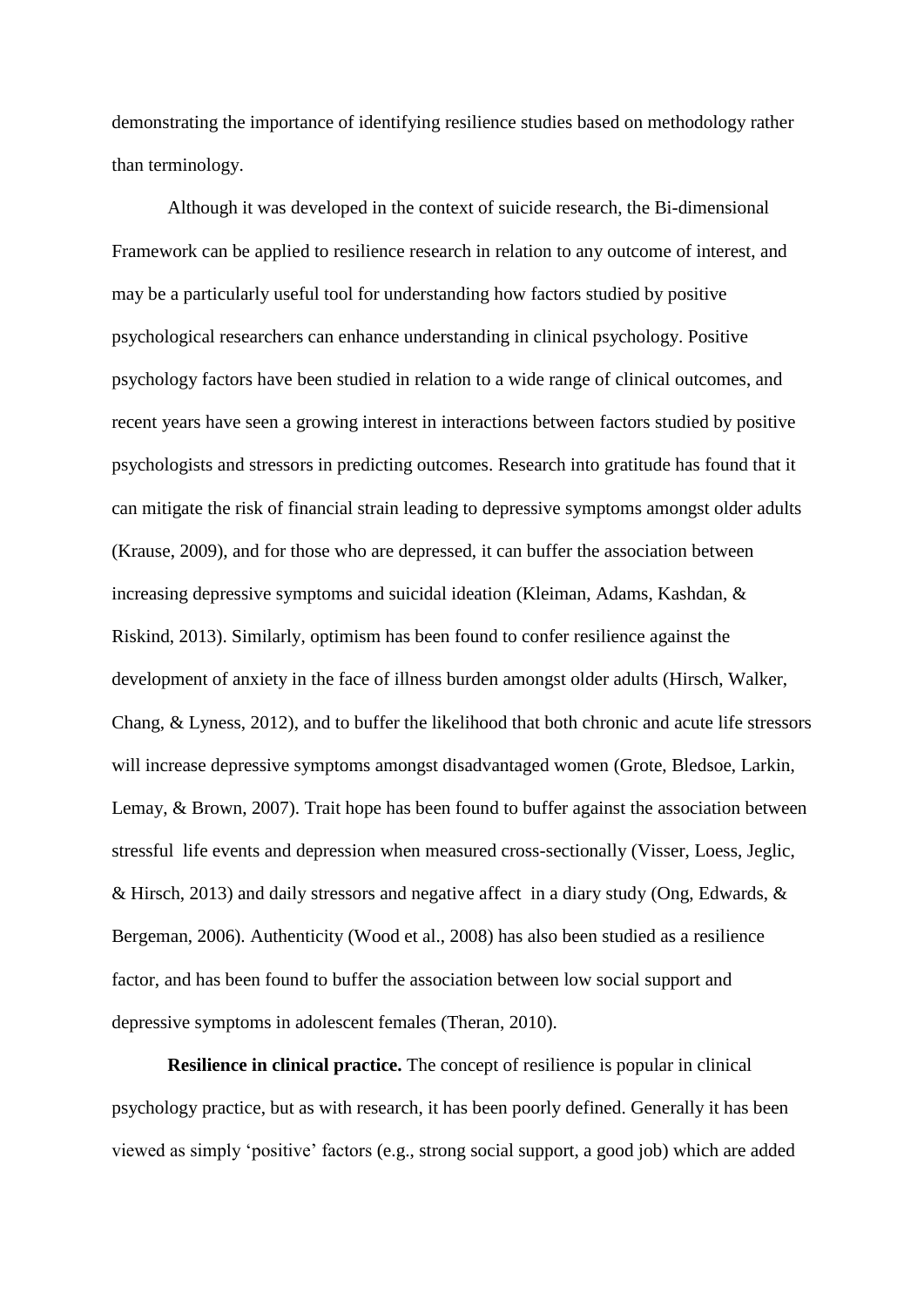to a formulation otherwise focused on negative contributors to the problem. The Bidimensional Framework brings clarity in this area, suggesting that resilience factors are those internal characteristics which have a disproportionately significant impact on mental health outcomes. In statistical terms, resilience factors are those which 'moderate' the likelihood of risk leading to outcome; in other words, they are variables which have the power to muffle or dampen the negative impact of risk. Because of this, focusing on the development of risk factors may be important for clinical interventions, particularly when the stressors or risk factors at hand are difficult to change (such as those related to demographic variables, e.g., age or socio-economic status). The framework also highlights the number of positive psychology studies which (though not labelling themselves as studies of 'psychological resilience') could be important for clinicians seeking to help their clients develop resilience. For example, evidence that gratitude both buffers individuals from developing depression (Krause, 2009) and buffers depressed individuals from suicidal ideation (Kleiman et al., 2013) suggests that gratitude diaries may be a useful part of interventions amongst depressed individuals.

The framework also highlights the importance of incorporating resilience factors into risk assessments. Risk assessments are well known for being difficult in clinical practice, especially in relation to rarer outcomes such as suicide (Gangwisch, 2011). Understandably, they usually focus on the most reliable risk factors for relapse, however, these factors, such as past history of relapse and symptom severity, are often broad and generic, and fail to distinguish between clients who have already found themselves in the risk assessment process due to presenting with these types of difficulties. The examination of factors that have been found to buffer the association between risk and outcome offers a more specific, sophisticated method for risk prediction. As with interventions, the framework highlights the number of positive psychology studies which may be useful in this regard. For example, utilising the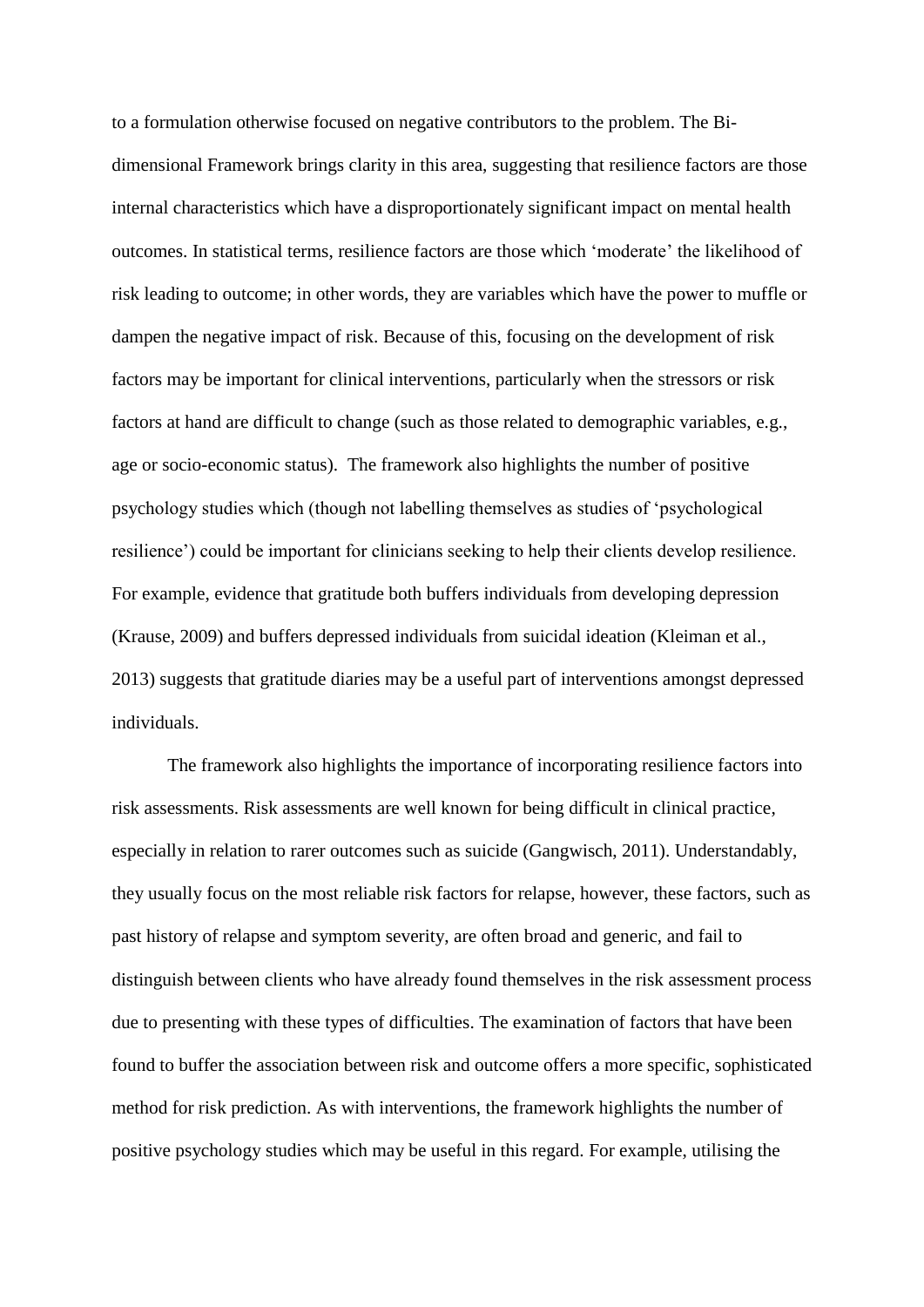studies by Krause (2009) and Johnson et al. (2010a; 2010b), would suggest that for a client leaving inpatient care who is returning to a situation involving financial strain, or who is likely to encounter stressful life events in coming months, those high in gratitude and positive self-appraisals may be at lower-risk of depressive relapse or increasing suicidality, whereas those low in these factors may require a higher level of support.

More widely, the exploration and measurement of positive characteristics in clinical practice can have indirect clinical benefits. The discussion of these more varied, individualised aspects (e.g., the client's consideration of their levels of self appraisals, optimism or gratitude, for example) can bring a sense of positivity into the assessment and therapeutic context; it implicitly communicates to the client that the therapist has not reduced them to the problems that have led them to receiving clinical support, and that they are viewed in a more complex, holistic manner. In a group at risk of low-self-esteem, this can help to build a more positive self-regard, and support the development of the therapeutic relationship, an important feature of successful interventions (Lambert & Barley, 2001).

# **Positive Psychology Interventions: Effective for Reducing Symptoms of Disorder and Suitable for Clinical Populations**

 It is important to note here that positive psychology interventions have differed in their focus from traditional clinical psychology treatments. Where traditional clinical treatments have taken a past and problem orientation, seeking to discuss the problem in hand, its context and causes, positive interventions have aimed to cultivate positive qualities and emotions and are usually 'skill building' treatments. As such, positive psychology interventions differ qualitatively from traditional interventions, and they are not simply seeking to focus on the other end of the continua (for example, by discussing a client's problem in relation to their strengths or skills). However, some therapies are often delivered as 'hybrid' interventions, where the positive intervention is combined with elements of the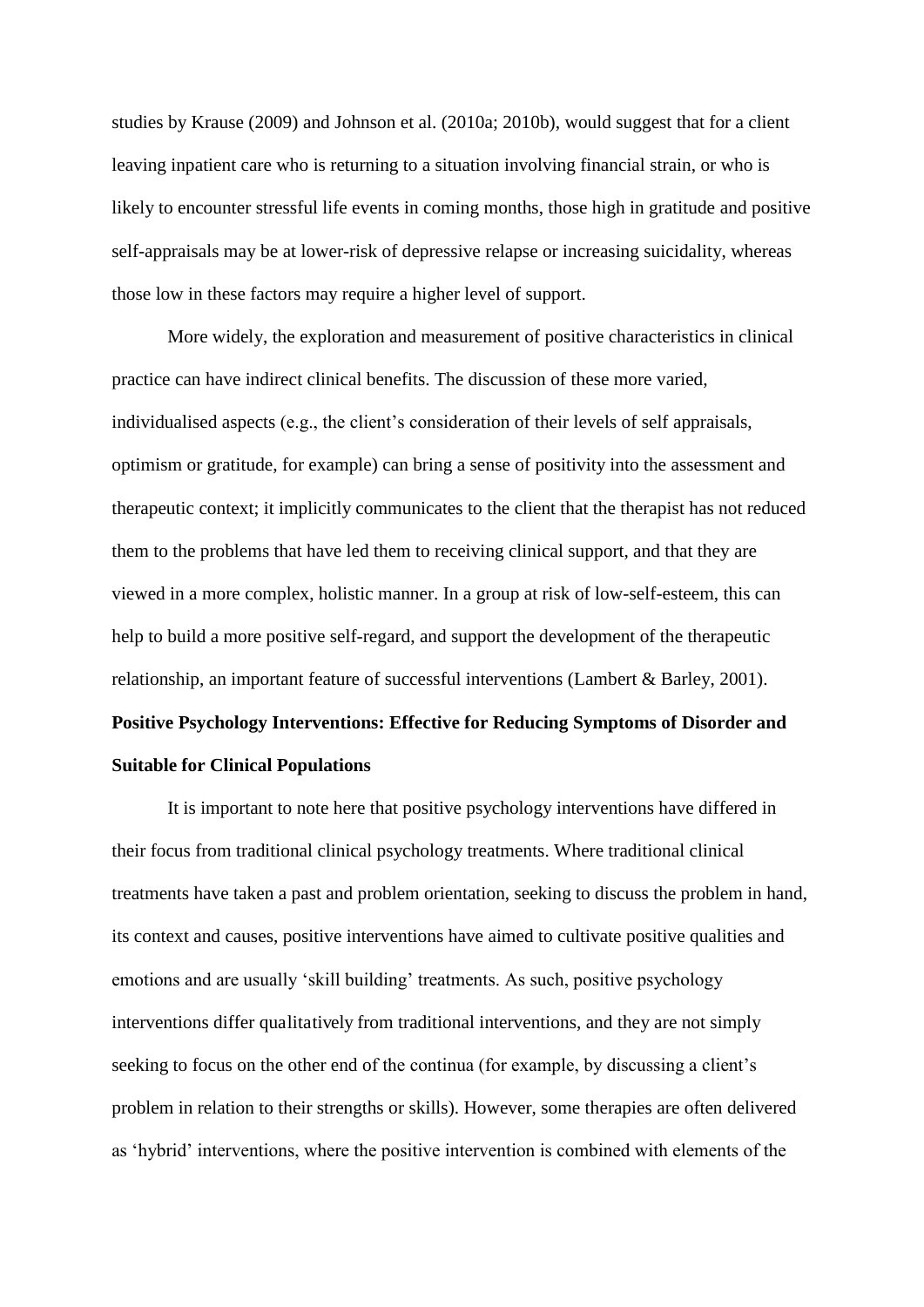problem-focused approach of traditional therapies (e.g., wellbeing therapy; Fava, Rafanelli, Cazzaro, Conti, & Grandi, 1998).

A wide range of positive psychology interventions have now been developed and tested, from brief, self-help interventions of short duration to more in-depth intervention programmes, involving group work or one-to-one therapeutic input. The self-help interventions have included positive writing interventions, where participants write about intensely positive experiences (Burton & King, 2004), gratitude interventions, where participants recall things in their lives for which they are grateful (Emmons & McCullough, 2003; Geraghty, Wood, & Hyland, 2010a, 2010b; Wood et al., 2010) and kindness interventions, where participants enact or record kind acts towards others (Layous, Nelson, Oberle, Schonert-Reichl, & Lyubomirsky, 2012; Otake, Shimai, Tanaka-Matsumi, Otsui, & Fredrickson, 2006). The more in-depth therapeutic interventions have included hope therapy, an 8-week group intervention (Cheavens, Feldman, Gum, Michael, & Snyder, 2006), lifereview therapy, which comprises three one-hour, one-to-one sessions (Davis, 2004) and wellbeing therapy, which consists of 8-12 one-to-one sessions addressing six aspects of positive functioning and eudaimonic well-being (Ruini & Fava, 2012).

To an extent, positive interventions have long been part of clinical psychology treatment approaches. A classic example of this is behavioural activation, which is a core aspect of Cognitive Behavioural Therapy (CBT) for depression, and involves increasing the number and quality of pleasurable and rewarding activities the client undertakes. As Mazzuchelli, Kane and Rees (2010) observe, there is little to distinguish behavioural activation from positive psychology interventions, other than the intention with which it was developed. Behavioural activation has been found to be effective for enhancing wellbeing and reducing symptoms in clinical groups (Dimidjian, Barrera Jr, Martell, Muñoz, & Lewinsohn, 2011;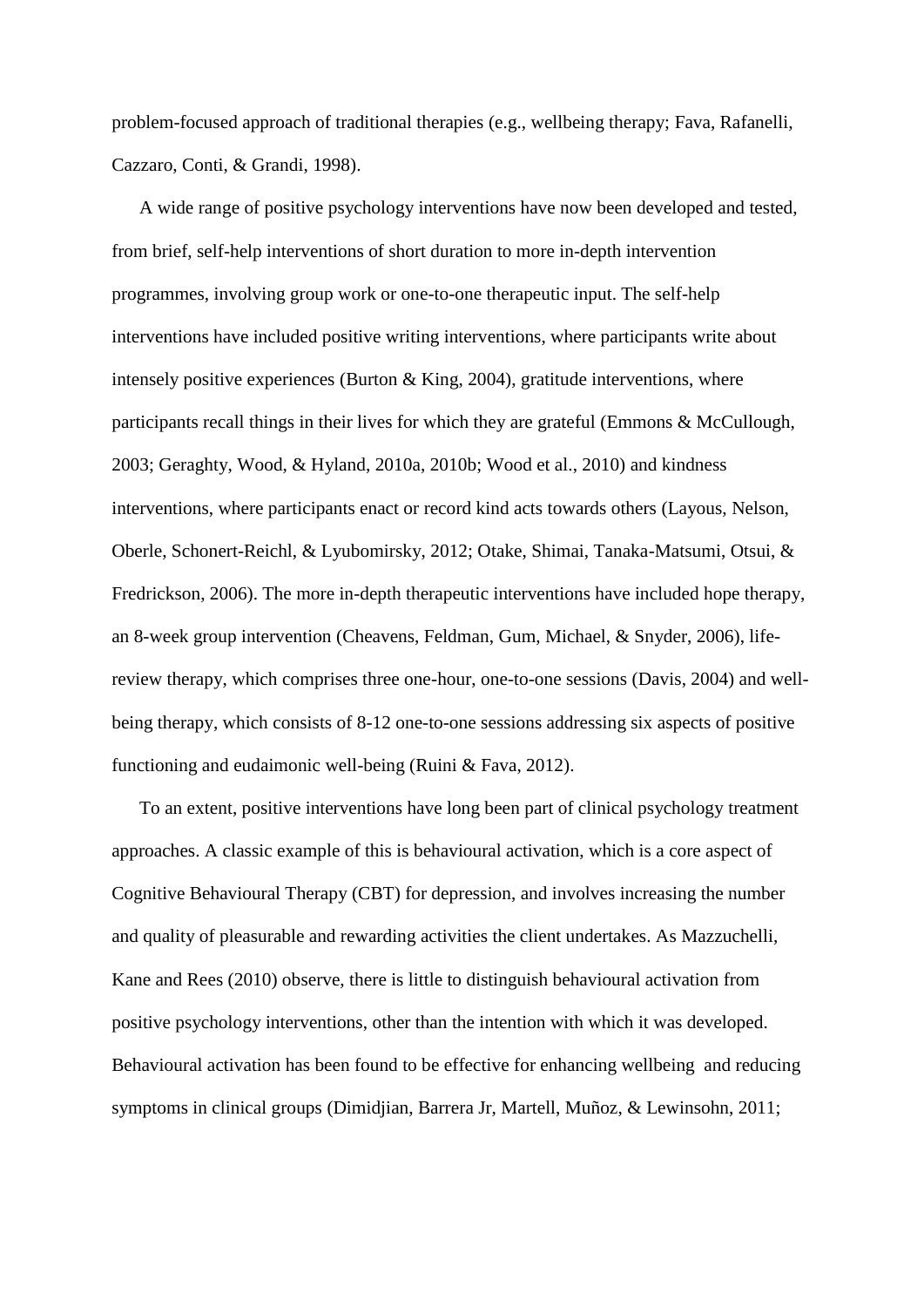Mazzucchelli et al., 2010), but despite this success, clinical psychology has been slow to explore further positive interventions.

Understandably, the main outcome of interest for researchers investigating positive interventions has been enhanced wellbeing or positive affect. Consistent with this, there is now a strong body of literature suggesting that positive interventions can enhance positive mood and subjective well-being. In a meta-analysis of positive interventions, Sin and Lyubomirsky (2009) found a significant impact of positive interventions in enhancing wellbeing, reporting a medium effect size. In a more recent meta-analysis, Bolier et al. (2013) utilised alternative criteria for selection of interventions, which resulted in a higher proportion of shorter-term, self-help interventions. However, they still reported a significant impact of positive interventions in enhancing both subjective wellbeing and psychological wellbeing, albeit with a small effect size. As wellbeing can be viewed as a spectrum, with low levels of wellbeing presumably related to presence of depression or other psychological disorder, this information has relevance for the practice of clinical psychology.

Supporting the suggestion that wellbeing is on a continuum with psychological disorder is evidence that as well as increasing wellbeing, positive interventions have the concomitant impact of reducing depression, although this research has been slower to develop. For example, in their meta-analysis, whilst Sin and Lyubomirsky (2009) found 49 studies investigating well-being, there were only 25 investigating depressive symptoms. Despite this, there is now strong evidence that positive interventions are effective for symptoms of disorder. Both the meta-analyses by Sin and Lyubomirsky (2009) and Bolier et al. (2013) reported that positive interventions reduced depressive symptoms with a similar effect size to that found for enhancing wellbeing. Furthermore, there is now some evidence indicating that positive interventions may not only be effective for reducing clinical symptoms in unselected populations, but they may be effective for reducing symptoms in clinical groups. In an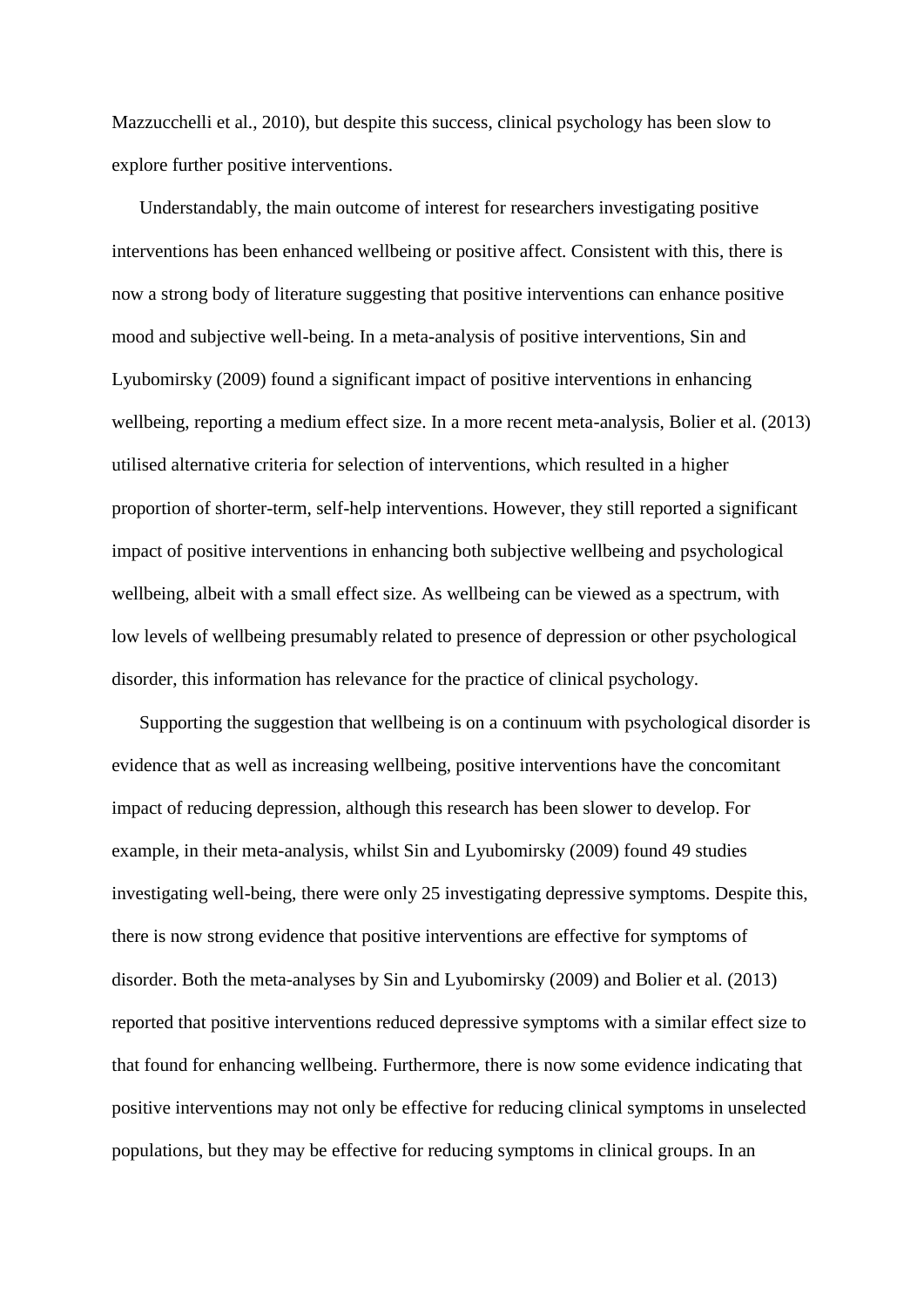inpatient sample of individuals with substance misuse problems, Lin et al. (2004) found that forgiveness therapy was effective for reducing symptoms of anger, depression and anxiety. Similarly, in a sample with mild-moderate depression, Seligman, Rashid and Parks (2006) found that a group positive intervention based on a combination of positive exercises was effective for reducing depressive symptoms, and in a sample with major depression, they found that a positively-oriented individual intervention was more effective for reducing depression and increasing functioning than treatment as usual. Indeed, positive interventions may be even more effective in clinical groups than the general population (Bolier et al., 2013).

Despite increasing interest in the value of positive interventions, the evidence base in clinical populations is still relatively limited; what does exist is mainly restricted to individuals with depressive disorders, and there is a need to investigate the effectiveness of positive interventions for groups with other disorders. Given the time and expense involved in these types of studies, and the existence of other therapies known to be effective, it could be argued that this research is unlikely to be a priority for clinical psychologists. However, in the only two studies to directly compare a technique from positive psychology (gratitude focusing) with one from clinical psychology (automatic thought records), both techniques were found to be equally as effective and the gratitude technique had significantly lower drop-out (Geraghty et al., 2010a, 2010b). Clinical psychology as a discipline is also currently facing several challenges, for which positive interventions may represent a useful resource.

First is the issue of cost: compared to medical interventions delivered by psychiatrists, clinical psychology services usually deliver care at a higher price per client. This is because whilst the salary of clinical psychologists in most countries is less than that of psychiatrists, clinical psychologists usually require much greater periods of time with their clients in order to deliver interventions. In an age of austerity in many countries, this has led to a pressure on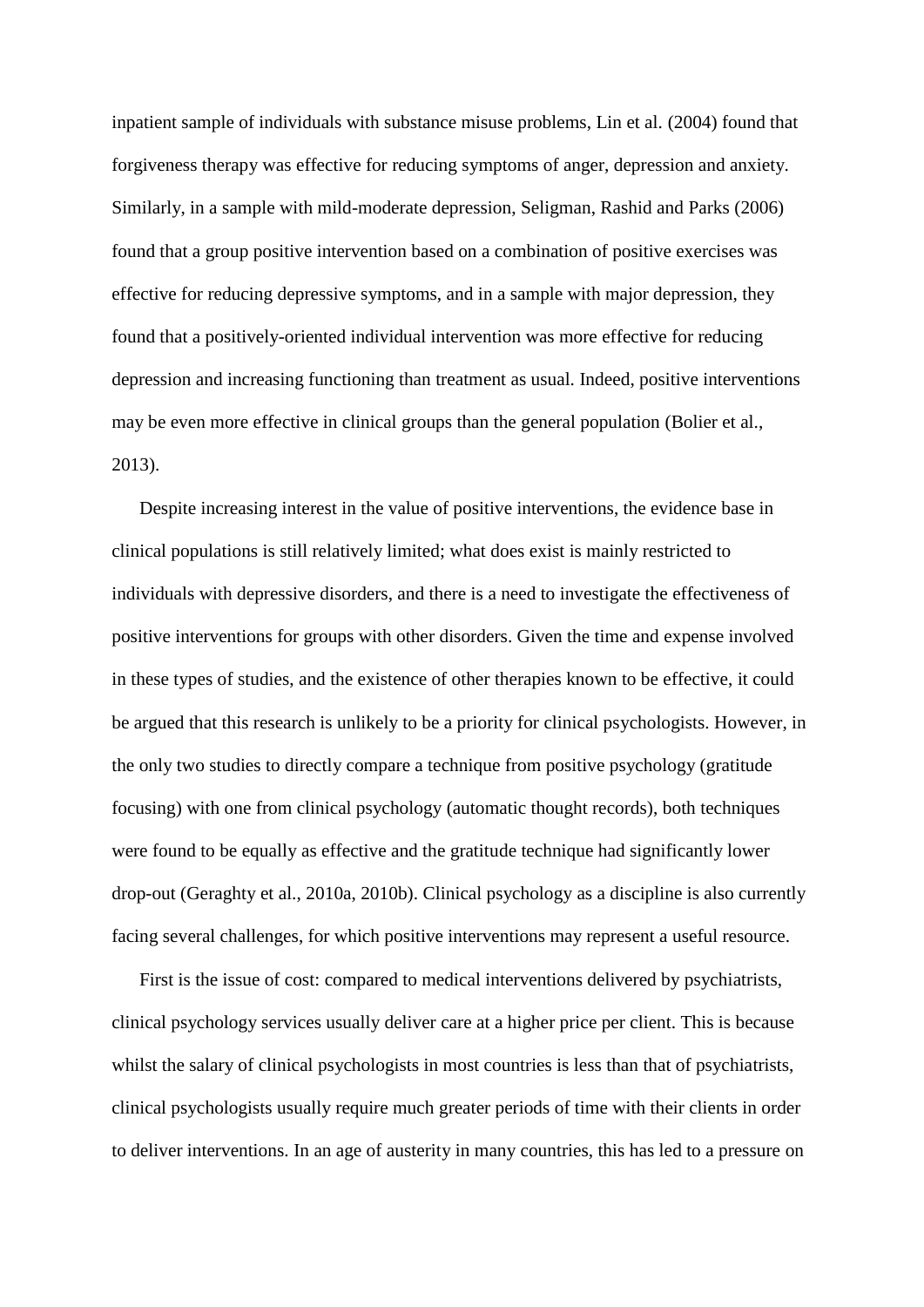psychology services to demonstrate greater efficiency. In the UK, services have begun to explore more cost-efficient therapy delivery modalities such as online, bibliotherapy, phone consultations, and group interventions. Positive psychology research may be useful in this endeavour, as many positive interventions which have been tested have been self-help (Bolier et al., 2013), and as such offer a cost-efficient way to deliver additional client support by services. Online (e.g., Drozd et al., 2014) and group therapies (e.g., Cheavens et al., 2006; Seligman et al., 2006) have also been developed and tested. An advantage of the self-help approach is that it can be more attractive for clients with certain types of problems, such as those with social anxiety who may find the social interaction with a therapist intimidating. However, research has found that therapies without client contact are at risk of high levels of drop-out (Christensen, Griffiths, Mackinnon, & Brittliffe, 2006; Farvolden, Denisoff, Selby, Bagby, & Rudy, 2005; Rabius, Pike, Wiatrek & McAlister, 2008). It is to this issue that Geraghty, Wood, and Hyland's (2010a, 2010b) finding that people are less likely to drop out of a gratitude technique than one from classical clinical psychology becomes important.

Second, and related to this, is the issue of waiting lists. Very limited evidence is available regarding the average wait for psychological services, but researchers from a range of countries suggest that delay in access is a problem (Kerr, O'Donovan, & Pepping, In press; Kowalewski, McLennan, & McGrath, 2011; Ní Shiothcháin & Byrne, 2009). Increased delays have been associated with a failure to attend and reduced patient satisfaction (Gallucci, Swartz, & Hackerman, 2005; Grunebaum et al., 1996; Shipley, Hilborn, Hansell, Tyrer, & Tyrer, 2000), and in the UK, wait length is recognised as an ongoing challenge (RCP, 2013). In order to try and address this, the Increasing Access to Psychological Therapies (IAPT) initiative was introduced to treat individuals with depression and anxiety in primary care settings. In these services, average waiting times are now down seven weeks, however, there is a wide variability between services, and a third of service users remained dissatisfied with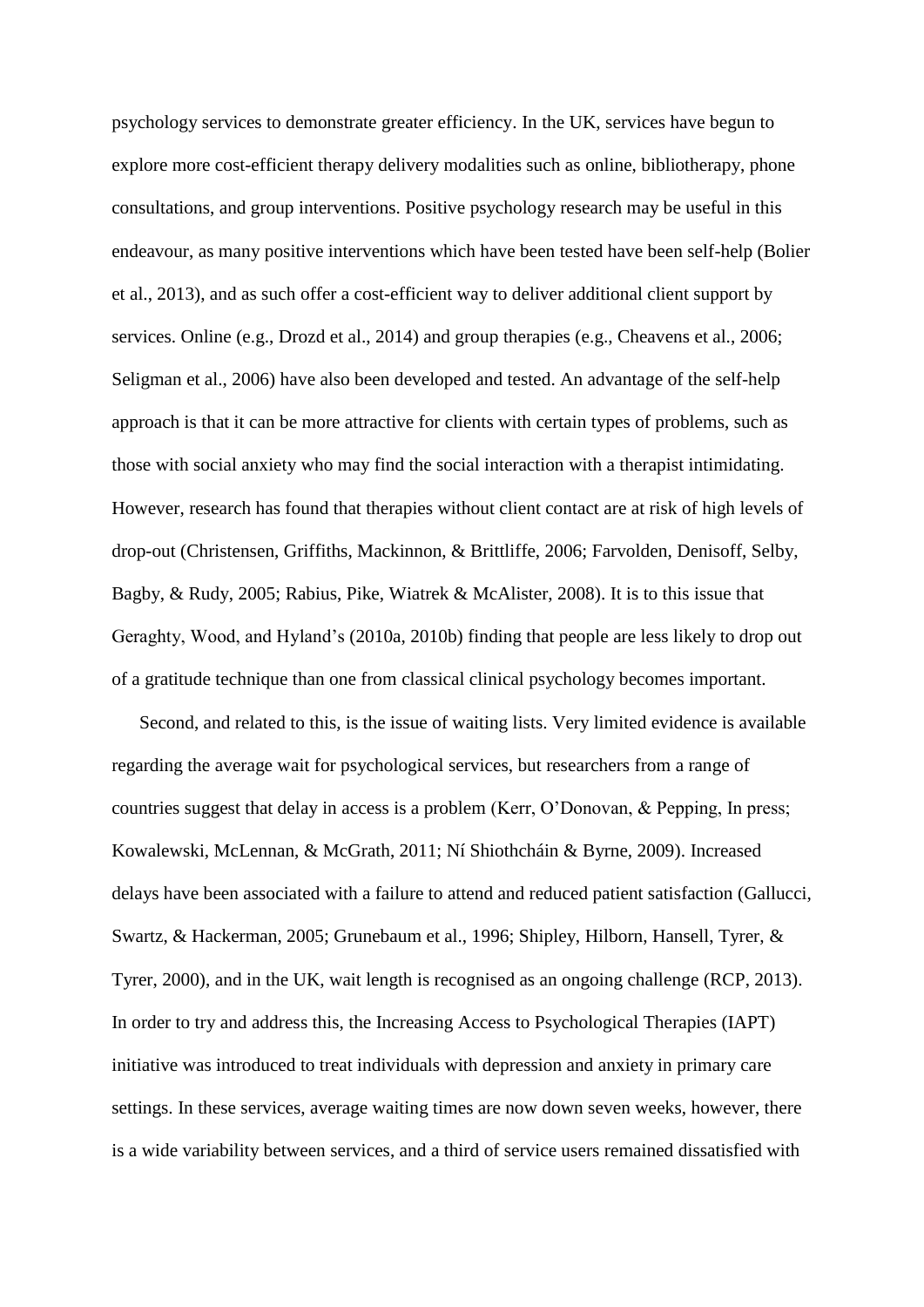their wait (RCP, 2013). Reports for UK secondary care psychological services are not available, but anecdotally these are usually in excess of 6-12 months. The self-help design of many positive interventions may be particularly useful to address this problem, potentially maintaining engagement and providing intervention while clients wait for one-to-one or group therapy. Investigating this possibility, Kerr et al. (In press) assigned clients on the waitlist for psychological therapy to a self-help, 2-week 'pre-treatment' intervention focused either on developing kindness or gratitude, or to a control condition. Results suggest that clients in the kindness and gratitude conditions reported significantly greater increases in satisfaction with life and optimism, and reductions in anxiety than those in the control condition. The attrition rate in the study was high (around 50%) and no comparisons were drawn in terms of subsequent engagement with therapy, but this study demonstrates the feasibility of using positive interventions to tackle the waiting-list problem seen by many clinical psychology services, and the promising findings highlight the need for further research in this area.

Third is the challenge to deliver quality. As outlined above, clinical psychology services are seen as an expensive alternative to medication, and although many services are improving their efficiency in response to this, it is unlikely that they will ever simply cost less than the pharmaceutical alternative. Because of this, there is a need for services to demonstrate better quality outcomes for clients receiving psychological interventions. One positive intervention, well-being therapy, has had a particular focus upon these issues (Fava et al., 1998). Wellbeing therapy is based upon the six dimensions of positive functioning and wellbeing (autonomy, environmental mastery, purpose in life, personal growth, positive interpersonal relationships, self-acceptance) outlined by Ryff's model of eudaimonic wellbeing (Ryff, 1989), and can be delivered in conjunction with standard cognitive behaviour therapy. It has been found to be effective for tackling difficult-to-treat problems such as residual symptoms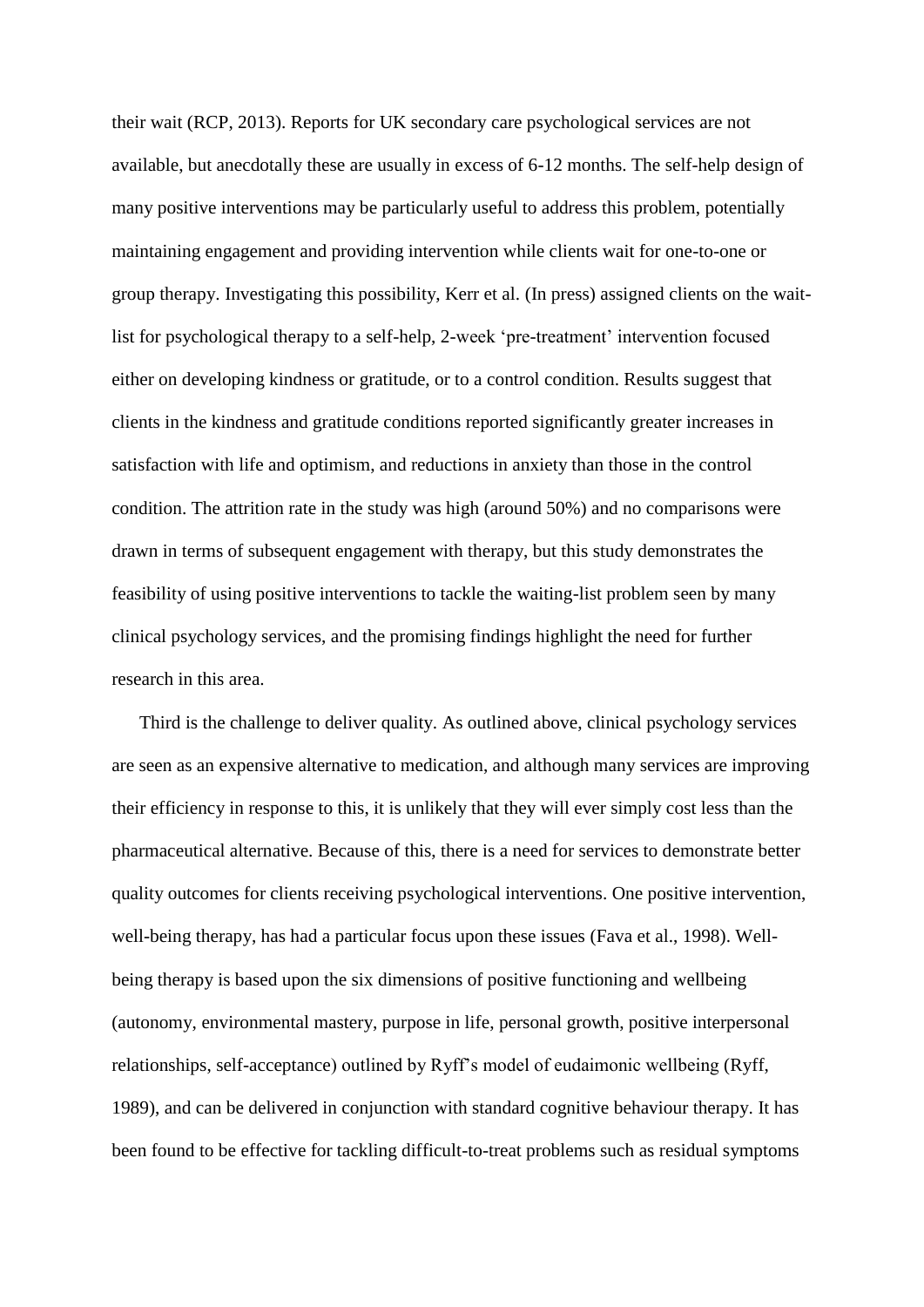and recurrent depression for which medication is often ineffective (Fava & Offidani, 2011; Fava et al., 1998; Fava et al., 2004). Further, in one small study, it has been directly compared to anti-depressant treatment for relapse, and results indicated it was superior (Fava, Ruini, Rafanelli, & Grandi, 2002). In their study of positive psychotherapy, a positive one-toone intervention delivered to individuals with a diagnosis of Major Depressive Disorder, Seligman et al. (2006) also directly compared their intervention to individuals receiving pharmaceutical medication. At the end of treatment, they found that a significantly greater number of participants in the positive intervention condition were in remission from their depression than those on medication.

Fourth is the challenge clinical psychologists are currently facing in relation to their role as therapists, as therapeutic interventions are increasingly offered by other professions, often at a lower cost. In the UK, this role is being challenged by therapists trained in specific modalities, in the US, this role is challenged by counsellors and social workers. Often, these therapists are trained in specific modalities and use protocol-based treatments. However, research suggests that individualised, formulation-based interventions which respond to the changing needs of the client may producer faster and more effective results (Bickman, Kelley, Breda, de Andrade, & Riemer, 2011; Litt, Kadden, & Kabela - Cormier, 2009; Weisz, Chorpita, Palinkas, & et al., 2012). Positive psychology has developed, and is continuing to develop a wide range of short and long-term interventions, which can be used flexibly in isolation or alongside other interventions. As such, the positive psychology research literature contains a treasure chest of techniques which clinical psychologists can draw on to tailor their treatment approach to the changing needs of individual clients, increasing the likelihood of successful treatment. In this way, clinical psychologists can both ground their position as research-based, flexible and effective therapists, in comparison to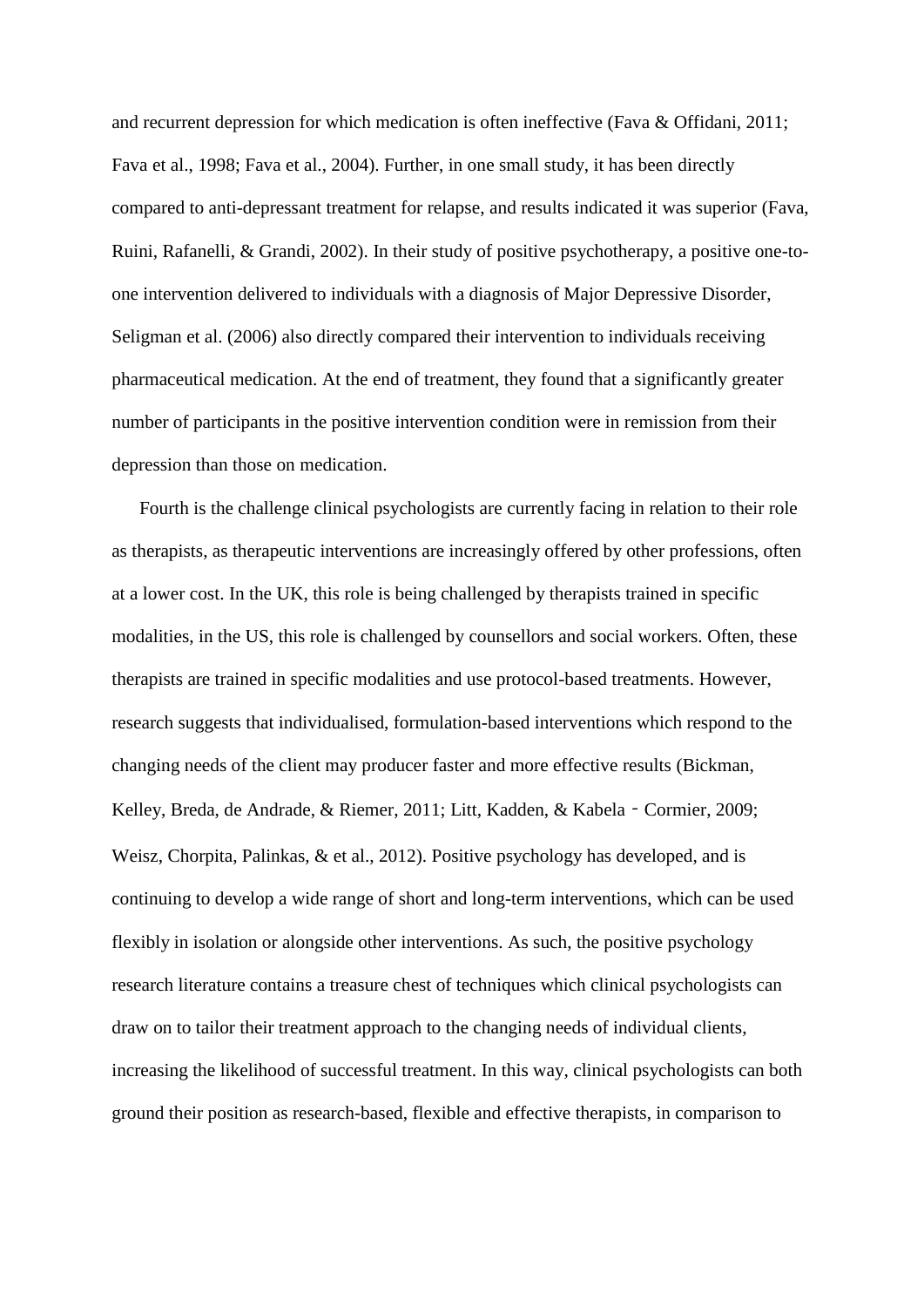protocol-based therapists, and lead the way in exploring and honing new therapeutic techniques.

#### **Positive Psychology Research can Support Cross-Cultural Clinical Psychology**

 Recent years have seen an increasing recognition of the need for adequate and effective mental health interventions worldwide, particularly in low and middle income (LMIC) countries, where it is estimated that 80% of individuals who need mental health care do not receive it (WHO, 2008, 2011). In 2008 the Worldwide Health Organisation (WHO) launched its Mental Health Gap Action Programme (mhGAP), referring to the gap between need and provision, in order to address this. Alongside this, a growing interest in global mental health has been evident amongst clinical psychologists. In 2012, the American Psychological Association launched a new journal with a focus on these issues, (International Perspectives in Psychology: Research, Practice, Consultation) and since 2010, the British Psychology Society has published two special issues of its 'forum' magazine on the topic. Clinical psychologists working in this area have described a range of challenges that are currently being faced. Here, we will describe these challenges, and outline the ways in which positive psychology research may be able to support this work.

 One of the primary challenges that has been highlighted is the underlying approach to identifying and addressing mental health needs in non-Western cultures. In general, this has involved transferring concepts and constructs surrounding mental health which have been developed in Europe and North America to other countries. For example, the WHO mhGAP state that their goal is to focus on 'priority conditions' such as depression, bipolar disorder and psychosis. However, these diagnostic criteria which have been developed in Western countries do not have validity for other cultures, and may not be widely understood or recognised concepts (White, 2013; White & Sashidharan, 2014). Although recent years have seen moves away from this dependence upon diagnostic criteria by some clinical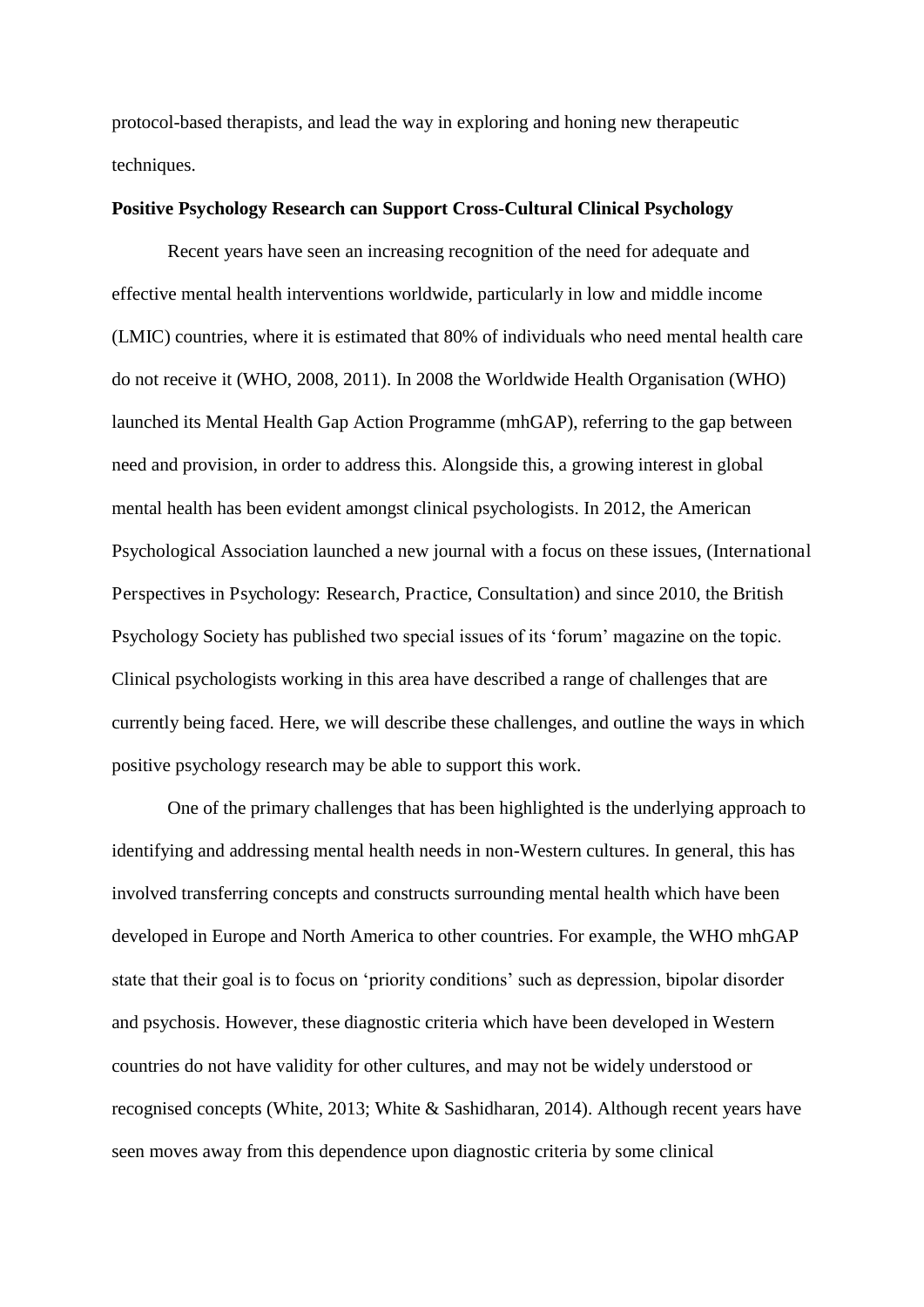psychologists (e.g., Bentall, 2006), clinical psychology has developed within this diagnostic framework, and treatments are often bound to these categories. As such, deciding how to apply these diagnostic-specific treatments to groups of individuals who may not 'fit' or understand these diagnostic criteria is likely to represent a significant challenge. Positive psychology, by contrast, has not developed within these diagnostic frameworks, and its interventions, therefore, are inherently 'transdiagnostic' in nature. They have mainly been trialled in large, unselected groups of individuals, demonstrating more general evidence for effectiveness. Furthermore, in addition to evidence suggesting that they are effective for reducing depression (a Western construct), research has found that they can also improve wellbeing (Sin & Lyubomirsky, 2009), which is a broader, and more multi-faceted concept, which could potentially support the likelihood of its cross-cultural transferability.

 Related to this is the challenge of transferring theories and concepts underpinning clinical psychology interventions in particular. That is, clinical psychology interventions are usually developed within the context of a theoretical explanatory framework of mental health problems, and often part of interventions (particularly cognitive interventions) is explaining this framework in order to provide a convincing rationale to the client. When used in the culture within which the theory has been developed, this can be an effective and useful part of the intervention (Addis & Jacobson, 2000). However, just like transferring psychiatric diagnostic criteria is invalid, transferring such culturally-bound explanations to other cultures who do not share similar assumptions may be both inappropriate and ineffective. Positive psychology interventions, as they are not couched in explanations of disorder, are not burdened with this same need to provide a theoretical rationale. Because of this, they may be more accessible by individuals from other cultures and therefore less likely to induce feelings of confusion. These aspects could be important when therapists are seeking to build rapport and confidence with clients across a cultural divide.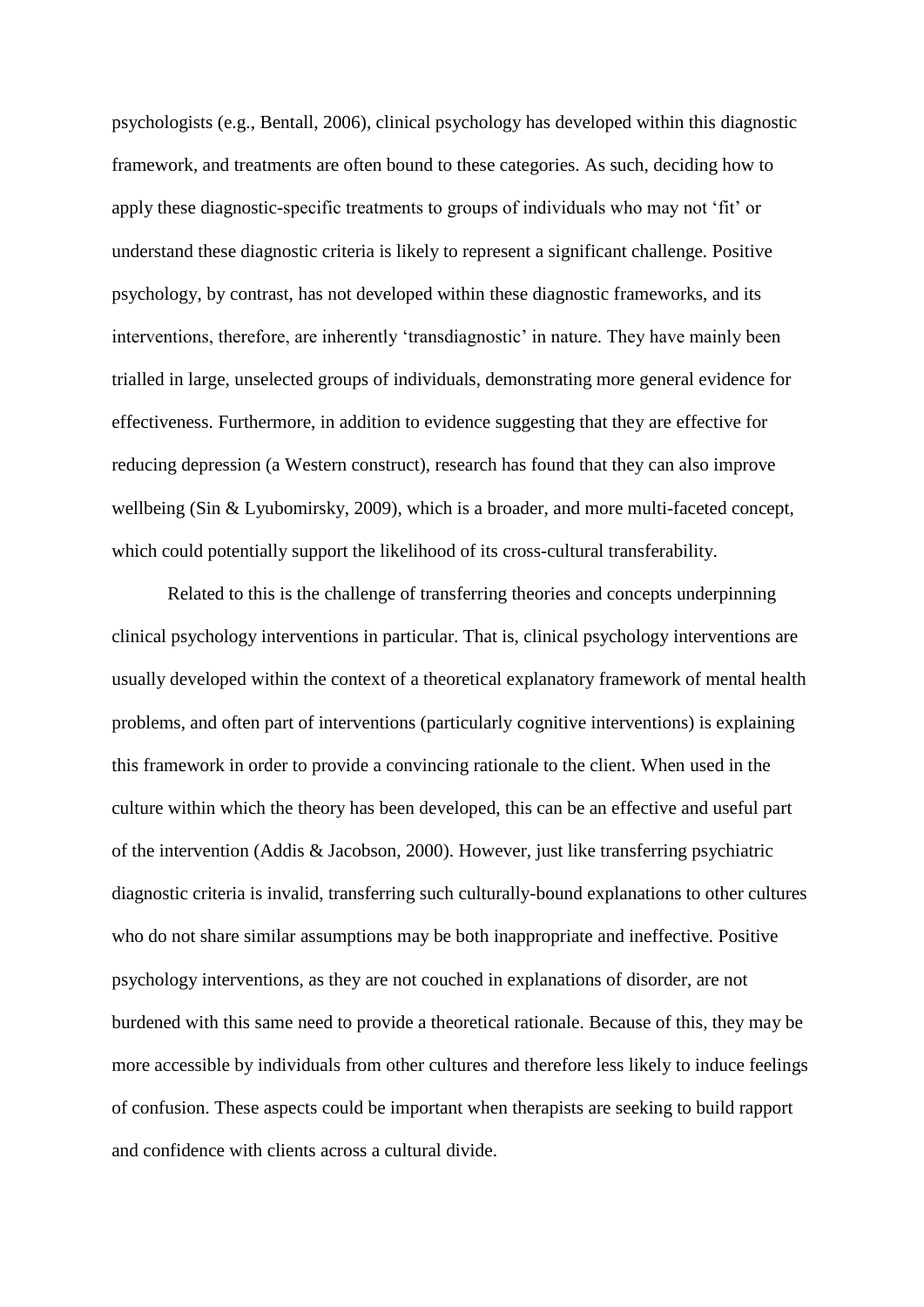It is important to add a note of caution here. Although positive psychology does not rely upon culturally bound concepts of 'mental disorder', some concepts favoured by positive psychology researchers, such as happiness and wellbeing are also socially constructed, with their meaning varying across cultures (Kitayama, Markus & Kurokawa, 2000; Uchida, Norasakkunkit, & Kitayama, 2004). However, a number of positive psychology interventions do not rely upon the client engaging with these socially constructed concepts. For example, many positive interventions focus on the enacting of positive activities, such as writing down positive events (Chancellor, Layous, & Lyubomirsky, 2014) or things that people are grateful or pleased to have in their lives (Emmons & McCullough, 2003; see Shin & Lyubomirsky, in press, for an overview). As such, this need for shared concepts of health (either positive or negative) are less likely to be a hindrance to the effectiveness of these interventions. Nonetheless, it is important that recognition of the cultural variation in positive concepts of wellbeing is reflected in the translation of interventions across cultural contexts.

 A further challenge for cross-cultural clinical psychology is the issue of evidence. That is, although the emphasis in global mental health is on utilising 'evidence-based' treatments, the origins of this evidence seem largely confined to European and North-American nations, and so cannot be considered 'evidence-based' for use in other cultures, where they have not been tested (White, 2013). Exact figures for clinical psychology research are not available, but a study of psychiatry journals indicated that only 10% of articles published were from non-Western nations (Patel & Sumathipala, 2001). However, by contrast, there is a great focus within positive psychology on cultural differences and the influence of cultural context. This research has found that the whilst some personality factors such as optimism vary in their importance to coping across cultures (Nes & Segerstrom, 2006), others such as generosity appear to have a universally positive impact upon happiness (Aknin et al., 2013). Furthermore, there has been a great interest in testing positive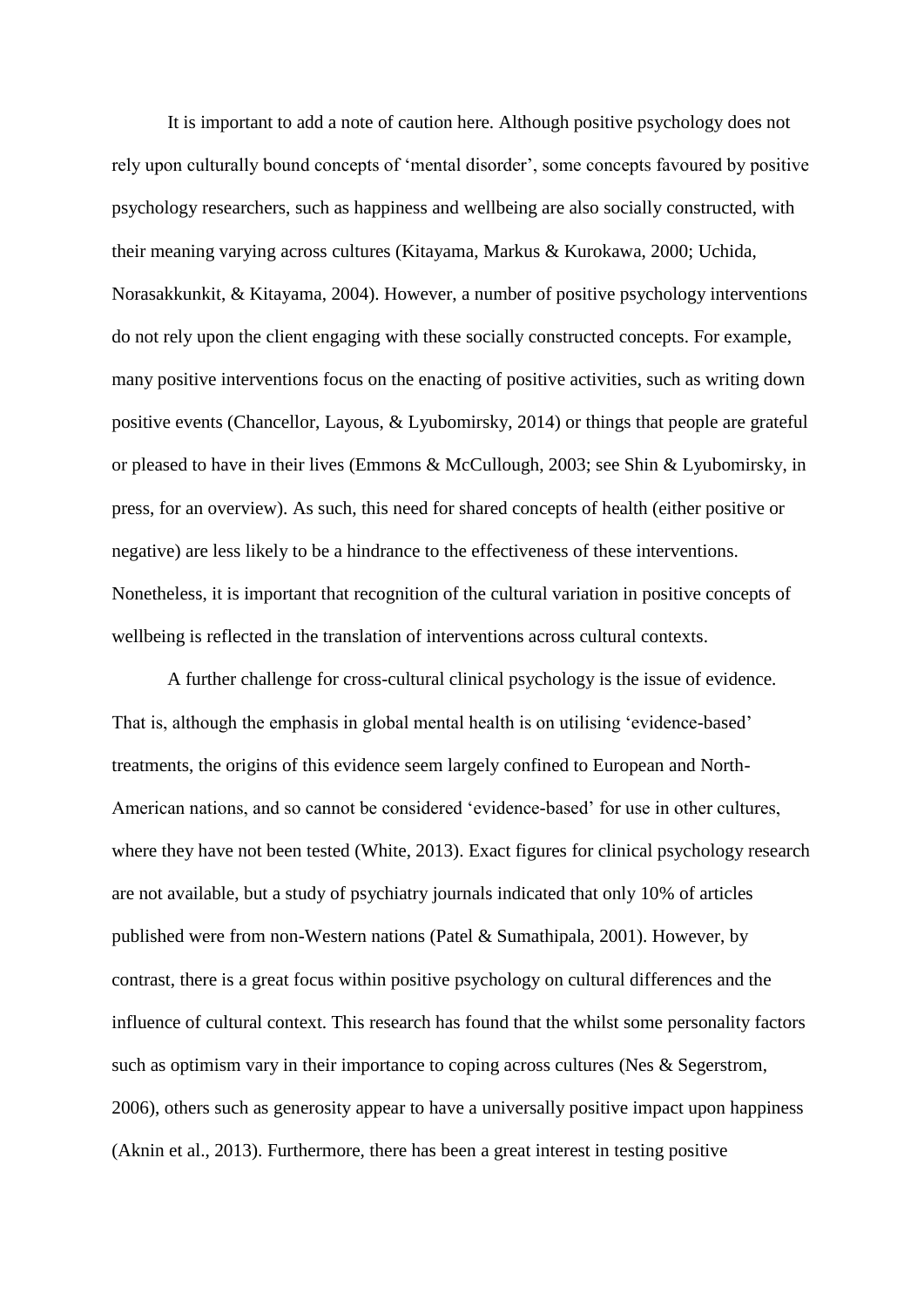interventions amongst professionals from non-Western cultures. A full review of this burgeoning literature is beyond the scope of this paper, but research in this area has indicated the efficacy of various positive interventions in a range of countries, including India (Mehrotra, 2013), Japan (Otake et al., 2006), China (Chan, 2010) and Korea (Layous, Lee, Choi, & Lyubomirsky, 2013). It has also highlighted the importance of investigating the interactions between culture and intervention type, for example, Layous et al. (2013) found that while Korean participants responded well to a kindness intervention the effect was less strong for a gratitude intervention. Both the growing evidence base, and the interest amongst researchers from a range of cultures in these interventions, supports their potential usefulness to therapists seeking to develop culture-appropriate interventions.

 A final challenge that will be considered here is the issue of resources. In a sense, this challenge is no different to the challenge that many European and North-American clinical psychologists have faced in the recent years of recession and service funding cuts, however, this problem is greatly magnified in a number of countries (WHO, 2008, 2011). In order to try and manage this, some services in LMIC have designed their interventions with a tierbased approach, where there is an emphasis on offering lower-level interventions where possible (e.g., Bosqui, 2014). As described above, positive psychology researchers have developed a wide-range of low-level interventions, which are often self-help in nature and can be undertaken with basic resources such as pencil and paper (Bolier et al., 2013; Sin & Lyubomirsky, 2009). The introduction of these interventions would of course need to be considered for their cultural appropriateness, but there is a wealth of cross-cultural positive psychology research available that would support this process. Further, due to their brief nature, pilot testing of these interventions could also be undertaken both quickly and at relatively low-cost. As such, positive interventions may not only bypass the problem of western psychiatric diagnoses and culturally-bound frameworks of mental health problems,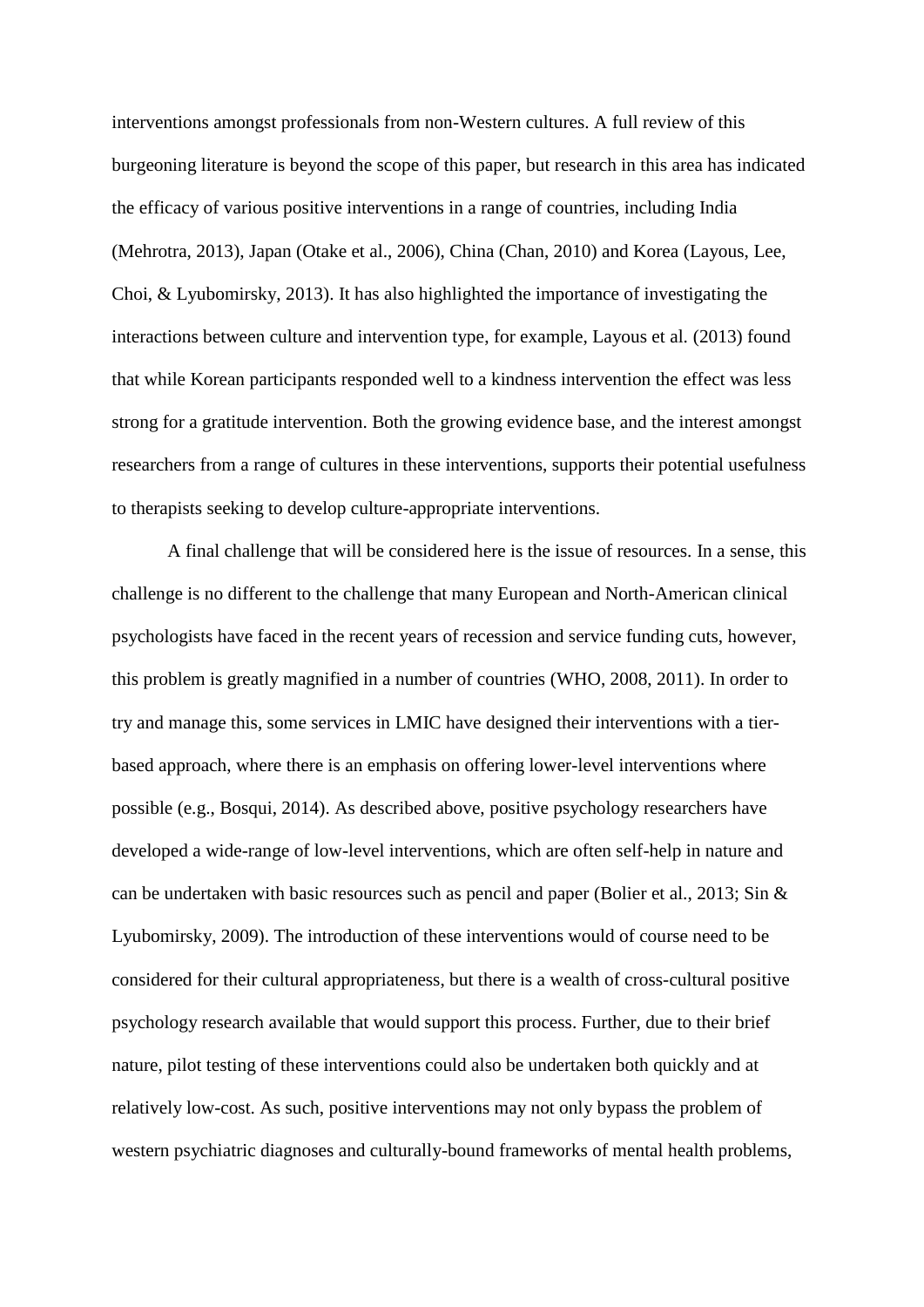but could also represent a cost-effective and easily evidenced tool for cross-cultural interventions.

### **Positive Clinical Psychology: Where Integration is Happening**

In this article, we have considered the challenges clinical psychology is facing, and where it stands to benefit from the work undertaken by positive psychology researchers. We have argued that there is a divide, and clinical psychology has much to gain from greater integration. However, there are areas where the divide is unclear, and furthermore, areas where clinical psychologists have begun to incorporate ideas and approaches from positive psychology research into clinical interventions. Here we will briefly discuss some of this work and consider its implications.

 A key intervention to consider which appears to blur the divide between positive and clinical interventions is mindfulness. Popularised in the US and Canada by researchers with a medical background such as Jon Kabat Zinn and Zindel Segal, and in the UK by clinical psychology researchers such as Mark Williams and John Teasdale, it has been researched extensively, and has been found to be effective for treating anxiety, depression and chronic depression (Barnhofer et al., 2009; Hofmann, Sawyer, Witt, & Oh, 2010). However, whether mindfulness can be considered a 'positive intervention' as such has been disputed. Although it did not originate in the positive psychology literature, its main aim is skill development and, as such, it is consistent with criteria outlined for positive interventions (Sin & Lyubomirsky, 2009). Because of this, it was included in one meta-analysis of positive interventions (Sin & Lyubomirsky, 2009), but a subsequent meta-analysis rejected including mindfulness studies on the basis that it is not a 'pure' positive intervention (Bolier et al., 2013). If researchers are to move forwards towards developing increasingly effective, appropriately utilised interventions, then efforts to separate literatures based on their origins rather than their content may be backwards-looking and counter-productive. Instead, we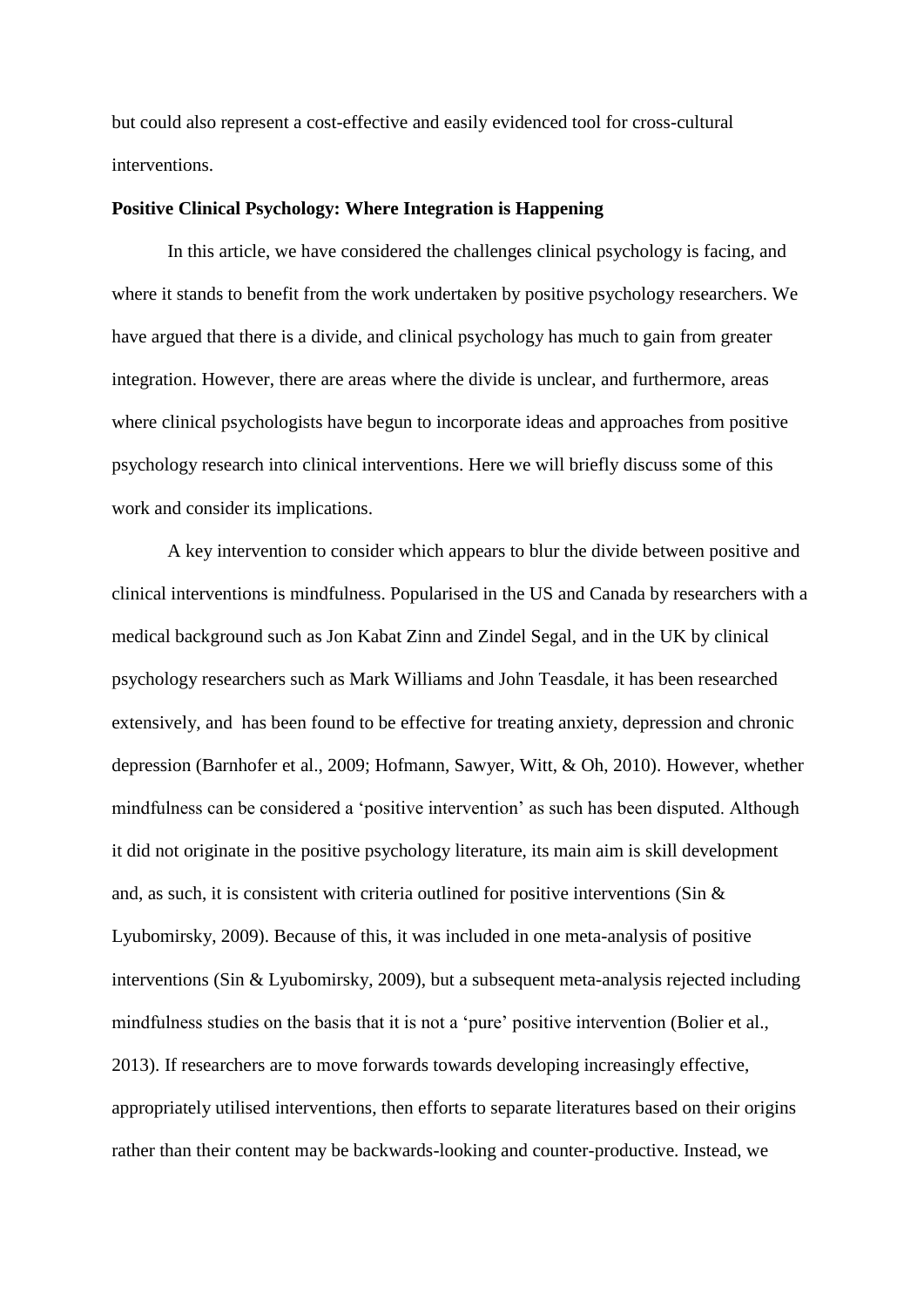would argue that mindfulness represents one area where clinical psychologists have begun to move forwards from focusing upon problem-focused interventions, incorporating principles outlined by psychology research and focusing on a broader range of factors than has typical of traditional clinical psychology. The success of this intervention to date has been promising, and represents a shared area of interest between positive and clinical psychology that could drive further integration.

 A similarly positive-focused intervention which has been developed in the clinical psychology literature has been compassion-focused therapy (Gilbert, 2009). Where this incorporates elements of more traditional interventions, such as a conceptual framework for the development of mental health problems and the direct addressing of negative and critical thinking, it has a strong emphasis on skill development. In particular, it uses relaxation, meditation and imagery exercises, typical of positive interventions, to develop feelings of kindness and compassion (Gilbert, 2009). There is a small but developing literature supporting the effectiveness of compassion focused therapy for treating mental health problems (Braehler et al., 2013; Laithwaite et al., 2009), but what has been perhaps most striking about compassion focused therapy is its popularity amongst clinical psychology therapists, many of whom have begun to incorporate the techniques outlined in it to their practice of other therapies, such as cognitive behaviour therapy (for example, see Tarrier & Johnson, 2015).

 The Broaden-and-Build model of positive emotions (Fredrickson & Branigan, 2005; Fredrickson & Levenson, 1998), which developed in the positive psychology literature, has been particularly influential in clinical psychology research. Later claims associated with this model (such as there being a particular ratio of positive to negative emotions needed for good well-being) were later shown to be based on a false analysis of data, leading some to discredit the model (and the researchers; Brown, MacDonald, Samanta, Friedman, & Coyne, 2014;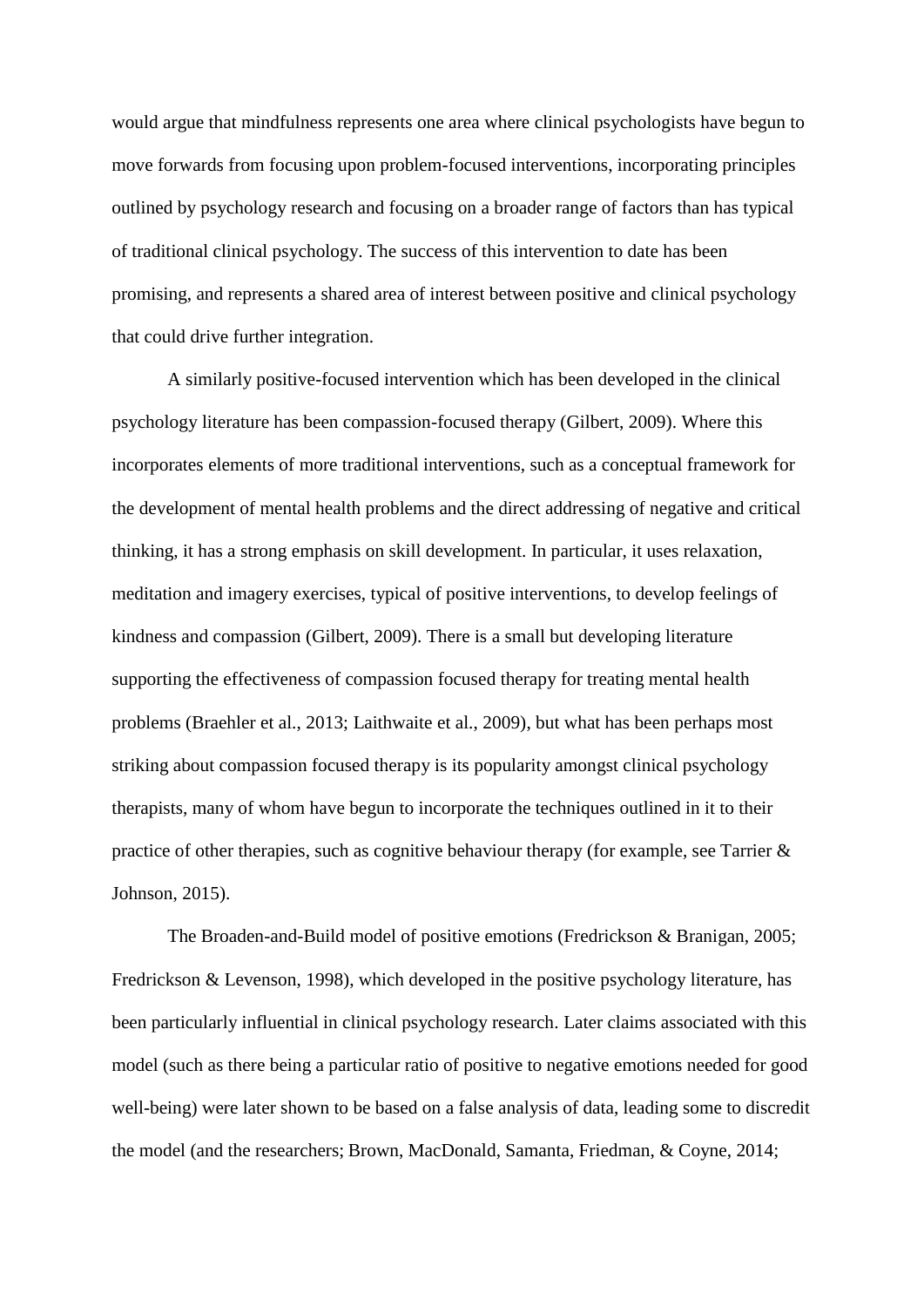Brown, Sokal & Friedman, 2013 ), however the basic earlier observations of the research programme appear to be robust and have clinical utility. This model, and research based upon it, has suggested that positive emotions can 'un-do' the effect of negative emotions, broadening the scope of attention and cognition and helping to build resources. For example, this model inspired the Broad-Minded Affective Coping (BMAC) procedure, a stand-alone technique developed by Tarrier (2010), which involves the recall of personal positive memories. As therapy often evokes negative emotion, the BMAC was proposed as a tool for use by therapists looking to restore emotional equilibrium in sessions, to help their clients recover from the impact of negative emotion and to benefit from the cognitive benefits of positive emotional experience. Research using the BMAC has found it to be effective for boosting positive affect in individuals with a diagnosis of schizophrenia (Johnson, Gooding, Wood, Fair, & Tarrier, 2013) and post-traumatic stress disorder (Panagioti, Gooding, & Tarrier, 2012). The Broaden-and-Build literature has also influenced a recent transdiagnostic model of mood and anxiety disorders proposed by Hoffman , Sawyer, Fang and Asnaani (2012). This model suggests that disorders occur when there is a dysregulation in negative affect which leads to a deficiency in positive affect, and that interventions should aim to simultaneously decrease negative affect and increase positive affect. Subsequent research has supported this model, finding evidence for shared emotion regulation deficits across anxious and depressed groups (D'Avanzato, Joormann, Siemer, & Gotlib, 2013) and suggesting that interventions focused on improving emotion regulation can reduce symptoms of depression (Diedrich, Grant, Hofmann, Hiller, & Berking, 2014).

 The brief examples provided here aim to demonstrate that while there remains a divide between clinical and positive psychology, there is a growing acceptance amongst clinical psychologists of the benefits of positive emotion and positive skills training, and an increasing interest in this area. Furthermore, it should be noted that some existing clinical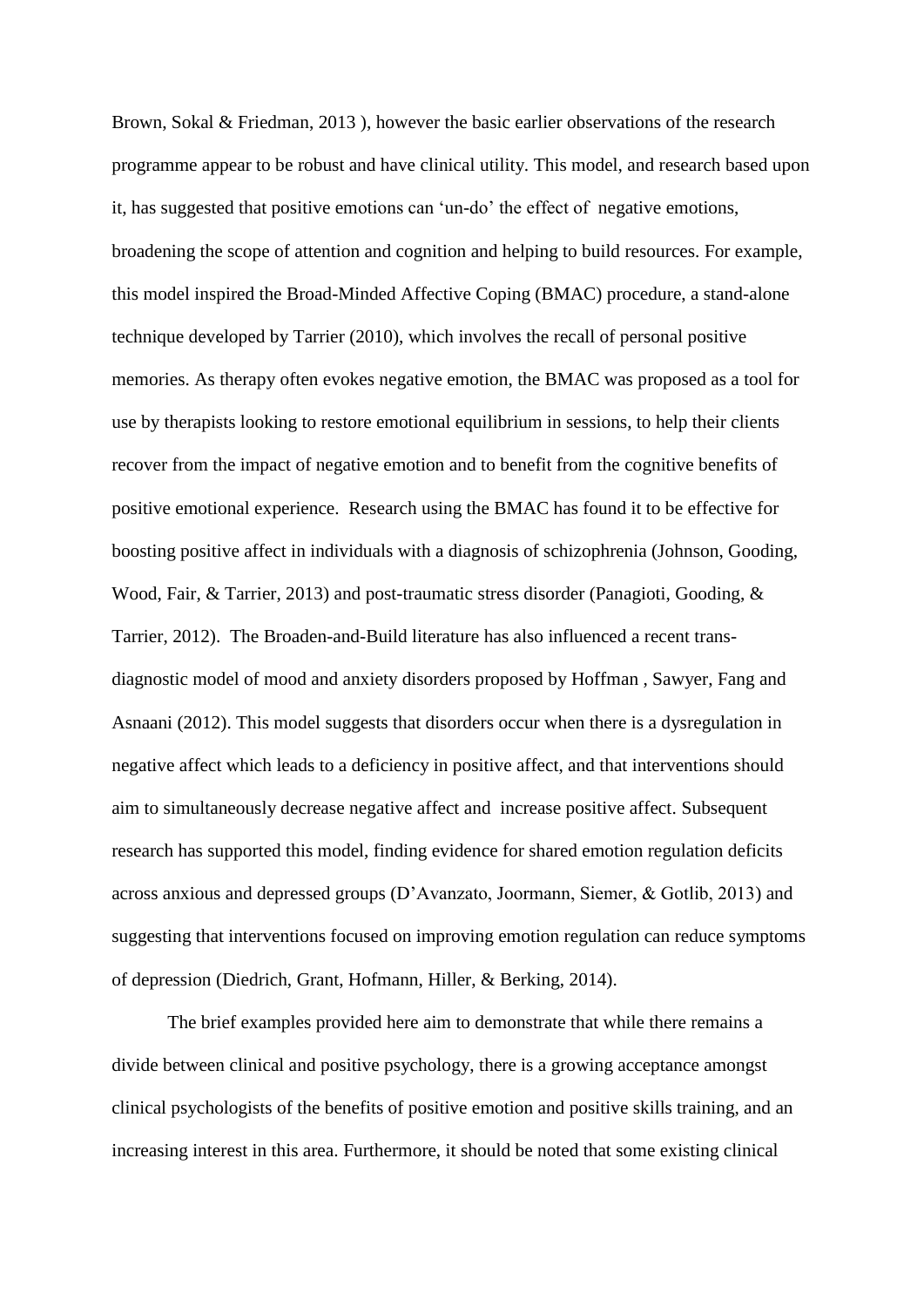psychology approaches have been studied to test whether they can boost positive emotions or wellbeing (see Feeney & Hayes, in press, and Taylor & Arntz, in press, for reviews). These issues lead to some 'grey areas', where it is unclear whether an intervention should be categorised as a 'positive intervention'. However, prioritising academic clarity at the cost of shared knowledge is likely to hinder the increased integration of these literatures, which we argue, could significantly denigrate the development of interventions.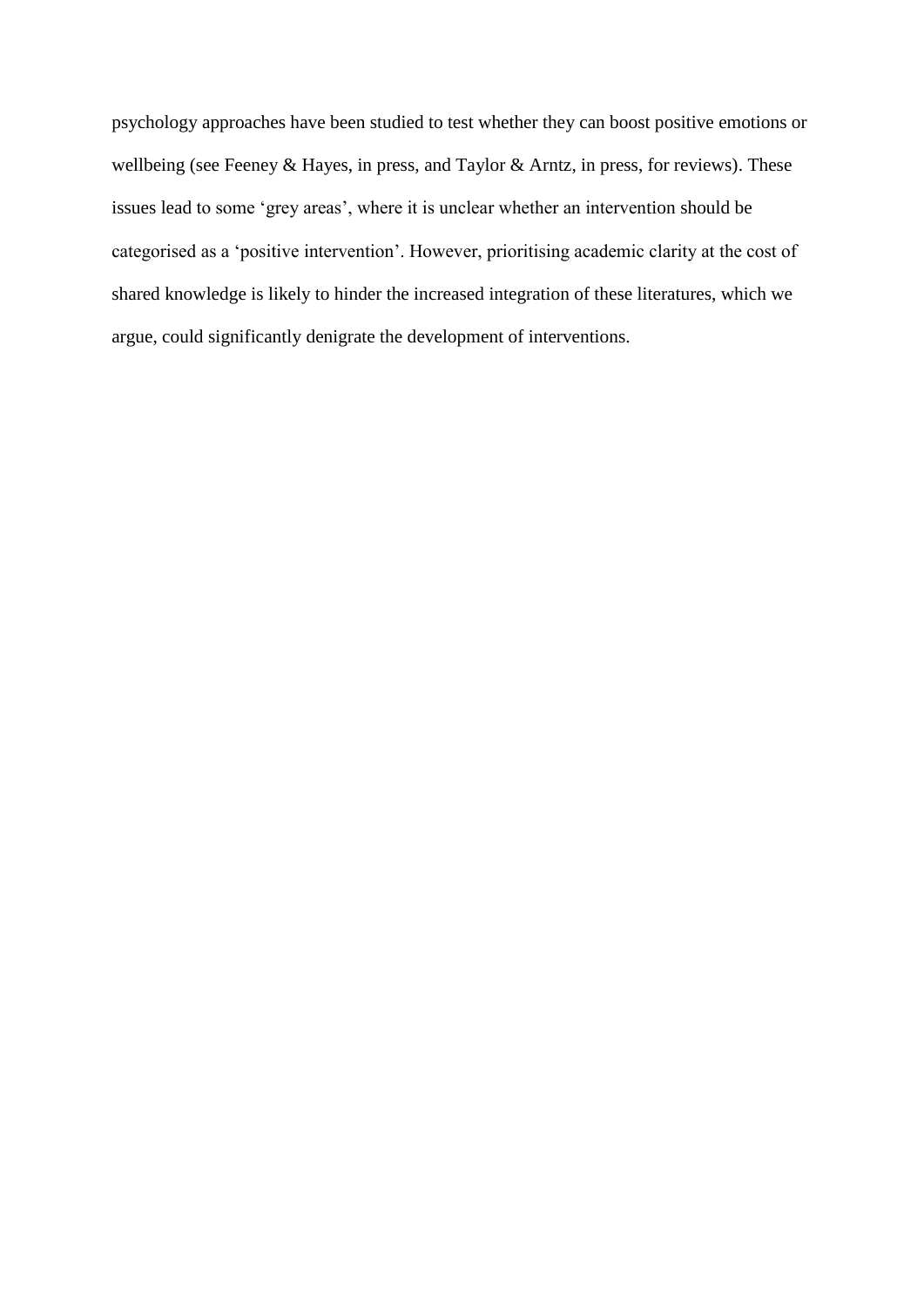# **Declaration**

This work was not supported by any external or additional funding. We have no interests that could be considered to influence the paper. No human or animal participants were used for data collection purposes in this paper.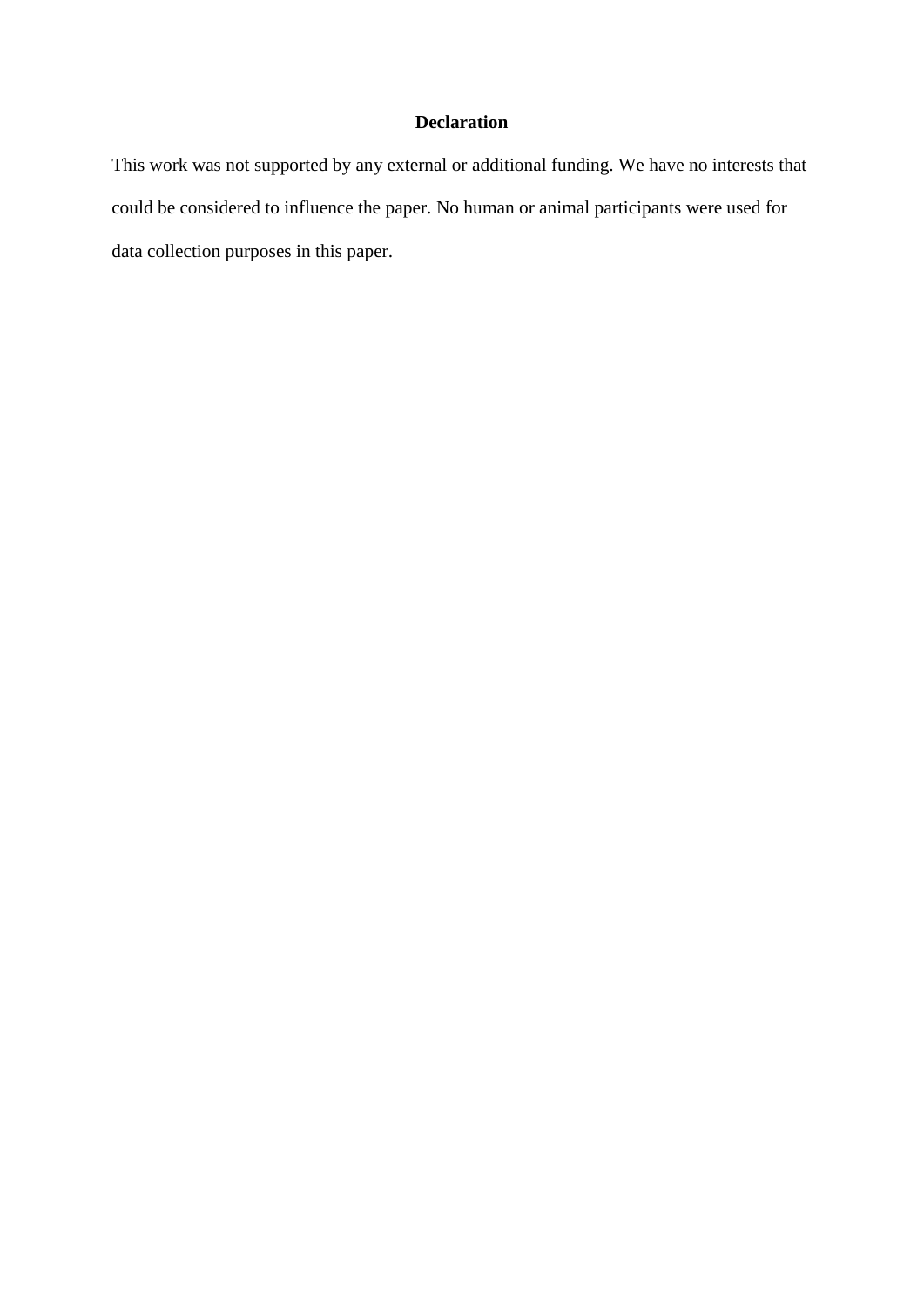#### **References**

- Addis, M. E., & Jacobson, N. S. (2000). A closer look at the treatment rationale and homework compliance in cognitive-behavioral therapy for depression. Cognitive Therapy and Research, 24(3), 313-326.
- Aknin, L. B., Barrington-Leigh, C. P., Dunn, E. W., Helliwell, J. F., Burns, J., Biswas-Diener, R., . . . Norton, M. I. (2013). Prosocial spending and well-being: Crosscultural evidence for a psychological universal. Journal of Personality and Social Psychology, 104(4), 635.
- Aristotle (2011). The Nicomachean Ethics of Aristotle. (W. D. Ross, Trans.). Seattle, U. S.: Pacific Publishing Studio.
- Barnhofer, T., Crane, C., Hargus, E., Amarasinghe, M., Winder, R., & Williams, J. M. G. (2009). Mindfulness-based cognitive therapy as a treatment for chronic depression: A preliminary study. Behaviour research and therapy, 47(5), 366-373.
- Bartram, D., Yadegarfar, G., & Baldwin, D. (2009). A cross-sectional study of mental health and well-being and their associations in the UK veterinary profession. Social Psychiatry and Psychiatric Epidemiology, 44(12), 1075-1085. doi: 10.1007/s00127- 009-0030-8
- Bentall, R. (2006). Madness explained: Why we must reject the Kraepelinian paradigm and replace it with a 'complaint-orientated' approach to understanding mental illness. Medical Hypotheses, 66(2), 220-233. doi:

http://dx.doi.org/10.1016/j.mehy.2005.09.026

Bickman, L., Kelley, S. D., Breda, C., de Andrade, A. R., & Riemer, M. (2011). Effects of routine feedback to clinicians on mental health outcomes of youths: Results of a randomized trial. Psychiatric Services, 62(12), 1423-1429.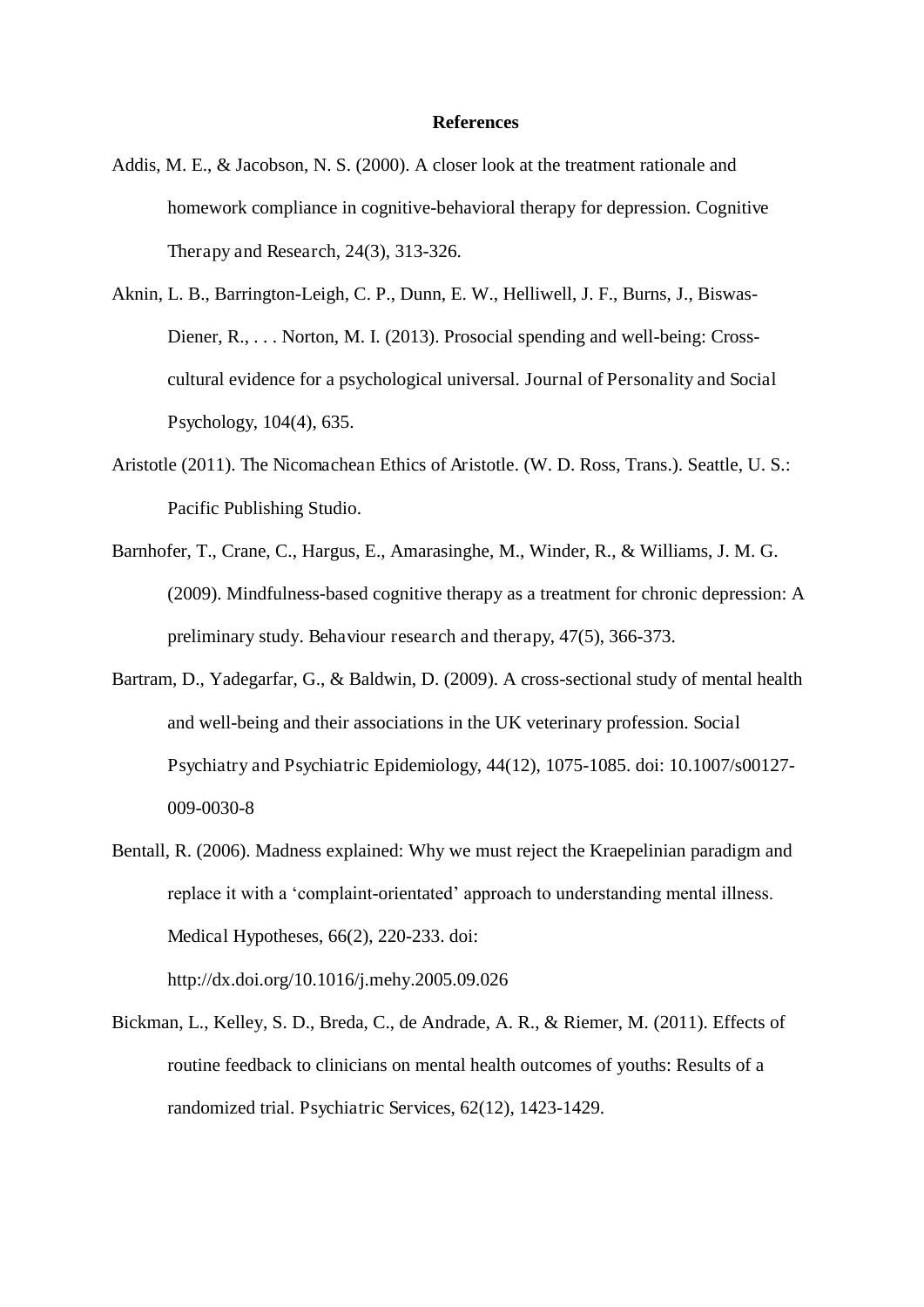- Bolier, L., Haverman, M., Westerhof, G. J., Riper, H., Smit, F., & Bohlmeijer, E. (2013). Positive psychology interventions: a meta-analysis of randomized controlled studies. BMC Public Health, 13(1), 119.
- Bosqui, T. J. (2014). Clinical psychology without borders: Psychsocial interventions in the occupied Palestinian territories. Clinical psychology forum(258).
- Braehler, C., Gumley, A., Harper, J., Wallace, S., Norrie, J., & Gilbert, P. (2013). Exploring change processes in compassion focused therapy in psychosis: Results of a feasibility randomized controlled trial. British Journal of Clinical Psychology, 52(2), 199-214. doi: 10.1111/bjc.12009
- Brissette, I., Scheier, M. F., & Carver, C. S. (2002). The role of optimism in social network development, coping, and psychological adjustment during a life transition. Journal of personality and social psychology, 82(1), 102.
- Brown, N. J., MacDonald, D. A., Samanta, M. P., Friedman, H. L., & Coyne, J. C. (2014). A critical reanalysis of the relationship between genomics and well-being. Proceedings of the National Academy of Sciences, 111, 12705-12709.
- Brown, N. J., Sokal, A. D., & Friedman, H. L. (2013). The complex dynamics of wishful thinking: The critical positivity ratio. The American Psyhologist, 68, 801-13.
- Burton, C. M., & King, L. A. (2004). The health benefits of writing about intensely positive experiences. Journal of Research in personality, 38(2), 150-163.
- Chan, D. W. (2010). Gratitude, gratitude intervention and subjective well-being among Chinese school teachers in Hong Kong. Educational Psychology, 30(2), 139-153.
- Chancellor, J., Layous, K., & Lyubomirsky, S. (2014). Recalling positive events at work makes employees feel happier, move more, but interact less: A 6-week randomized controlled intervention at a Japanese workplace. Journal of Happiness Studies. doi:10.1007/s10902-014-9538-z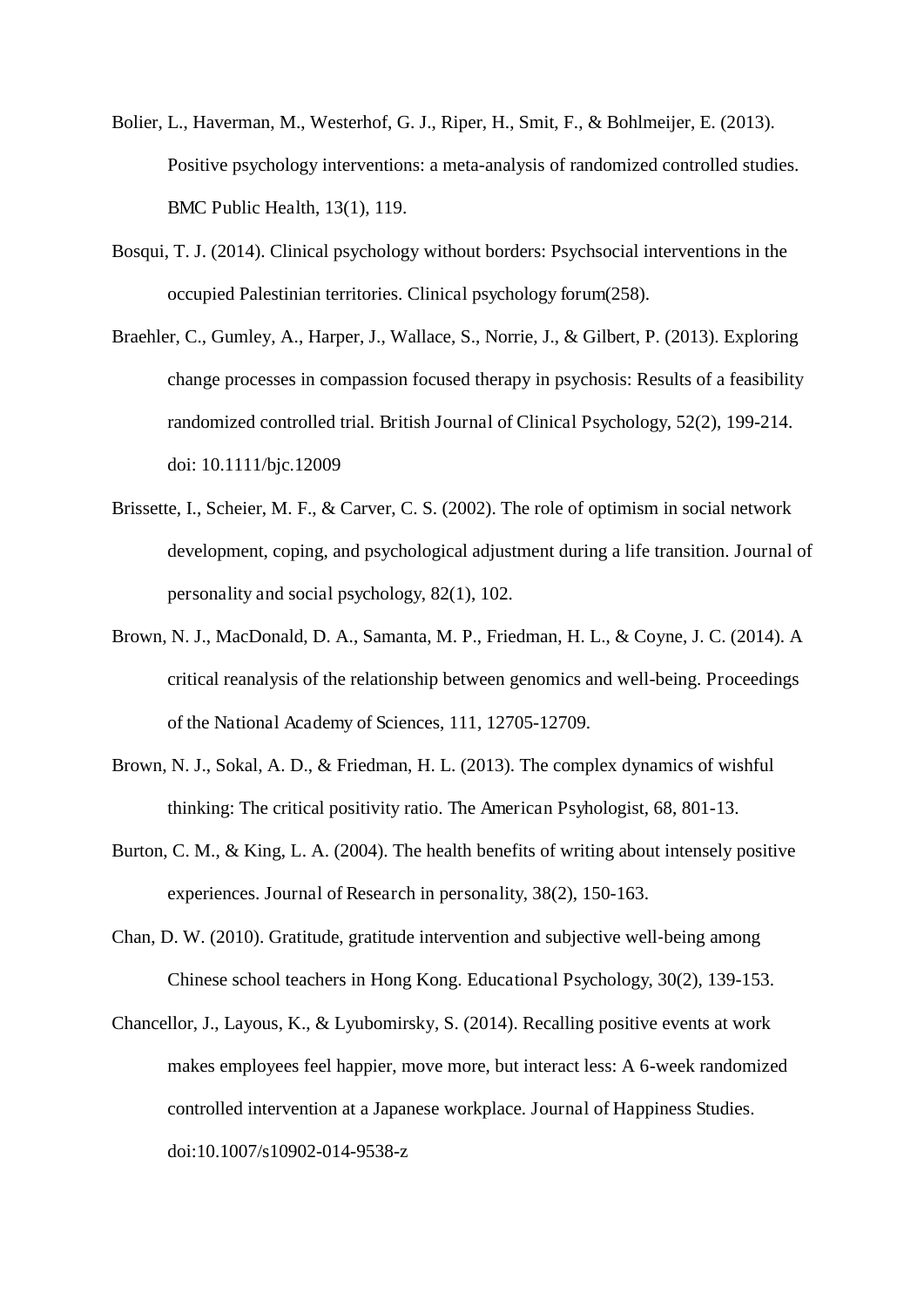- Cheavens, J., Feldman, D., Gum, A., Michael, S., & Snyder, C. R. (2006). Hope Therapy in a Community Sample: A Pilot Investigation. Social Indicators Research, 77(1), 61-78. doi: 10.1007/s11205-005-5553-0
- Christensen, H., Griffiths, K. M., Mackinnon, A. J., & Brittliffe, K. (2006). Online randomized controlled trial of brief and full cognitive behaviour therapy for depression. Psychological medicine, 36(12), 1737-1746.
- Daly, M., Boyce, C. J., & Wood, A. M. (in press). A social rank explanation of how money influences health. Health Psychology.
- D'Avanzato, C., Joormann, J., Siemer, M., & Gotlib, I. H. (2013). Emotion regulation in depression and anxiety: examining diagnostic specificity and stability of strategy use. Cognitive Therapy and Research, 37, 968-980.
- Davis, M. C. (2004). Life Review Therapy as an Intervention to Manage Depression and Enhance Life Satisfaction in Individuals with Right Hemisphere Cerebral Vascular Accidents. Issues in Mental Health Nursing, 25(5), 503-515. doi: doi:10.1080/01612840490443455
- Diedrich, A., Grant, M., Hofmann, S. G., Hiller, W., & Berking, M. (2014). Self-compassion as an emotion regulation strategy in major depressive disorder. Behaviour research and therapy, 58, 43-51.
- Dimidjian, S., Barrera Jr, M., Martell, C., Muñoz, R. F., & Lewinsohn, P. M. (2011). The origins and current status of behavioral activation treatments for depression. Annual Review of Clinical Psychology, 7, 1-38.
- Drozd, F., Mork, L., Nielsen, B., Raeder, S., & Bjørkli, C. A. (2014). Better Days–A randomized controlled trial of an internet-based positive psychology intervention.
- Dunn, E. W., Aknin, L. B., & Norton, M. I. (2008). Spending Money on Others Promotes Happiness. Science, 319(5870), 1687-1688. doi: 10.1126/science.1150952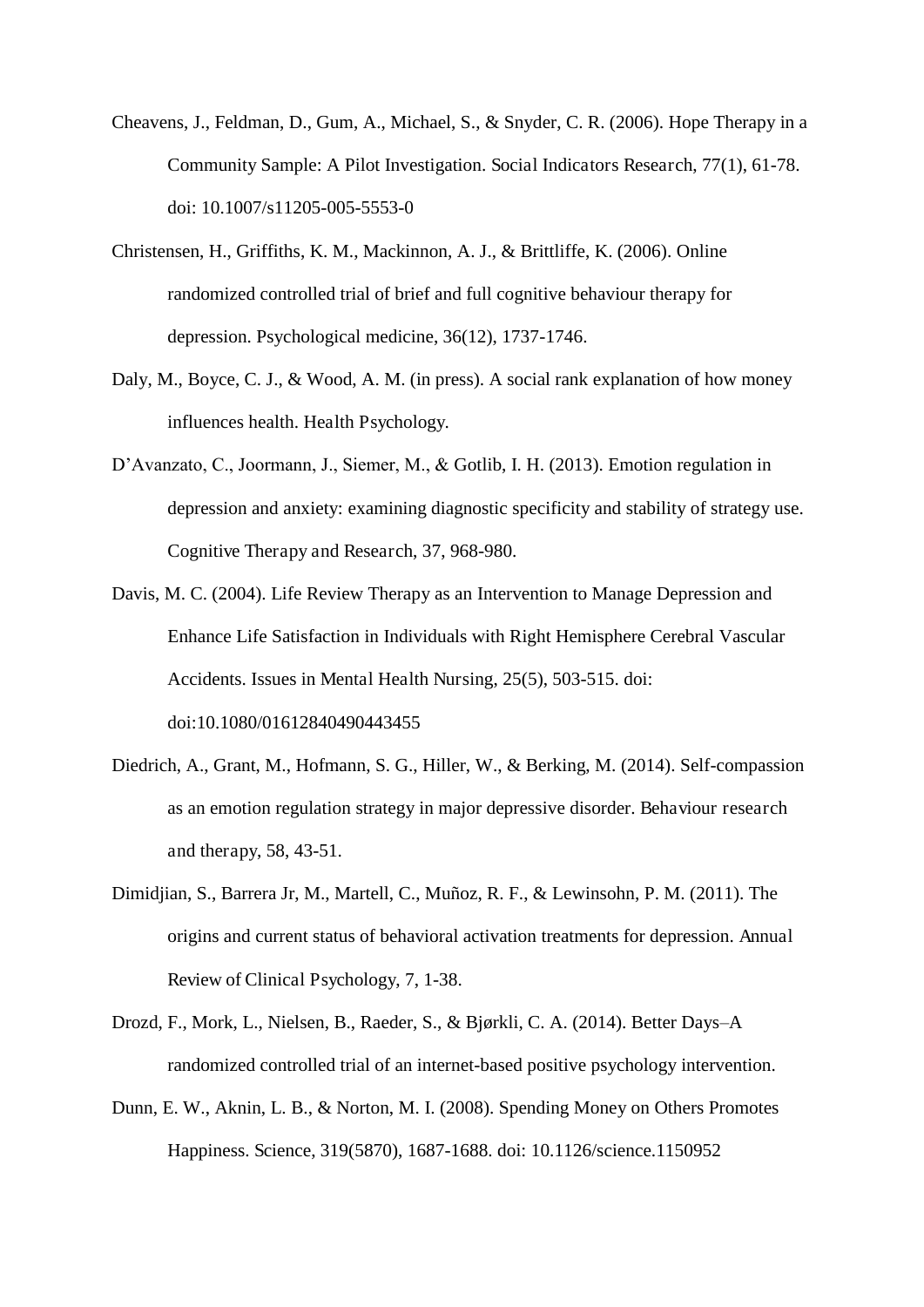- Emmons, R. A., & McCullough, M. E. (2003). Counting blessings versus burdens: an experimental investigation of gratitude and subjective well-being in daily life. Journal of personality and social psychology, 84(2), 377.
- Epictetus (2008). Discourses and Selected Writings. (R. Dobbin, Trans.). London, U. K.: Penguin.
- Farvolden, P., Denisoff, E., Selby, P., Bagby, R. M., & Rudy, L. (2005). Usage and longitudinal effectiveness of a Web-based self-help cognitive behavioral therapy program for panic disorder. Journal of Medical Internet research, 7: e7.
- Fava, G. A., & Offidani, E. (2011). The mechanisms of tolerance in antidepressant action. Progress in Neuro-Psychopharmacology and Biological Psychiatry, 35(7), 1593- 1602. doi: http://dx.doi.org/10.1016/j.pnpbp.2010.07.026
- Fava, G. A., Rafanelli, C., Cazzaro, M., Conti, S., & Grandi, S. (1998). Well-being therapy. A novel psychotherapeutic approach for residual symptoms of affective disorders. Psychological medicine, 28(02), 475-480.
- Fava, G. A., Ruini, C., Rafanelli, C., Finos, L., Conti, S., & Grandi, S. (2004). Six-year outcome of cognitive behavior therapy for prevention of recurrent depression. American Journal of Psychiatry, 161(10), 1872-1876.
- Fava, G. A., Ruini, C., Rafanelli, C., & Grandi, S. (2002). Cognitive behavior approach to loss of clinical effect during long-term antidepressant treatment: a pilot study. American Journal of Psychiatry, 159(12), 2094-2095.
- Feeney, T. K., & Hayes, S. C. (in press). Acceptance and Commitment Therapy: A contextual View of "positive" and "negative" as applied to positive clinical psychology. In A. M. Wood and J. Johnson (Eds.) Handbook of Positive Clinical Psychology. Chichester: Wiley.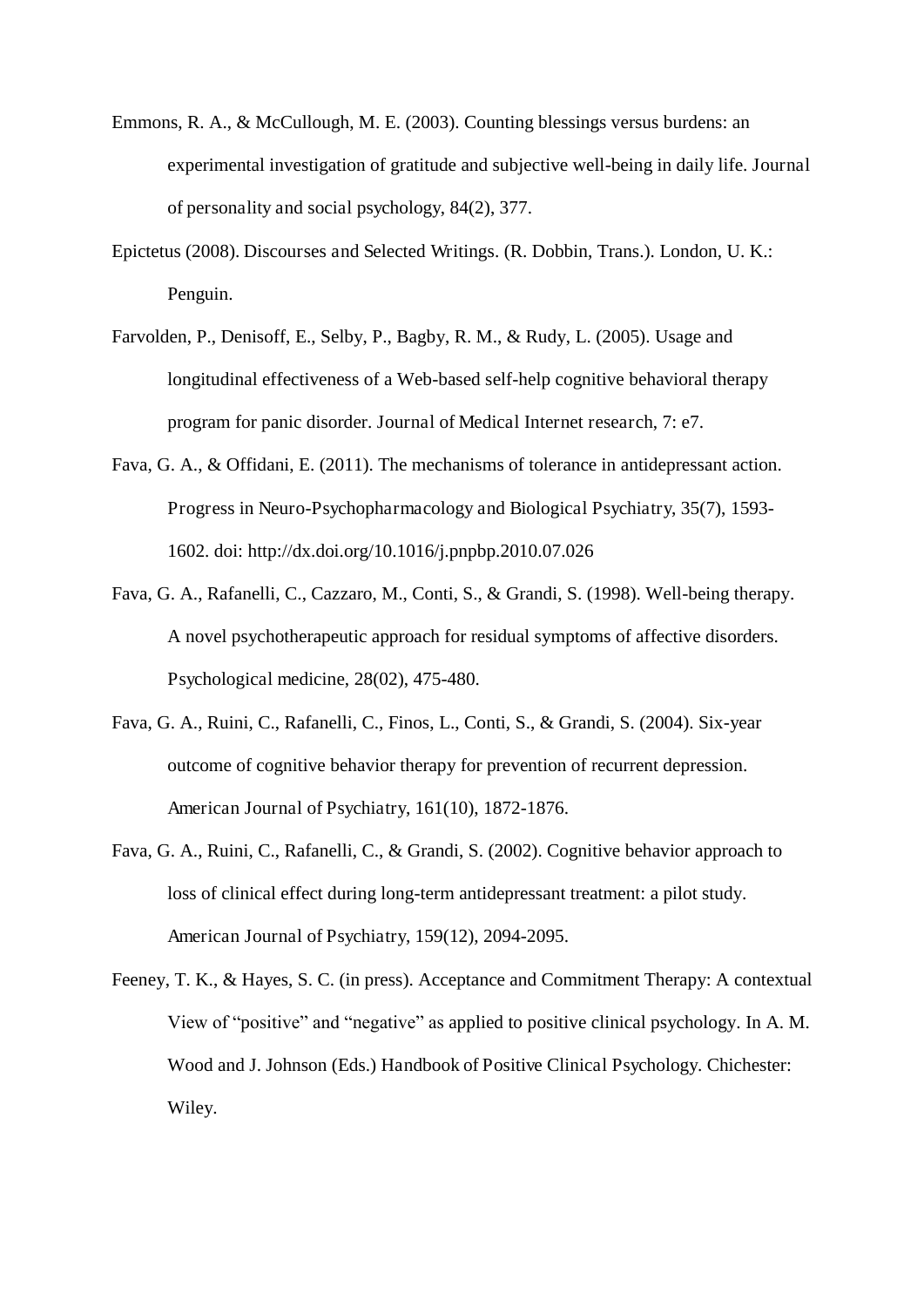- Fredrickson, B. L., & Branigan, C. (2005). Positive emotions broaden the scope of attention and thought-action repertoires. Cognition & Emotion, 19(3), 313-332.
- Fredrickson, B. L., & Levenson, R. W. (1998). Positive emotions speed recovery from the cardiovascular sequelae of negative emotions. Cognition & Emotion, 12(2), 191-220.
- Gallucci, G., Swartz, W., & Hackerman, F. (2005). Brief reports: Impact of the wait for an initial appointment on the rate of kept appointments at a mental health center. Psychiatric Services, 56(3), 344-346.
- Gangwisch, J. E. (2011). Suicide risk assessment. Int J Clin Rev, 1, 04.
- Geraghty, A. W., Wood, A. M., & Hyland, M. E. (2010a). Attrition from self-directed interventions: Investigating the relationship between psychological predictors, intervention content and dropout from a body dissatisfaction intervention. Social Science & Medicine, 71(1), 30-37.
- Geraghty, A. W., Wood, A. M., & Hyland, M. E. (2010b). Dissociating the facets of hope: Agency and pathways predict dropout from unguided self-help therapy in opposite directions. Journal of Research in personality, 44(1), 155-158.
- Gilbert, P. (2009). The Compassionate Mind. London: Constable.
- Giltay, E. J., Zitman, F. G., & Kromhout, D. (2006). Dispositional optimism and the risk of depressive symptoms during 15 years of follow-up: the Zutphen Elderly Study. Journal of affective disorders, 91(1), 45-52.
- Griffiths, A. W., Wood, A. M., Maltby, J., Taylor, P. J., & Tai, S. (2014). The prospective role of defeat and entrapment in depression and anxiety: A 12-month longitudinal study. Psychiatry Research, 216(1), 52-59.
- Grote, N. K., Bledsoe, S. E., Larkin, J., Lemay, E. P., & Brown, C. (2007). Stress exposure and depression in disadvantaged women: The protective effects of optimism and perceived control. Social Work Research, 31(1), 19-33.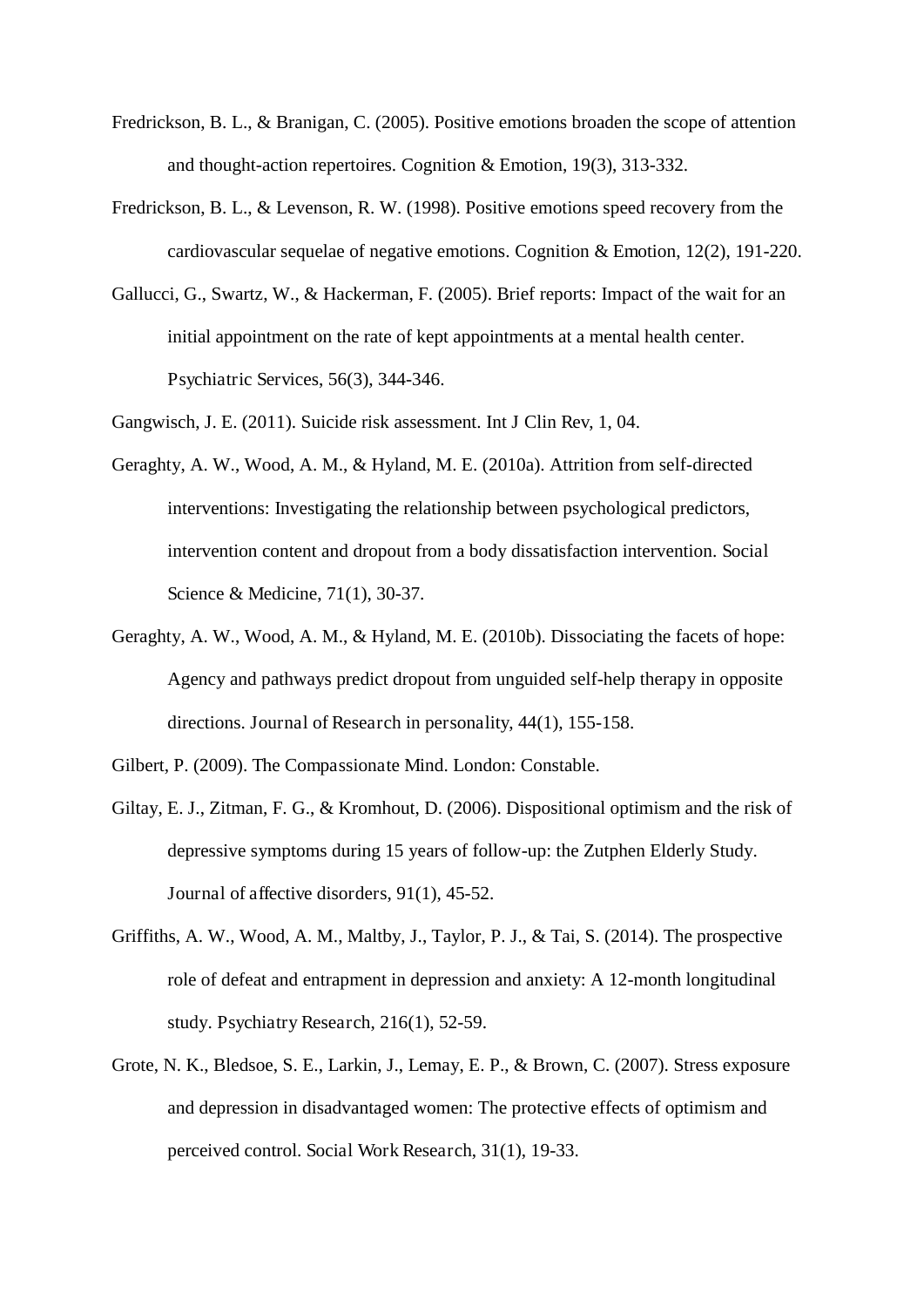- Grunebaum, M., Luber, P., Callahan, M., Leon, A. C., Olfson, M., & Portera, L. (1996). Predictors of missed appointments for psychiatric consultations in a primary care clinic. Psychiatric Services.
- Hirsch, J. K., Walker, K. L., Chang, E. C., & Lyness, J. M. (2012). Illness burden and symptoms of anxiety in older adults: optimism and pessimism as moderators. International Psychogeriatrics, 24(10), 1614-1621.
- Hofmann, S. G., Sawyer, A. T., Witt, A. A., & Oh, D. (2010). The effect of mindfulnessbased therapy on anxiety and depression: A meta-analytic review. Journal of consulting and clinical psychology, 78(2), 169.
- Johnson, J. (in press). Resilience: The Bi-Dimensional Framework. In A. M. Wood and J. Johnson (Eds.) Handbook of Positive Clinical Psychology. Chichester: Wiley.
- Johnson, J., Gooding, P. A., Wood, A. M., Fair, K. L., & Tarrier, N. (2013). A therapeutic tool for boosting mood: the broad-minded affective coping procedure (BMAC). Cognitive therapy and research, 37(1), 61-70.
- Johnson, J., Gooding, P. A., Wood, A. M., & Tarrier, N. (2010a). Resilience as positive coping appraisals: Testing the schematic appraisals model of suicide (SAMS). Behaviour Research and Therapy, 48(3), 179-186. doi: 10.1016/j.brat.2009.10.007
- Johnson, J., Gooding, P. A., Wood, A. M., Taylor, P. J., Pratt, D., & Tarrier, N. (2010b). Resilience to suicidal ideation in psychosis: Positive self-appraisals buffer the impact of hopelessness. Behaviour Research and Therapy, 48(9), 883-889. doi: 10.1016/j.brat.2010.05.013
- Johnson, J., Gooding, P. A., Wood, A. M., Taylor, P. J., & Tarrier, N. (2011a). Trait reappraisal amplifies subjective defeat, sadness, and negative affect in response to failure versus success in nonclinical and psychosis populations. Journal of Abnormal Psychology, 120(4), 922-934.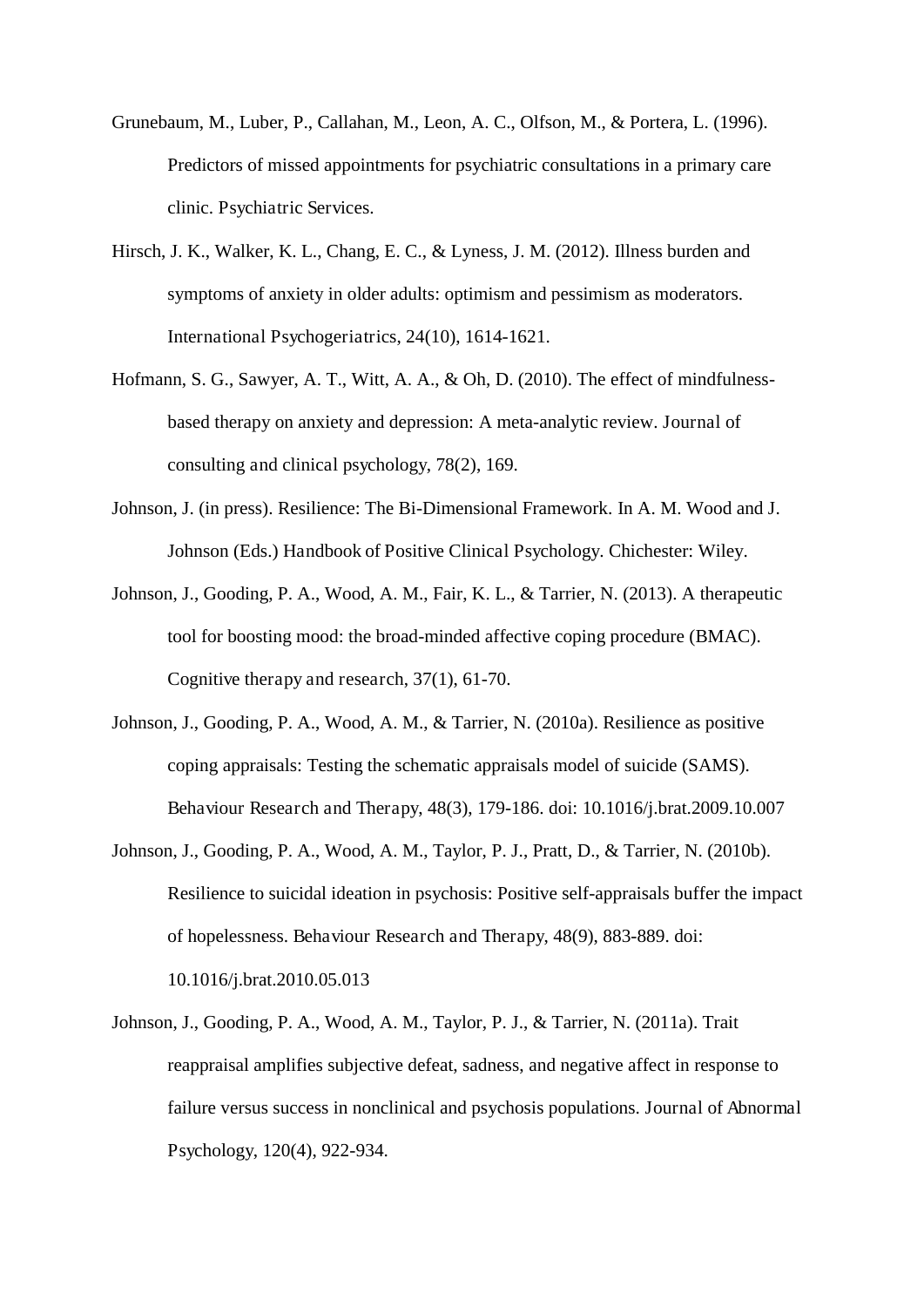- Johnson, J., Jones, C., Lin, A., Wood, S., Heinze, K., & Jackson, C. (2014). Shame amplifies the association between stressful life events and paranoia amongst young adults using mental health services: Implications for understanding risk and psychological resilience. Psychiatry Research, 220, 217-225.
- Johnson, J., Wood, A. M., Gooding, P., Taylor, P. J., & Tarrier, N. (2011b). Resilience to suicidality: The buffering hypothesis. Clinical Psychology Review, 31(4), 563-591.
- Joseph, S., & Wood, A. (2010). Assessment of positive functioning in clinical psychology: Theoretical and practical issues. Clinical psychology review, 30(7), 830-838.
- Kelly, R. E., Wood, A. M., & Mansell, W. (2013). Flexible and tenacious goal pursuit lead to improving well-being in an aging population: a ten-year cohort study. International Psychogeriatrics, 25(01), 16-24.
- Kerr, S. L., O'Donovan, A., & Pepping, C. A. (In press). Can gratitude and kindness interventions enhance well-being in a clinical sample? Journal of Happiness Studies, 1-20.
- Kitayama, S., Markus, H. R., & Kurokawa, M. (2000). Culture, emotion, and well-being: Good feelings in Japan and the United States. Cognition & Emotion, 14, 93-124.
- Kleiman, E. M., Adams, L. M., Kashdan, T. B., & Riskind, J. H. (2013). Grateful individuals are not suicidal: Buffering risks associated with hopelessness and depressive symptoms. Personality and Individual Differences, 55(5), 595-599.
- Kowalewski, K., McLennan, J. D., & McGrath, P. J. (2011). A preliminary investigation of wait times for child and adolescent mental health services in Canada. Journal of the Canadian Academy of Child and Adolescent Psychiatry, 20(2), 112.
- Krause, N. (2009). Religious involvement, gratitude, and change in depressive symptoms over time. The International journal for the psychology of religion, 19(3), 155-172.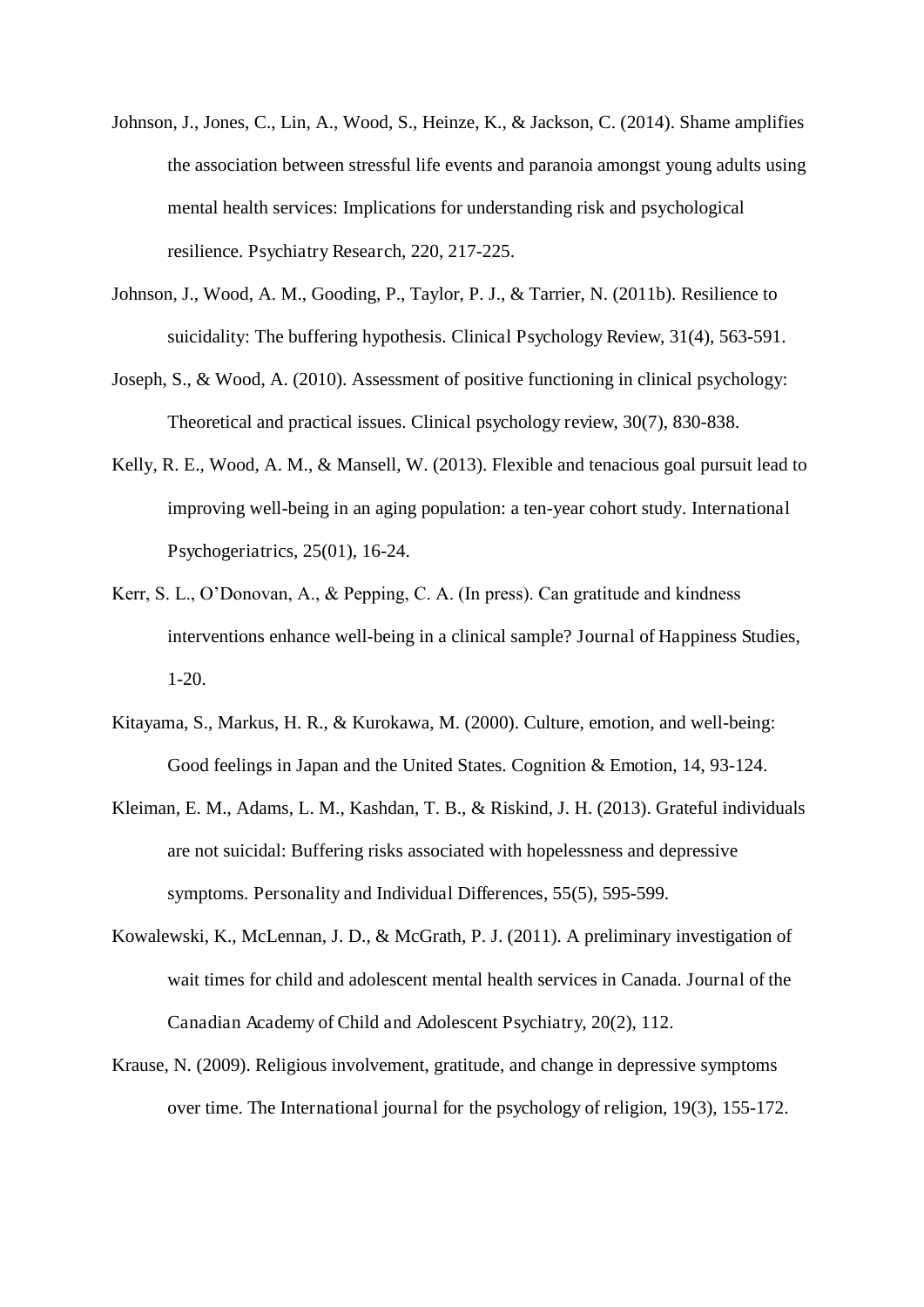Laithwaite, H., O'Hanlon, M., Collins, P., Doyle, P., Abraham, L., Porter, S., & Gumley, A. (2009). Recovery after psychosis (RAP): A compassion focused programme for individuals residing in high security settings. Behavioural and Cognitive Psychotherapy, 37(05), 511-526.

- Lambert, M. J., & Barley, D. E. (2001). Research summary on the therapeutic relationship and psychotherapy outcome. Psychotherapy: Theory, Research, Practice, Training, 38(4), 357.
- Layous, K., Lee, H., Choi, I., & Lyubomirsky, S. (2013). Culture Matters When Designing a Successful Happiness-Increasing Activity: A Comparison of the United States and South Korea. Journal of Cross-Cultural Psychology, 44(8), 1294-1303. doi: 10.1177/0022022113487591
- Layous, K., Nelson, S. K., Oberle, E., Schonert-Reichl, K. A., & Lyubomirsky, S. (2012). Kindness counts: Prompting prosocial behavior in preadolescents boosts peer acceptance and well-being. PloS one, 7(12), e51380.
- Lin, W.-F., Mack, D., Enright, R. D., Krahn, D., & Baskin, T. W. (2004). Effects of forgiveness therapy on anger, mood, and vulnerability to substance use among inpatient substance-dependent clients. Journal of consulting and clinical psychology, 72(6), 1114.
- Linley, P. A, Maltby, J., Wood, A. M., Osborne, G., & Hurling, R. (2009). Measuring happiness: The higher order factor structure of subjective and psychological wellbeing measures. Personality and Individual Differences, 47, 878-884
- Litt, M. D., Kadden, R. M., & Kabela-Cormier, E. (2009). Individualized assessment and treatment program for alcohol dependence: results of an initial study to train coping skills. Addiction, 104(11), 1837-1838.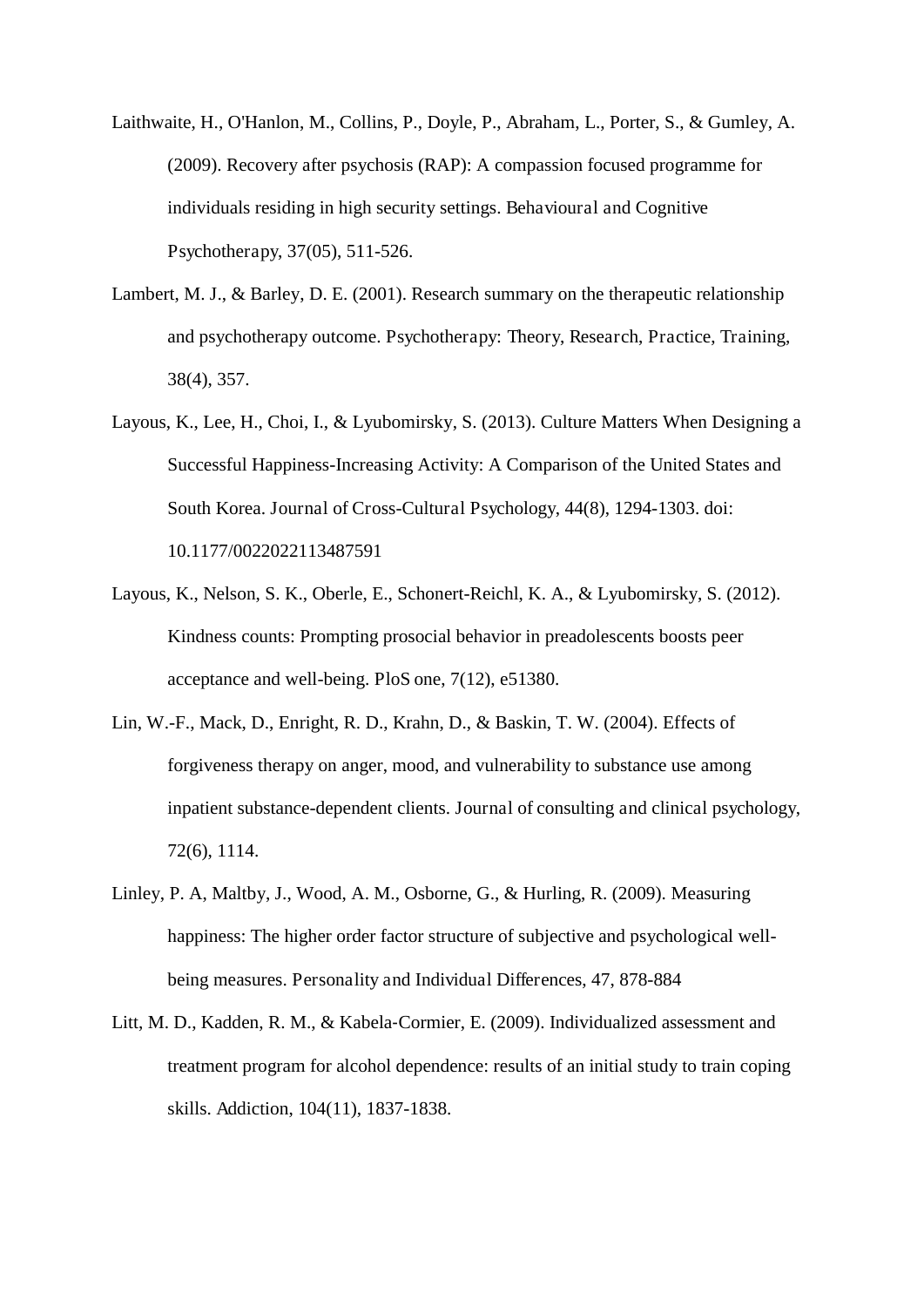- Maddux, J. E. (2008). Positive psychology and the illness ideology: Toward a positive clinical psychology. Applied Psychology, 57(s1), 54-70.
- Mazzucchelli, T. G., Kane, R. T., & Rees, C. S. (2010). Behavioral activation interventions for well-being: A meta-analysis. The journal of positive psychology, 5(2), 105-121.
- McCullough, M. E. (2000). Forgiveness as human strength: Theory, measurement, and links to well-being. Journal of Social and Clinical Psychology, 19(1), 43-55.
- McReynolds, P. (1987). Lightner Witmer: Little-known founder of clinical psychology. American Psychologist, 42(9), 849.
- Mehrotra, S. (2013). Feeling Good and Doing Well?—Testing Efficacy of a Mental Health Promotive Intervention Program for Indian Youth. International Journal of Psychological Studies, 5(3), p28.
- Myers, D. G. (2000). The funds, friends, and faith of happy people. American Psychologist, 55(1), 56.
- Nes, L. S., & Segerstrom, S. C. (2006). Dispositional optimism and coping: A meta-analytic review. Personality and social psychology review, 10(3), 235-251.
- Ní Shiothcháin, A., & Byrne, M. (2009). Waiting list management and initiatives. The Irish Psychologist, 35, 211-218.
- Ong, A. D., Edwards, L. M., & Bergeman, C. (2006). Hope as a source of resilience in later adulthood. Personality and Individual Differences, 41(7), 1263-1273.
- Otake, K., Shimai, S., Tanaka-Matsumi, J., Otsui, K., & Fredrickson, B. L. (2006). Happy people become happier through kindness: A counting kindnesses intervention. Journal of Happiness Studies, 7(3), 361-375.
- Panagioti, M., Gooding, P., & Tarrier, N. (2012). An empirical investigation of the effectiveness of the broad-minded affective coping procedure (BMAC) to boost mood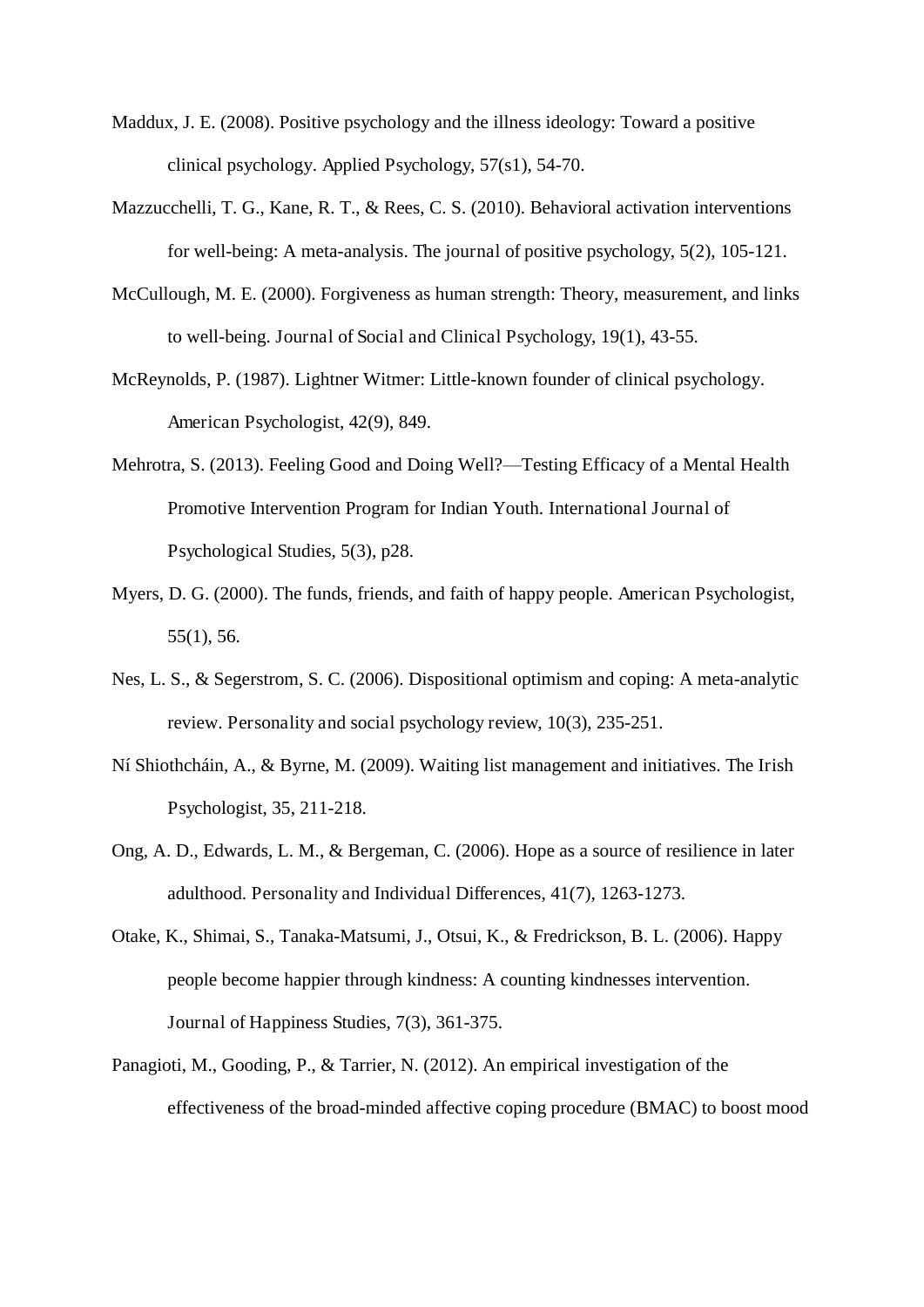among individuals with posttraumatic stress disorder (PTSD). Behaviour research and therapy, 50(10), 589-595.

- Parks, A., & Schueller, S. (2014). The Wiley-Blackwell Handbook of Positive Psychological Interventions. Chichester, U. K.: John Wiley & Sons.
- Patel, V., & Sumathipala, A. (2001). International representation in psychiatric literature Survey of six leading journals. The British Journal of Psychiatry, 178(5), 406-409.
- Peterson, C., & Seligman, M. E. (2004). Character strengths and virtues: A handbook and classification. Washington, D. C.: Oxford University Press.
- Rabius, V., Pike, K. J., Wiatrek, D., & McAlister, A. L. (2008). Comparing internet assistance for smoking cessation: 13-month follow-up of a six-arm randomized controlled trial. Journal of medical Internet research, 10: e45.
- RCP. (2013). Second Round of the National Audit of Psychological Therapies for Anxiety and Depression (NAPT). London: Healthcare Quality Improvement Partnership.
- Robertson, D. (2013). Stoicism and the Art of Happiness. Croydon, U. K.: Hodder and Stoughton.
- Ruini, C., & Fava, G. A. (2012). Role of Well-Being Therapy in Achieving a Balanced and Individualized Path to Optimal Functioning. Clinical psychology & psychotherapy, 19(4), 291-304.
- Ryff, C. D. (1989). Happiness is everything, or is it? Explorations on the meaning of psychological well-being. Journal of personality and social psychology, 57(6), 1069.
- Ryff, C. D., & Keyes, C. L. M. (1995). The structure of psychological well-being revisited. Journal of Personality and Social Psychology, 69, 719.
- Scheier, M. F., & Carver, C. S. (1985). Optimism, coping, and health: Assessment and implications of generalized outcome expectancies. Health Psychology, 4(3), 219-247.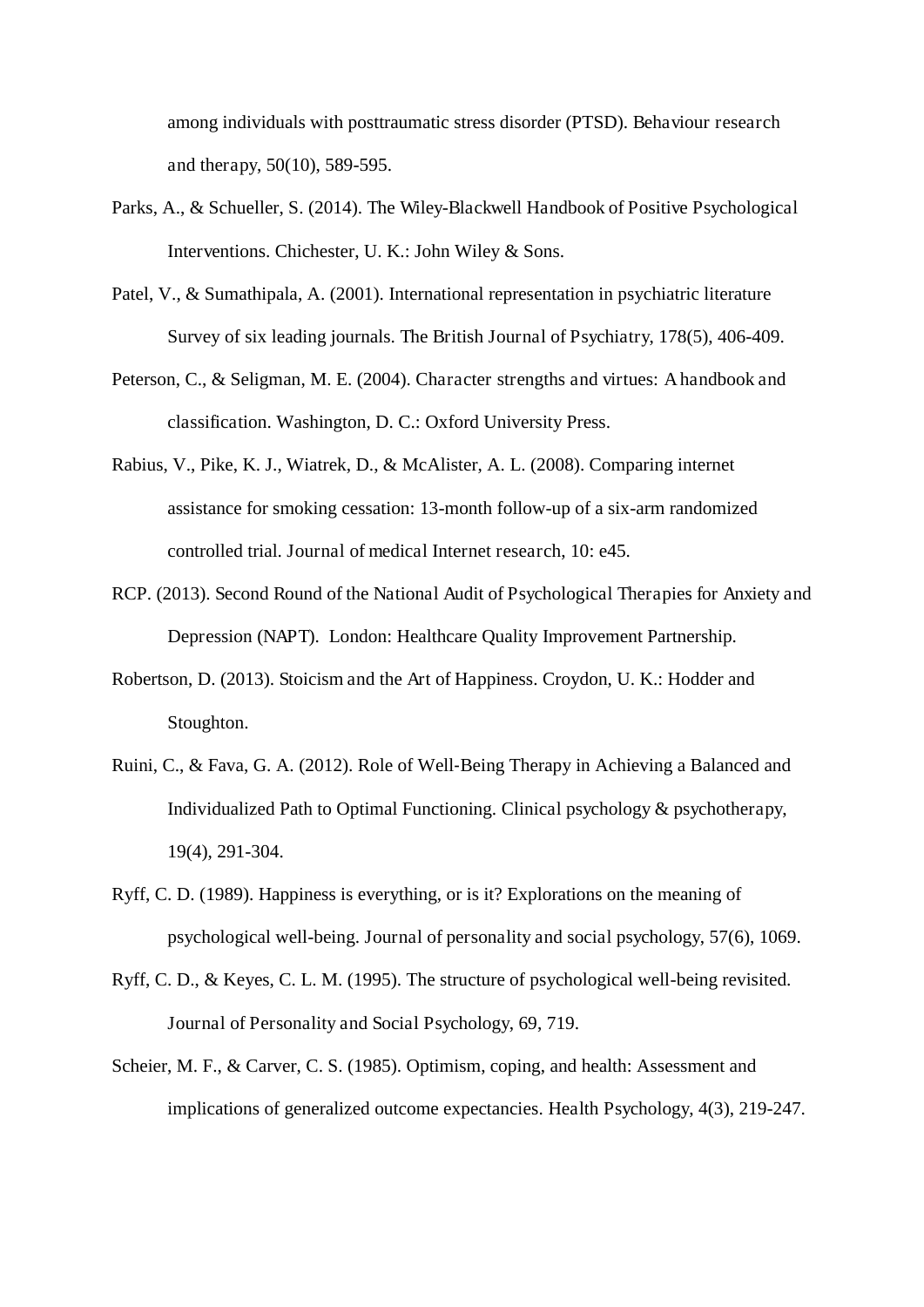- Seligman, M. E. P., Rashid, T., & Parks, A. C. (2006). Positive psychotherapy. American Psychologist, 61(8), 774-788.
- Shin, L. J. & Lyubomirsky, S. (In press). Positive Activity Interventions For Mental Health Conditions: Basic Research and Clinical Applications. In A. M. Wood and J. Johnson (Eds.) Handbook of Positive Clinical Psychology. Chichester: Wiley.
- Shipley, K., Hilborn, B., Hansell, A., Tyrer, J., & Tyrer, P. (2000). Patient satisfaction: a valid index of quality of care in a psychiatric service. Acta Psychiatrica Scandinavica, 101(4), 330-333.
- Sin, N. L.,  $&$  Lyubomirsky, S. (2009). Enhancing well-being and alleviating depressive symptoms with positive psychology interventions: A practice-friendly meta-analysis. Journal of clinical psychology, 65(5), 467-487.
- Tarrier, N. (2010). Broad Minded Affective Coping (BMAC): A "positive" CBT approach to facilitating positive emotions. International Journal of Cognitive Therapy, 3(1), 64- 76.
- Tarrier, N., & Johnson, J. (Eds.). (2015). Case formulation in cognitive behaviour therapy: challenging and complex cases (second ed. ed.). Hove: Routledge.
- Taylor, C. D. J., & Arntz, A. (in press). Schema therapy. In A. M. Wood and J. Johnson (Eds.) Handbook of Positive Clinical Psychology. Chichester: Wiley.
- Taylor, C., Graham, J., Potts, H. W. W., Richards, M. A., & Ramirez, A. J. (2005). Changes in mental health of UK hospital consultants since the mid-1990s. The Lancet, 366(9487), 742-744. doi: http://dx.doi.org/10.1016/S0140-6736(05)67178-4
- Taylor, E. (2000). Psychotherapeutics and the problematic origins of clinical psychology in America. American Psychologist, 55(9), 1029.
- Taylor, P. J., Gooding, P., Wood, A. M., & Tarrier, N. (2011). The role of defeat and entrapment in depression, anxiety, and suicide. Psychological Bulletin, 137(3), 391.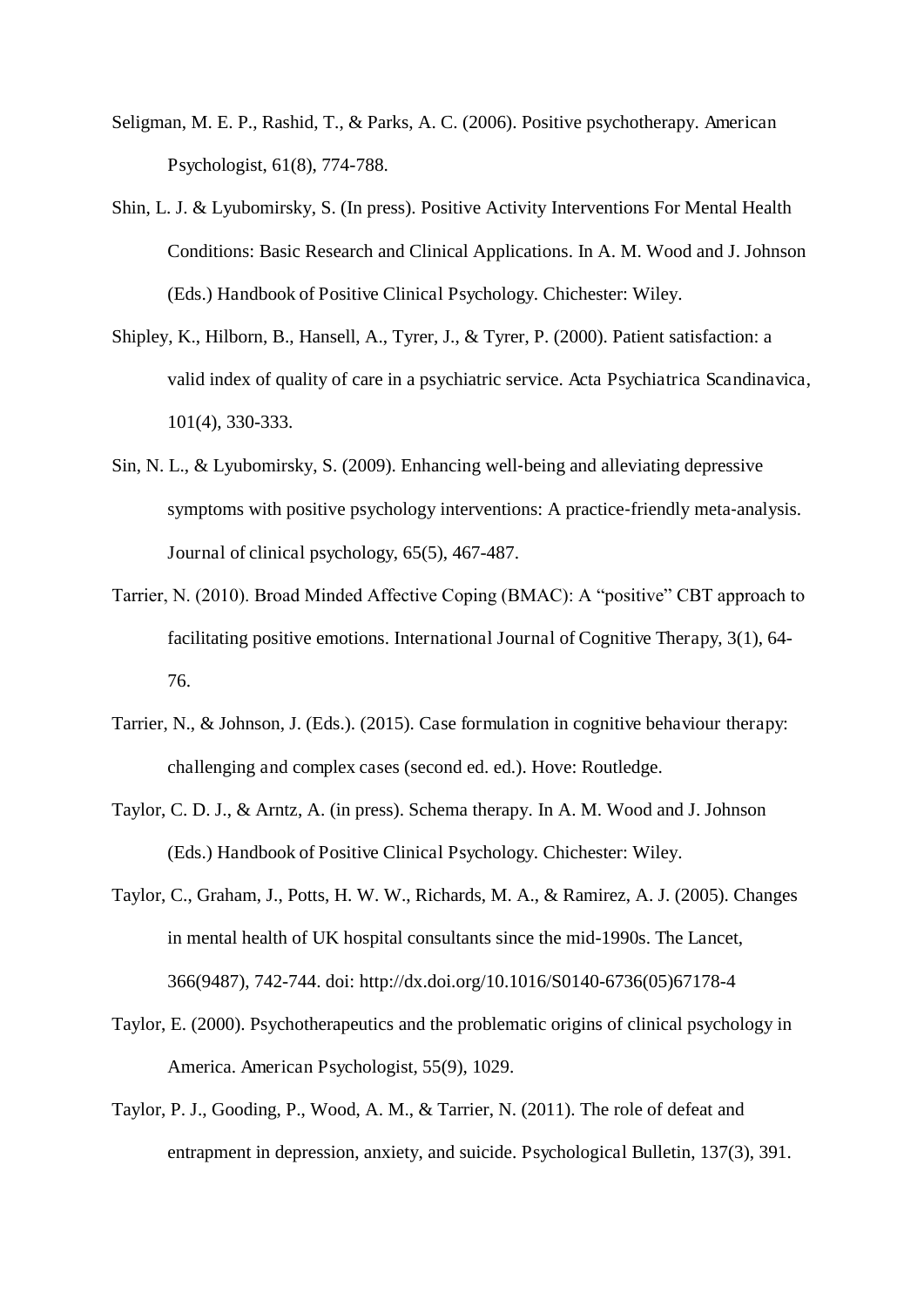- Taylor, P. J., Gooding, P. A., Wood, A. M., Johnson, J., Pratt, D., & Tarrier, N. (2010). Defeat and entrapment in schizophrenia: The relationship with suicidal ideation and positive psychotic symptoms. Psychiatry Research, 178(2), 244-248.
- Taylor, P. J., Gooding, P. A., Wood, A. M., Johnson, J., & Tarrier, N. (2011). Prospective predictors of suicidality: Defeat and entrapment lead to changes in suicidal ideation over time. Suicide and Life Threatening Behavior, 41, 297-306.
- Theran, S. A. (2010). Authenticity with authority figures and peers: Girls' friendships, selfesteem, and depressive symptomatology. Journal of Social and Personal Relationships, 27(4), 519-534.
- Travers, C. J., & Cooper, C. L. (1993). Mental health, job satisfaction and occupational stress among UK teachers. Work & Stress, 7(3), 203-219. doi: 10.1080/02678379308257062
- Uchida, Y., Norasakkunkit, V., & Kitayama, S. (2004). Cultural constructions of happiness: theory and emprical evidence. Journal of happiness studies, 5, 223-239.
- Vázquez, C. (2013). Positive Psychology and its enemies: A reply based on scientific evidence. Papeles del Psicólogo, 34(2), 91-115.
- Visser, P. L., Loess, P., Jeglic, E. L., & Hirsch, J. K. (2013). Hope as a moderator of negative life events and depressive symptoms in a diverse sample. Stress and Health, 29(1), 82-88.
- Weisz, J. R., Chorpita, B. F., Palinkas, L. A., & et al. (2012). Testing standard and modular designs for psychotherapy treating depression, anxiety, and conduct problems in youth: A randomized effectiveness trial. Archives of General Psychiatry, 69(3), 274- 282. doi: 10.1001/archgenpsychiatry.2011.147
- Werner-Seidler, A., Banks, R., Dunn, B. D., & Moulds, M. L. (2013). An investigation of the relationship between positive affect regulation and depression. Behaviour research and therapy, 51(1), 46-56.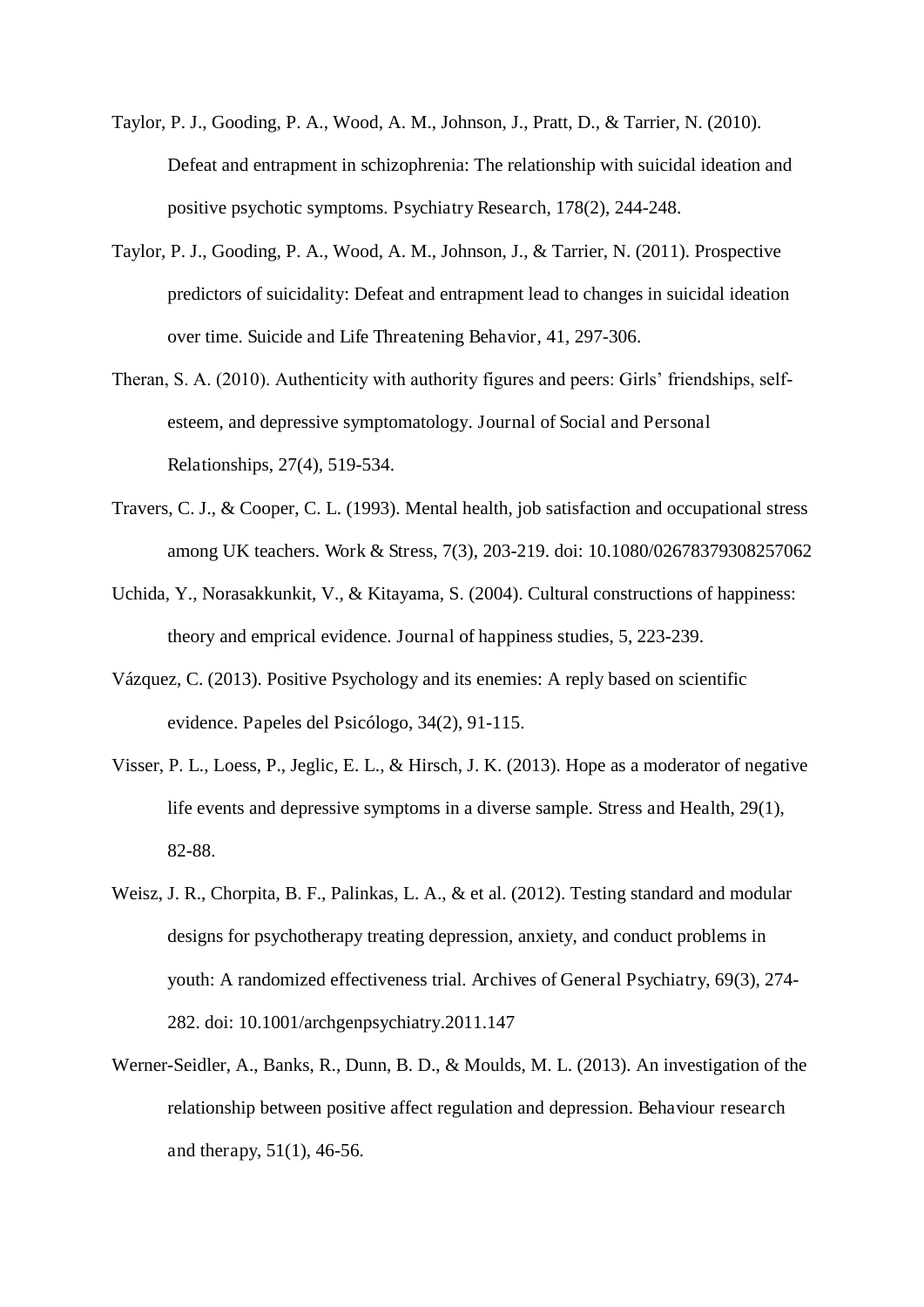Westerhof, G. J., & Keyes, C. L. M. (2010). Mental Illness and Mental Health: The Two Continua Model Across the Lifespan. Journal of Adult Development, 17, 110–119. doi:10.1007/s10804-009-9082-y

White, R. (2013). The globalisation of mental illness. Psychologist, 26(3), 182-185.

- White, R., & Sashidharan, S. P. (2014). Towards a more nuanced global mental health. The British Journal of Psychiatry, 204(6), 415-417.
- WHO. (2008). Mental Health Gap Action Programme (mhGAP): Scaling Up Care for Mental, Neurological, and Substance Use Disorders.
- WHO. (2011). mhGAP Intervention Guide for mental, neurological and substance use disorders in non-specialized health settings.
- Wood, A. M., Boyce, C. J., Moore, S. C., & Brown, G. D. (2012). An evolutionary based social rank explanation of why low income predicts mental distress: A 17 year cohort study of 30,000 people. Journal of Affective Disorders, 136(3), 882-888.
- Wood, A. M., Brown, G. D., & Maltby, J. (2011). Thanks, but I'm used to better: a relative rank model of gratitude. Emotion, 11(1), 175.
- Wood, A. M., Froh, J. J., & Geraghty, A. W. (2010). Gratitude and well-being: A review and theoretical integration. Clinical psychology review, 30(7), 890-905.
- Wood, A. M., & Joseph, S. (2010). The absence of positive psychological (eudemonic) wellbeing as a risk factor for depression: A ten year cohort study. Journal of affective disorders, 122(3), 213-217.
- Wood, A. M., Joseph, S., Lloyd, J., & Atkins, S. (2009). Gratitude influences sleep through the mechanism of pre-sleep cognitions. Journal of psychosomatic research, 66(1), 43- 48.